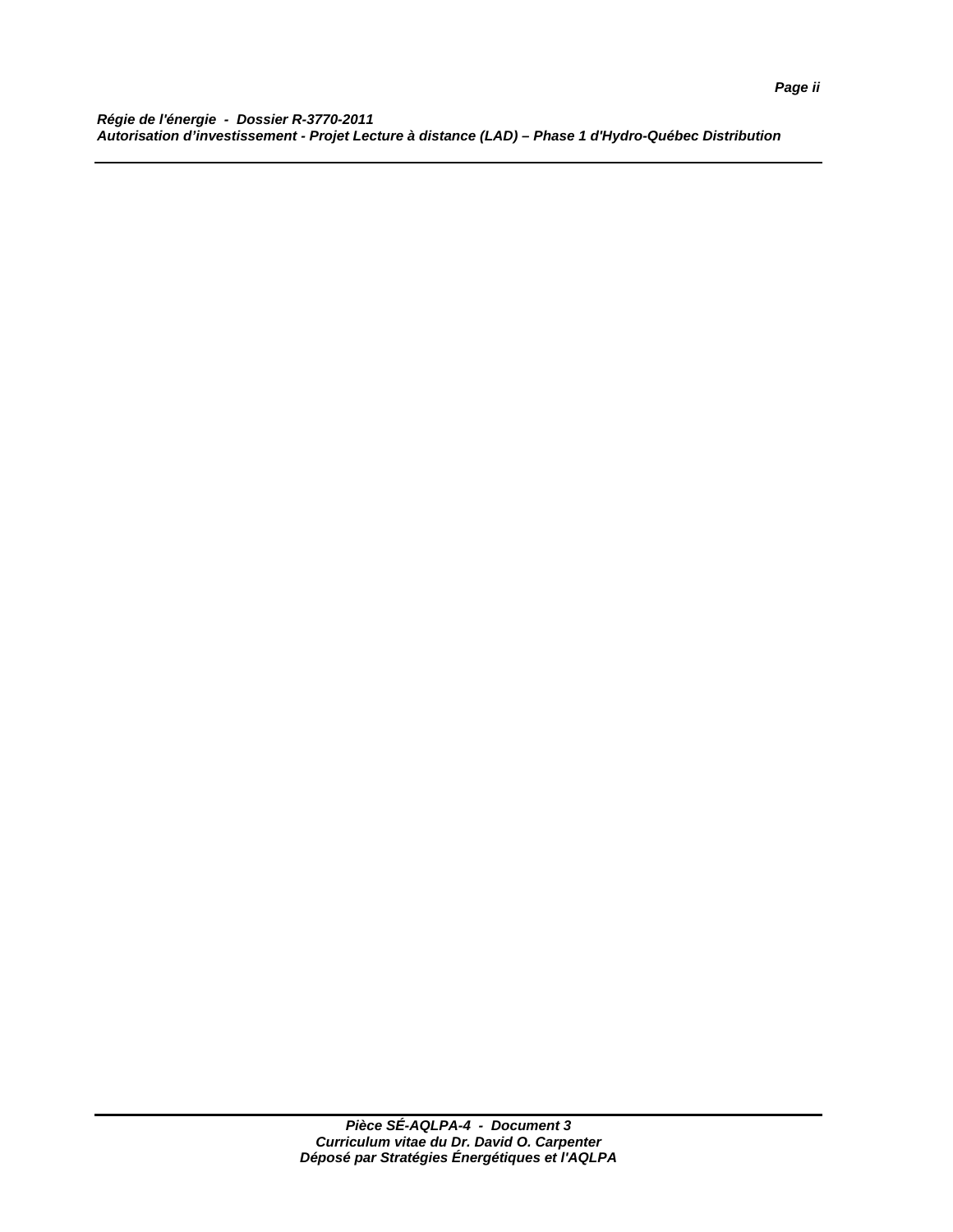### *CURRICULUM VITAE*

| Name:         |                                                    | David O. Carpenter                                                                                                                                                                                                        |
|---------------|----------------------------------------------------|---------------------------------------------------------------------------------------------------------------------------------------------------------------------------------------------------------------------------|
| Home Address: | 2749 Old State Road<br>Schenectady, New York 12303 |                                                                                                                                                                                                                           |
|               | Positions Held:                                    | Director, Institute for Health and the Environment<br>University at Albany<br>Professor, Environmental Health Sciences<br>School of Public Health, University at Albany<br>5 University Place, A217, Rensselaer, NY 12144 |
| Education:    | 1959<br>1964                                       | B.A., Harvard College, Cambridge, MA<br>M.D., Harvard Medical School, Boston, MA                                                                                                                                          |

#### **Positions Held**:

- 9/61-6/62 Research Fellow, Department of Physiology, University of Göteborg, Sweden with Professor Anders Lundberg
- 7/64-6/65 Research Associate, Department of Physiology, Harvard Medical School, Boston, MA under the direction of Dr. Elwood Henneman
- 7/65-2/73 Neurophysiologist, Laboratory of Neurophysiology, National Institutes of Mental Health, Dr. Edward V. Evarts, Chief, Assistant Surgeon, USPHS, currently a Reserve Officer in the USPHS.
- 2/73-3/80 Chairman, Neurobiology Department Armed Forces Radiobiology Research Institute, Defense Nuclear Agency, Bethesda, MD
- 3/80-9/85 Director, Wadsworth Center for Laboratories and Research, New York State Department of Health, Albany, NY
- 9/85-1/98 Dean, School of Public Health, University at Albany
- 9/85-Pres. Professor, Departments of Environmental Health Sciences and Biomedical Sciences, School of Public Health, University at Albany.
- 9/85-7/98 Research Physician, Wadsworth Center for Laboratories and Research, New York State Department of Health, Albany, NY
- 1/98-1/05 Adjunct Professor in the Center for Neuropharmacology & Neuroscience, Albany Medical College, Albany, NY
- 2001-Pres. Director, Institute for Health and the Environment, University at Albany, SUNY, Rensselaer, NY. The Institute was named a Collaborating Center of the World Health Organization in 2011.
- 2005-Pres. Senior Fellow, Alden March Bioethics Institute, Albany Medical College/Center, Albany, New York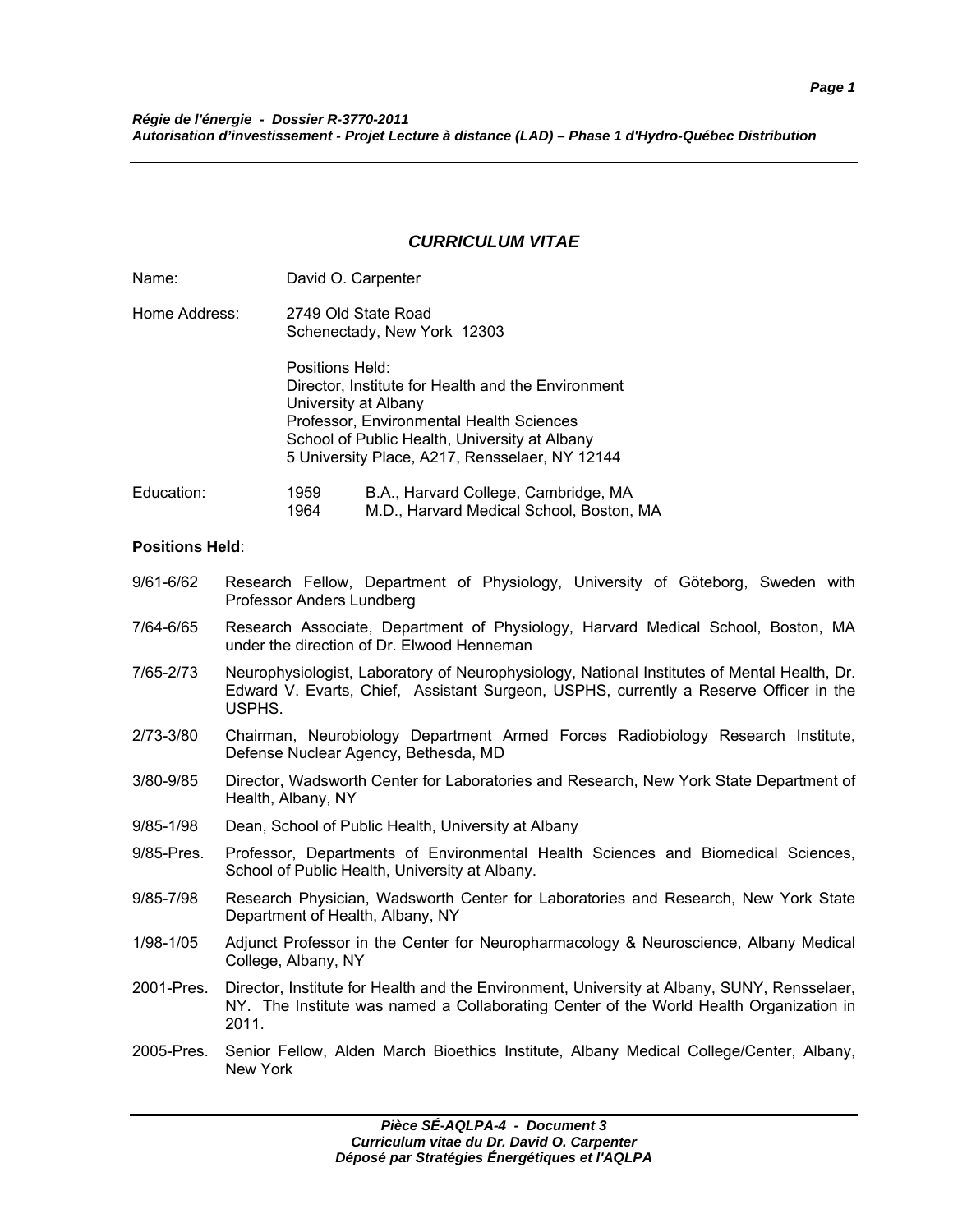| <b>Editor-in-Chief:</b>                                      | Cellular and Molecular Neurobiology, 1981 - 1987                               |  |
|--------------------------------------------------------------|--------------------------------------------------------------------------------|--|
| <b>Editorial Advisor:</b>                                    | Cellular and Molecular Neurobiology, 1987 - Present                            |  |
| <b>Editorial Boards:</b>                                     | Journal of Public Health Management and Practice, 1995 - 2002                  |  |
|                                                              | International Journal of Occupational Medicine & Environmental Health          |  |
|                                                              | 1996 – Present                                                                 |  |
| Journal of Alzheimer's Disease - Associate Editor, 2007-2009 |                                                                                |  |
| Reviews in Environmental Health; 2008-present                |                                                                                |  |
|                                                              | International Archives of Occupational and Environmental Health; 2009-present. |  |
|                                                              | Journal of Environmental and Public Health, 2009-present.                      |  |
|                                                              | <b>Environmental Health Perspectives, 2010-present</b>                         |  |

### **National and International Committees:**

| Physiology Study Section (Ad hoc member)                                                  |
|-------------------------------------------------------------------------------------------|
| NIH International Fellowship Study Section                                                |
| Member, Steering Committee of the Section on the Nervous System, American                 |
| Physiological Society (Chairman of the Committee, 9/76-4/80)                              |
| Member, USA National Committee for the International Brain Research Organization          |
| Committee on Electric Energy Systems of the Energy Engineering Board, National            |
| <b>Research Council</b>                                                                   |
| Member, Neurophysiology Peer Panel for the National Aeronautics and Space                 |
| Administration                                                                            |
| Member, Science Advisory Council of the American Paralysis Association                    |
| Advisory Panel for the Electric Energy System Division, U.S. Department of Energy         |
| Committee #79, National Council on Radiation Protection and Measurements                  |
| Member, Legislative and Education Committees, Association of Schools of Public Health     |
| Member, Neuroscience Discipline Working Group, Life Sciences Division of the NASA         |
| Federation of American Societies for Experimental Biology Consensus Conference on FY      |
| 1995 Federal Research Funding                                                             |
| Member, Legislative Committee of the Association of Schools of Public Health              |
| Member, Executive Committee of the Association of Schools of Public Health                |
| National Advisory Environmental Health Sciences Council of the National Institutes of     |
| Health                                                                                    |
| Member, U.S. Section of the Great Lakes Science Advisory Board of the International Joint |
| Commission                                                                                |
| Member, Board of Directors, Pacific Basin Consortium for Hazardous Waste Health and       |
| Environment; Treasurer, 2001-2004, 2008-pres; Chair, 2004-2008                            |
| United States Co-Chair, Workgroup on Ecosystem Health of the Science Advisory Board       |
| of the International Joint Commission                                                     |
| Member, Committee on the Implications of Dioxin in the Food Supply, The National          |
| Academies, Institute of Medicine                                                          |
| Member, United States Environmental Protection Agency, Children's Health Protection       |
| <b>Advisory Committee</b>                                                                 |
| Chair, Advisory Committee to the World Health Organization and National Institute of      |
| Environmental Health Sciences on collaborative activities.                                |
| Chair, Workgroup on Risks vs. Benefits of Fish Consumption, Science Advisory Board,       |
| International Joint Commission.                                                           |
|                                                                                           |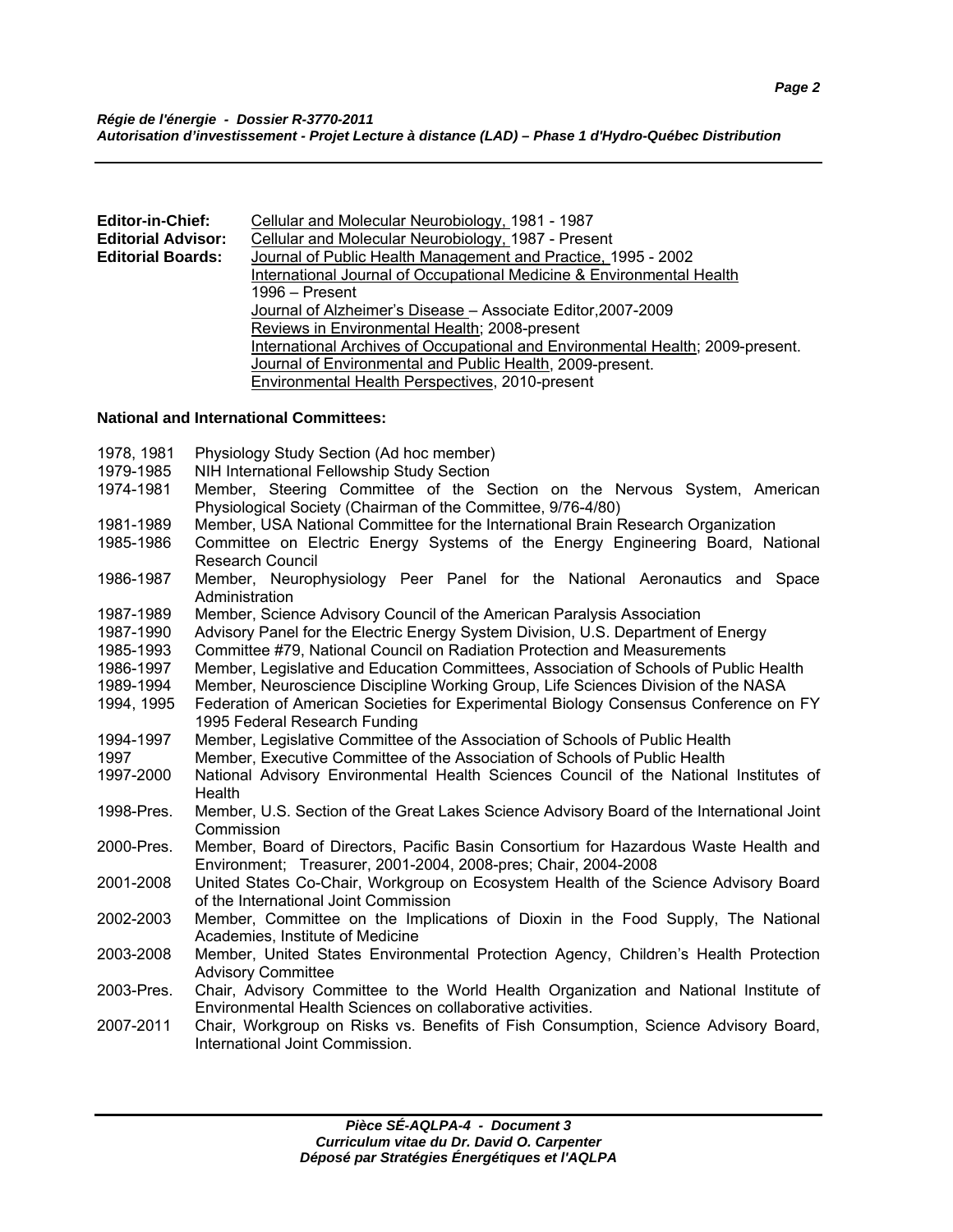### **State and Local Committees:**

- 1980-1987 Executive Secretary, New York State Power Lines Project 1985-1989 Board of Scientific Advisors, Institute of Basic Research, OMRDD, N.Y. 1986-1989 Member, Steering Committee, Health Policy and Administrative Consortium of the Capital **District** 1991-1992 Member, Connecticut Academy of Sciences and Engineering Committee on Electromagnetic Field Health Effects 1991-1992 Member, Board of Directors of the Capital District Chapter of the Alzheimer's Disease and Related Disorders Association, Inc. 1991-1992 Member, State Task Force for the Reform of Middle Level Education in NY State 1992-1993 Member, State Needs Task Force on Health Care and Education 1987-1998 Delegate-at-Large, New York State Public Health Association 1991-1995 Member, Board of Directors of the Capital District Amyotrophic Lateral Sclerosis Association 1994 Chair, Council of Deans, University at Albany, SUNY 1997-2008. Member, Board of Directors, (Chair 1998-2004) Albany-Tula Inc.: A Capital Region Alliance
- 2000-Pres. Member, Board of Directors, Healthy Schools Network, Inc.
- 2000-2003 Member, Medical Advisory Board, Hepatitis C Coalition, New York
- 2000-2004 Member, Environmental Protection Agency /National Association of State Universities and Land Grant Colleges Task Force
- 2001-2008 Member, Board of Directors, Environmental Advocates of New York
- 2004-2007 Member, Ad Hoc Advisory Group on Brownfield Cleanup Standards
- 2005-Pres. Member, Schooling Chefs Curriculum Advisory Board
- 2005-2008 Member, Board of Directors, Citizens Environmental Coalition
- 2006-2009 Member, Board of Directors, Marine Environmental Research Institute
- 2007-2009 Member, New York State Renewable Energy Task Force

# **Honors, Awards and Fellowships:**

 1959 B.A. awarded magna cum laude. Thesis entitled "Metamorphosis of visual pigments: A study of visual system of the salamander, Ambystoma tigrinum" (Thesis advisor, Professor George Wald)

Elected to Phi Beta Kappa and to Sigma Xi

- 1964 M.D. awarded cum laude for a thesis in a special field. Thesis entitled "Electrophysiological observations on the importance on neuron size in determining responses to excitation and inhibition in motor and sensory systems" (Thesis advisor, Dr. Elwood Henneman)
- 1964 Awarded the Leon Resnick Prize given to a Harvard Medical School graduate showing promise in research
- 1970 Awarded the Moseley Traveling Fellowship for study in England (Fellowship declined)
- 1971 Invited as Visiting Professor of Physiology, Centro de Investigacion y de Estudios Avanzados, del Institute Politecnico Nacional, Mexico 14, D.F., Mexico, for 3 months
- 1982, 1986 Visiting Professor of Physiology, Department of Physiology, Kyushu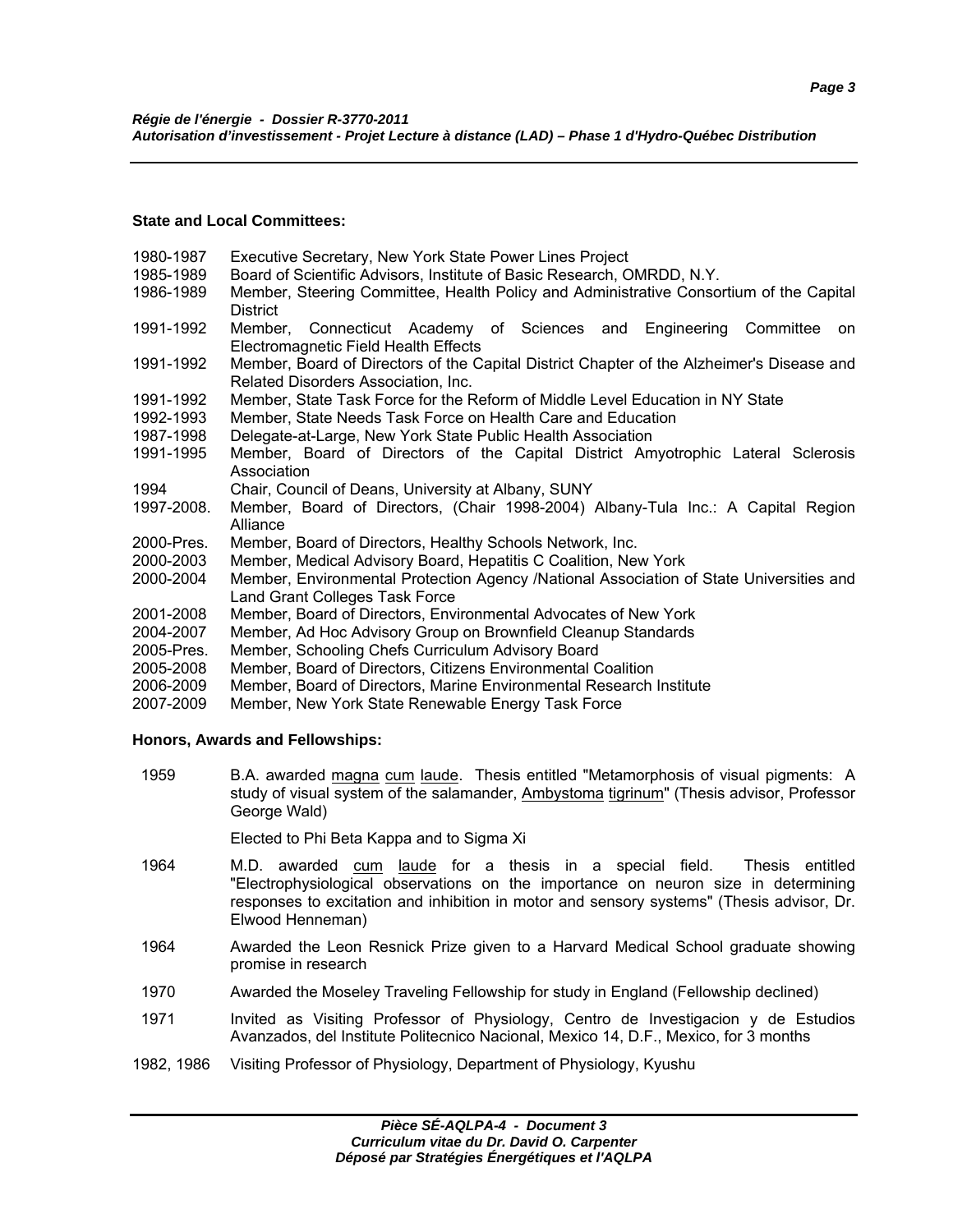- 1987 University, Fukuoka, Japan, for a period of three months each
- 1989 Awarded Jacob Javits Neuroscience Investigator Award from the National Institute of Neurological and Communicative Diseases and Stroke
- 1999 Awarded Homer N. Calver Award from the American Public Health Association for studies in environmental health.
- 2001 Awarded 2001 Academic Laureate from the University at Albany Foundation.
- 2010 Awarded the Albion O. Bernstein, M.D. Award in recognition of an outstanding contribution to public health and the prevention of disease though lifelong research of environmental health hazards and for limitless devotion to medical education by the Medical Society of the State of New York.
- 2011 Awarded the Rodney Wylie Eminent Visiting Fellowship 2011 at the University of Queensland, Brisbane, Australia for a period of four weeks.

**Federal Grants Held**: (Principal Investigator Only)

- 1980-1983 United States Air Force, "Mechanisms of Radiation-Induced Emesis in Dogs", \$76,847 total direct costs.
- 1982-1988 National Institute of Health, "Mechanisms of Desensitization at Central Synapses", \$464,786 total direct costs.
- 1984-1986 Defense Nuclear Agency, "Mechanisms of Radiation-Induced Emesis in Dogs@, \$330,504 total direct costs.
- 1986-1996 National Institute of Health, "Mechanisms of Excitatory Amino Acids Actions and Toxicity", 1986-1989 \$231,848 total direct costs; 1990-1996 \$562,926 total direct costs.
- 1989-1993 National Institute of Health, "Mechanisms of Lead Neurotoxicity" \$373,576 total direct costs
- 1990-1995 National Institute of Environmental Health Sciences, Superfund Basic Research Program, "Multidisciplinary Study of PCBs and PCDFs at a Waste Site", D.O. Carpenter, P.I. \$5,783,419 total direct costs.
- 1995-2001 Fogarty International Center, National Institutes of Health, International Training Program in Environmental and Occupational Health. ACentral/Eastern European Environ/Occup Training Program@, D.O. Carpenter, P.I. \$657,520 total costs.
- 1995-2001 National Institute of Environmental Health Sciences, Superfund Basic Research Program, "Multidisciplinary Study of PCBs," D.O. Carpenter, P.I. \$12,653,709 total direct costs.
- 1998-1999 Environmental Protection Agency, AIndoor Air Risk at Akwesasne Pilot Project@, D.O. Carpenter, P.I. \$9,996 total costs.
- 2000-2002 Association Liaison Office for University Cooperation in Development, ACooperative Program in Environmental Health between the Institute of Public Health at Makerere University, Kampala, Uganda and the School of Public Health, University at Albany, USA@, D.O. Carpenter, P.I. \$96,432 total costs.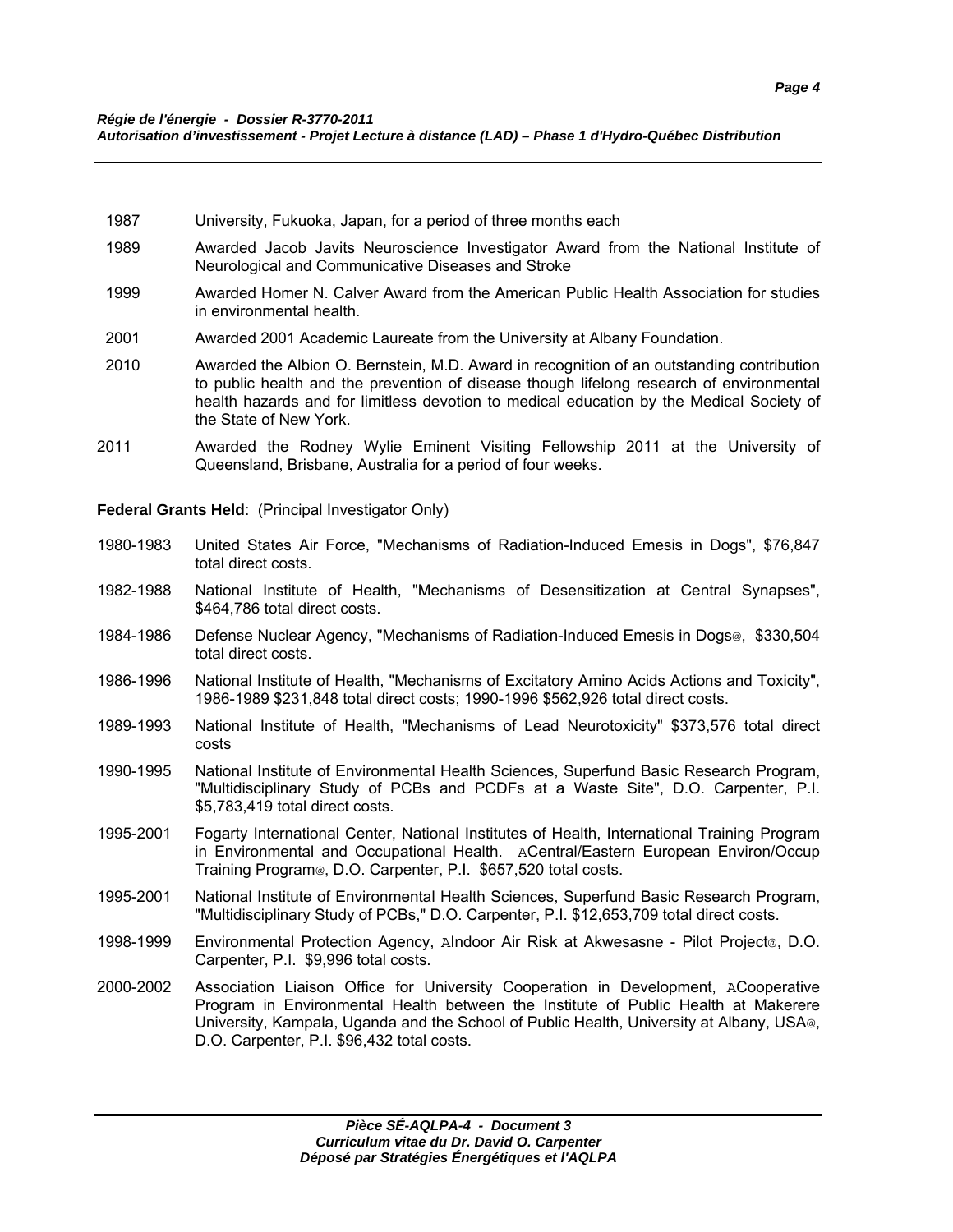- 2001-2007 Fogarty International Center, National Institutes of Health, International Training Program in Environmental and Occupational Health. AMultidisciplinary Environmental Health Training@, D.O. Carpenter, P.I. \$850,000 total costs.
- 2006-2011 Pakistan-US Science and Technology Cooperative Program (US National Academy of Sciences). "Association of particulate matter with daily morbidity in an urban population," D.O. Carpenter, P.I., \$391,104 total costs.
- 2009-2013 Exploratory Center on Minority Health and Health Disparities in Smaller Cities. Project 2: Environmental contaminants and reproductive health of Akwesasne Mohawk women. \$387,825 for year 1. D.O. Carpenter, Co-PI.
- 2010-2013 Department of the Army, "Gulf War Illness: Evaluation of an Innovative Detoxification Program: D.O. Carpenter, P.I., \$636,958 total costs.
- 2010-2013 Higher Education for Development of the United States Agency for International Development, "Drinking Water Supply, Sanitation, and Hygiene Promotion : Health Interventions in Two Urban Communities of Kampala City and Mukono Municipality, Uganda". D. O. Carpenter, P.I., \$299,736 total costs.
- 2011-2016 National Institute of Environmental Health Sciences (1RO1ES019620), "Protecting the health of future generations: Assessing and preventing exposures." PK Miller, FA von Hippel, CL Buck and DO Carpenter, Co-P.I.s, \$471,521 for the period 8/08/11-4/30/12, \$2,354,871 for the period 2011-2016.

# **Research Interests:**

- Exposure to persistent organic pollutants and risk of diabetes, cardiovascular disease, and hypertension.
- Cognitive and behavioral effects of environmental contaminants on children (IQ, ADHD) and older adults (dementias, Parkinson's Disease and ALS).
- Ionizing and non-ionizing radiation biology.
- Effects of air pollution on respiratory and cardiovascular function.

# **Other Professional Activities:**

Host, The Public Radio Health Show (a 30 min public health information show carried on 170+ stations nationwide), plus the Armed Forces Radio Network and Voice of America, 1985-2001.

Authored a biweekly health column in The Troy Record, a local newspaper, 1997-1999.

# **Major Peer-Reviewed Publications:**

- 1. Carpenter, D.O., Lundberg, A. and Norrsell, U. Effects from the pyramidal tract on primary afferents and on spinal reflex actions to primary afferents. Experientia, 18:337, 1962.
- 2. Carpenter, D.O., Engberg, I. and Lundberg, A. Presynaptic inhibition in the lumbar cord evoked from the brain stem. Experientia, 18:450, 1962.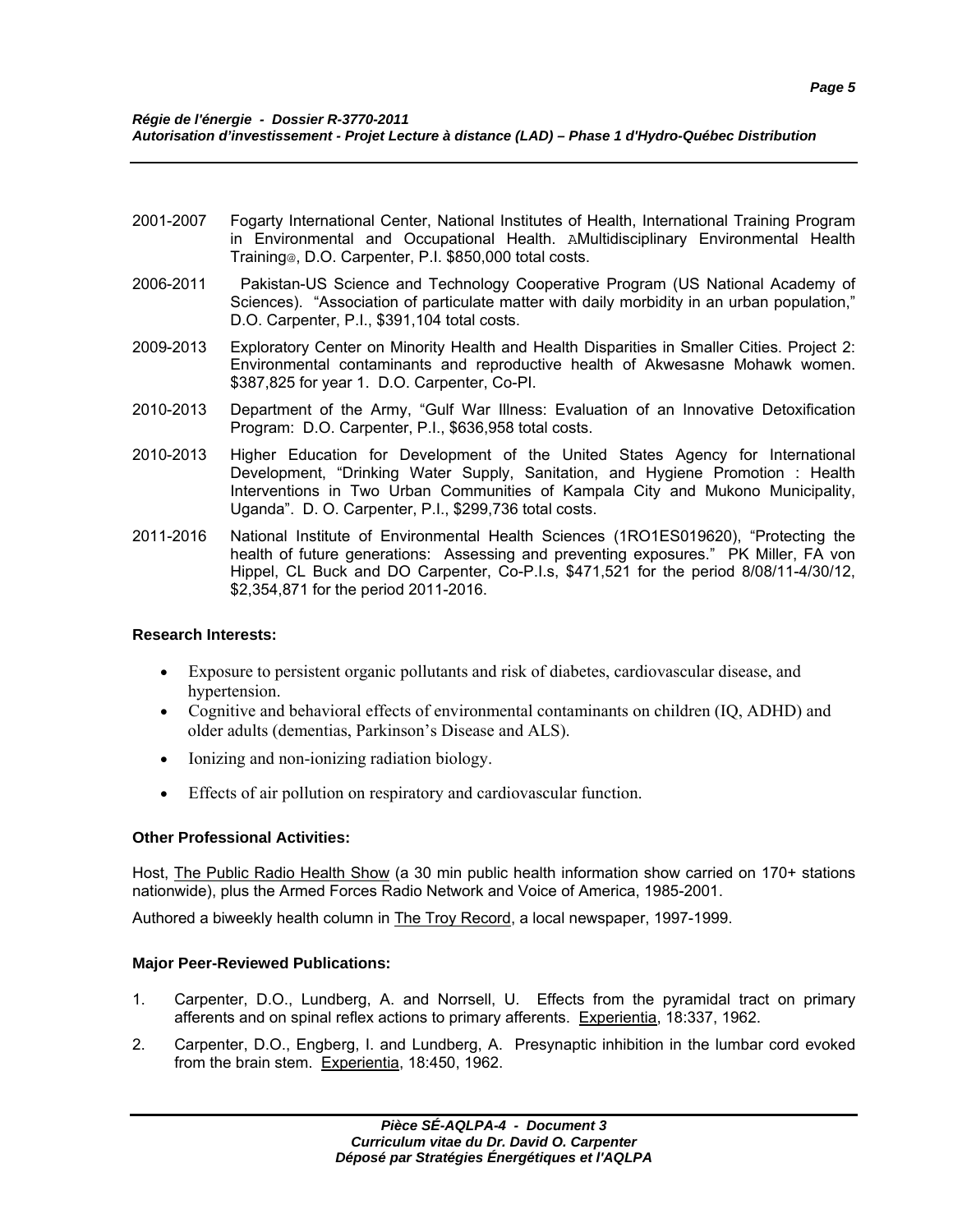- 3. Carpenter, D.O., Lundberg, A. and Norrsell, U. Primary afferent depolarization evoked from the sensorimotor cortex. Acta Physiol. Scand., 59:126-142.
- 4. Carpenter, D.O., Engberg, I., Funkenstein, H. and Lundberg, A. Decerebrate control of reflexes to primary afferents. Acta Physiol. Scand., 59:424-437, 1963.
- 5. Carpenter, D.O., Engberg, I. and Lundberg, A. Differential supraspinal control of inhibitory and excitatory actions from the FRA to ascending spinal pathways. Acta Physiol. Scand., 63:103-110, 1965.
- 6. Henneman, E., Somjen, G.G. and Carpenter, D.O. Excitability and inhibitibility of motoneurons of different sizes. J. Neurophysiol., 28:599-620, 1965.
- 7. Henneman, E., Somjen, G.G. and Carpenter, D.O. Functional significance of cell size in spinal motoneurons. J. Neurophysiol., 28:560-580, 1965.
- 8. Somjen, G.G., Carpenter, D.O. and Henneman, E. Selective depression of alpha motoneurons of small size by ether. J. Pharmacol., 148:380-385, 1965.
- 9. Somjen, G., Carpenter, D.O. and Henneman, E. Response of motoneurons of different sizes to graded stimulation of supraspinal centers of the brain. J. Neurophysiol., 28:958-965, 1965.
- 10. Carpenter, D.O., Engberg, I. and Lundberg, A. Primary afferent depolarization evoked from the brain stem and the cerebellum. Arch. Ital. Biol., 104:73-85, 1966.
- 11. Carpenter, D.O. and Henneman, E. A relation between the threshold of stretch receptors in skeletal muscle and the diameter of axons. J. Neurophysiol., 29:353-368, 1966.
- 12. Carpenter, D.O. Temperature effects on pacemaker generation, membrane potential, and critical firing threshold in Aplysia neurons. J. Gen. Physiol., 50:1469-1484, 1967.
- 13. Chase, T.N., Breese, G., Carpenter, D., Schanberg, S. and Kopin, I. Stimulation-induced release of serotonin from nerve tissue. Adv. Pharmacol., 6A:351-364, 1968.
- 14. Carpenter, D.O. and Alving, B.O. A contribution of an electrogenic Na<sup>+</sup> pump to membrane potential in Aplysia neurons. J. Gen. Physiol., 52:1-21, 1968.
- 15. Olson, C.B., Carpenter, D.O. and Henneman, E. Orderly recruitment of muscle action potentials. Arch. Neurol., 19:591-597, 1968.
- 16. Carpenter, D.O. Membrane potential produced directly by the Na<sup>+</sup> pump in Aplysia neurons. Comp. Biochem. Physiol., 35:371-385, 1970.
- 17. Carpenter, D.O. and Gunn, R. The dependence of pacemaker discharge of Aplysia neurons upon Na<sup>+</sup> and Ca<sup>++</sup>. J. Cell. Physiol., 75:121-127, 1970.
- 18. Kraus, K.R., Carpenter, D.O. and Kopin, I. R. Acetylcholine-induced release of norepin-ephrine in the presence of tetrodotoxin. J. Pharmacol. Exp. Therap., 73:416-421, 1970.
- 19. Barker, J.L. and Carpenter, D.O. Thermosensitivity of neurons in the sensorimotor cortex of the cat. Science, 169:597-598, 1970.
- 20. Carpenter, D.O., Hovey, M.M. and Bak, A. Intracellular conductance of Aplysia neurons and squid axon as determined by a new technique. Intl. J. Neurosci., 2:35-48, 1971.
- 21. Carpenter, D.O., Breese, G., Schanberg, S. and Kopin, I. Serotonin and dopamine: Distribution and accumulation in Aplysia nervous and non-nervous tissues. Int. J. Neurosci., 2:49-56, 1971.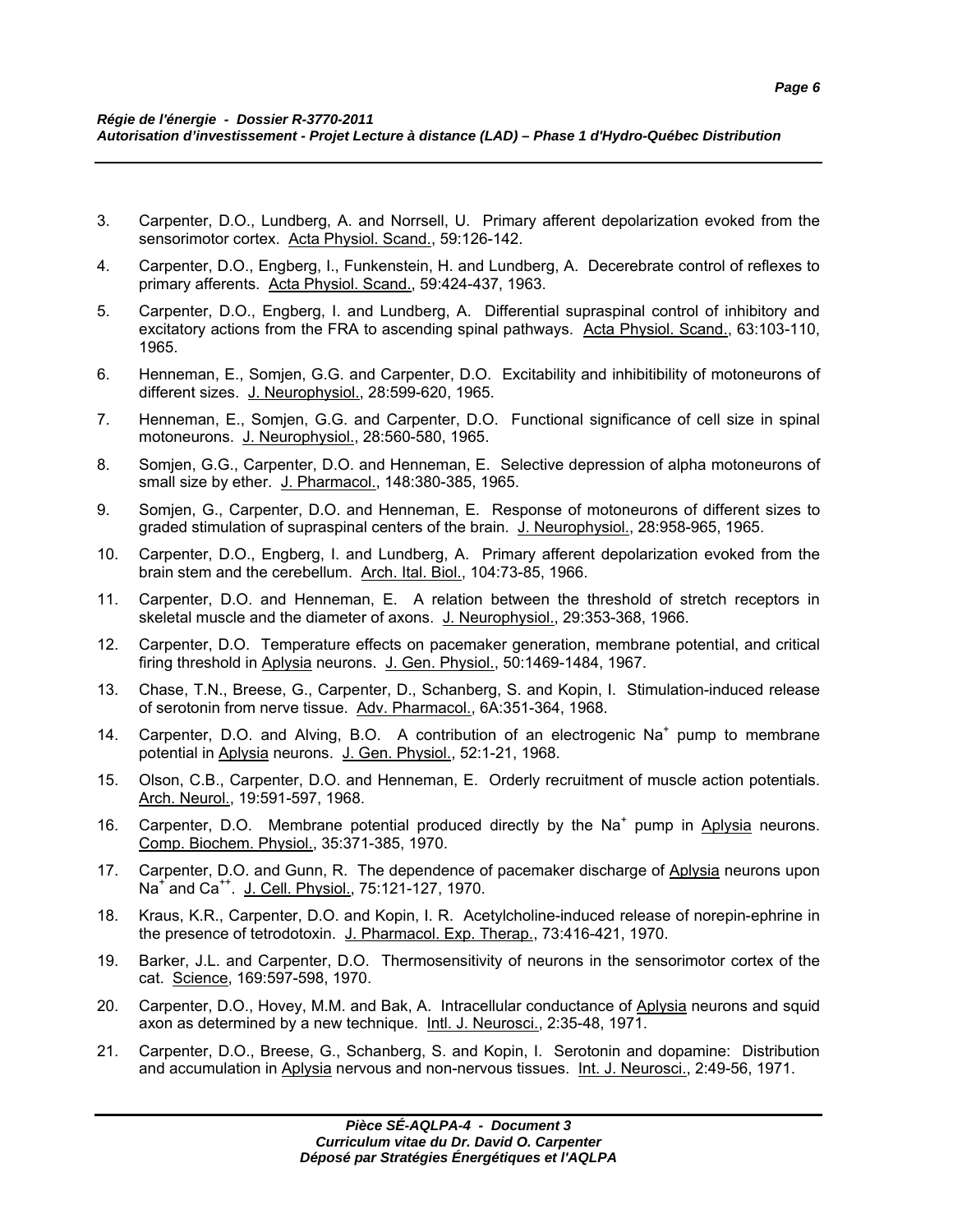- 22. Hovey, M.M., Bak, A.F. and Carpenter, D.O. Low internal conductivity of Aplysia neuron somata. Science, 176:1329-1331, 1972.
- 23. Carpenter, D.O. Electrogenic sodium pump and high specific resistance in nerve cell bodies of the squid. Science, 179:1336-1338, 1973.
- 24. Carpenter, D.O. and Rudomin, P. The organization of primary afferent depolarization in the isolated spinal cord of the frog. J. Physiol. (Lond.), 229:471-493, 1973.
- 25. Shain, W., Green, L.A., Carpenter, D.O., Sytkowski, A.J. and Vogel, Z. Aplysia acetylcholine receptors: Blockage by and binding of α-bungarotoxin. Brain Res., 72:225-240, 1974.
- 26. Pierau, Fr.-K., Torrey, P. and Carpenter, D.O. Mammalian cold receptor afferents: Role of an electrogenic sodium pump in sensory transduction. Brain Res., 73:156-160, 1974.
- 27. Saavedra, J.M., Brownstein, M.J., Carpenter, D.O. and Axelrod, J. Octopamine: Presence in single neurons in Aplysia suggests neurotransmitter function. Science, 185:364-365, 1974.
- 28. Willis, J.A., Gaubatz, G.L. and Carpenter, D.O. The role of the electrogenic sodium pump in modulation of pacemaker discharge of Aplysia neurons. J. Cell. Physiol., 84:463-472, 1974.
- 29. Brownstein, M.J., Saavedra, J.M., Axelrod, J., Zeman, G.H. and Carpenter, D.O. Coexistence of several putative neurotransmitters in single identified neurons of Aplysia. Proc. Natl. Acad. Sci. (USA), 71:4662-4665, 1975.
- 30. Carpenter, D.O. and Gaubatz, G.L. Octopamine receptors on Aplysia neurons mediate hyperpolarization by increasing membrane conductance. Nature, 252:483-485, 1974.
- 31. Pierau, Fr.-K., Torrey, P. and Carpenter, D.O. Afferent nerve fiber activity responding to temperature changes of the scrotal skin of the rat. J. Neurobiol., 38:601-612, 1975.
- 32. Carpenter, D.O. and Gaubatz, G.L.  $H_1$  and  $H_2$  histamine receptors on Aplysia neurons. Nature, 254:343-344, 1975.
- 33. Carpenter, D.O., Hovey, M.M. and Bak, A.F. Resistivity of axoplasm. II. Internal restivity of giant axons of squid and Myxicola. J. Gen. Physiol., 66:139-148, 1975.
- 34. Zeman, G.H. and Carpenter, D.O. Asymmetric distribution of aspartate in ganglia and single neurons of Aplysia. Comp. Biochem. Physiol., 52C:23-26, 1975.
- 35. Pierau, Fr.-K., Torrey, P. and Carpenter, D.O. Effect of ouabain and potassium-free solution on mammalian thermosensitive afferents in vitro. Pflugers Arch., 359:349-356, 1975.
- 36. Swann, J.W. and Carpenter, D.O. The organization of receptors for neurotransmitters on Aplysia neurons. Nature, 258:751-754, 1975.
- 37. Yarowsky, P.J. and Carpenter, D.O. Aspartate: distinct receptors on Aplysia neurons. Science, 192:806-809, 1976.
- 38. Foster, K.R., Bidinger, J.M. and Carpenter, D.O. The electrical resistivity of aqueous cytoplasm. Biophys. J., 16:991-1001, 1976.
- 39. Carpenter, D.O., Greene, L.A., Shain, W. and Vogel, Z. Effects of eserine and neostigmine on the interaction of  $α$ -bungarotoxin with Aplysia acetylcholine receptors. Mol. Pharmacol., 12:999-1006, 1976.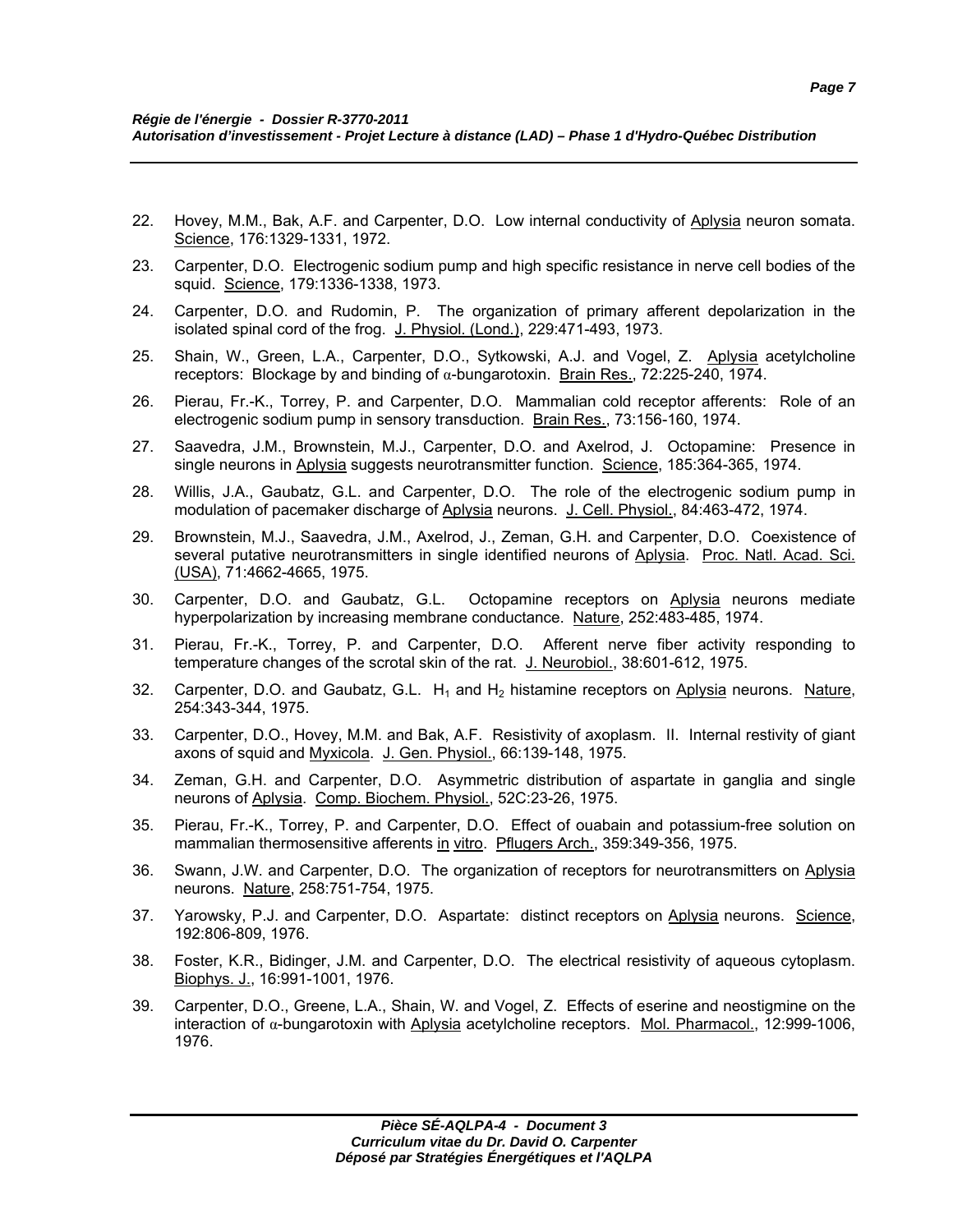- 40. Saavedra, J.M., Ribas, J., Swann, J. and Carpenter, D.O. Phenylethanolamine: A new putative neurotransmitter in Aplysia. Science, 195:1004-1006, 1977.
- 41. Carpenter, D.O., Swann, J.W. and Yarowsky, P.J. Effect of curare on responses to different putative neurotransmitters in Aplysia neurons. J. Neurobiol., 8:119-132, 1977.
- 42. Yarowsky, P.J. and Carpenter, D.O. GABA mediated excitatory responses on Aplysia neurons. Life Sci., 20:1441-1448, 1977.
- 43. Willis, J.A., Myers, P.R. and Carpenter, D.O. An ionophoretic module which controls electroosmosis. J. Electrophysiol. Tech., 6:34-41, 1977.
- 44. Yarowsky, P.J. and Carpenter, D.O. Receptors for gamma-aminobutyric acid (GABA) on Aplysia neurons. Brain Res., 144:75-94, 1978.
- 45. Carpenter, D.O., Gaubatz, G., Willis, J.A. and Severance, R. Effects of irradiation of Aplysia pacemaker neurons with 20 MeV electrons. Rad. Res., 76:32-47, 1978.
- 46. Yarowsky, P.J. and Carpenter, D.O. A comparison of similar ionic responses to gammaaminobutyric acid and acetylcholine. J. Neurophysiol., 41:531-541, 1978.
- 47. Blum, B., Auker, C.R. and Carpenter, D.O. A head holder and stereotaxic device for the rattlesnake. Brain Res. Bull., 3:271-274, 1978.
- 48. Swann, J.W., Sinback, C.N. and Carpenter, D.O. Dopamine-induced muscle contractions and modulation of neuromuscular transmission in Aplysia. Brain Res., 157:167-172, 1978.
- 49. Swann, J.W., Sinback, C.N. and Carpenter, D.O. Evidence for identified dopamine motor neurons to the gill of Aplysia. Neurosci. Lett., 10:275-280, 1978.
- 50. Kebabian, P.R., Kebabian, J.W. and Carpenter, D.O. Regulation of cyclic AMP in heart and gill of Aplysia by the putative neurotransmitters, dopamine and serotonin. Life Sci., 24:1757-1764, 1979.
- 51. Carpenter, D.O. Interchangeable association of neurotransmitter receptors with several ionophores. Brain Res. Bull., 4:149-152, 1979.
- 52. Pellmar, T.C. and Carpenter, D.O. Voltage-dependent calcium current induced by serotonin. Nature, 277:483-484, 1979.
- 53. Ruben, P.C., Swann, J.W. and Carpenter, D.O. Neurotransmitter receptors on gill muscle fibers and the gill peripheral nerve plexus in Aplysia. Canad. J. Physiol. Pharmacol., 57:1088-1097, 1979.
- 54. Pellmar, T.C. and Carpenter, D.O. Serotonin induces a voltage-sensitive calcium current in neurons of Aplysia californica. J. Neurophysiol., 44:423-439, 1980.
- 55. Parver, L.M., Auker, C. and Carpenter, D.O. Choroidal blood flow as a heat dissipating mechanism in the macula. Am. J. Ophthamol., 89:641-646, 1980.
- 56. Mell, L.D., Jr. and Carpenter, D.O. Fluorometric determination of octopamine in tissue homegenates by high-performance liquid chromatography. Neurochem. Res., 5:1089-1096, 1980.
- 57. Braitman, D.J., Auker, C.R. and Carpenter, D.O. Thyrotropin-releasing hormone has multiple actions in cortex. Brain Res., 194:244-248, 1980.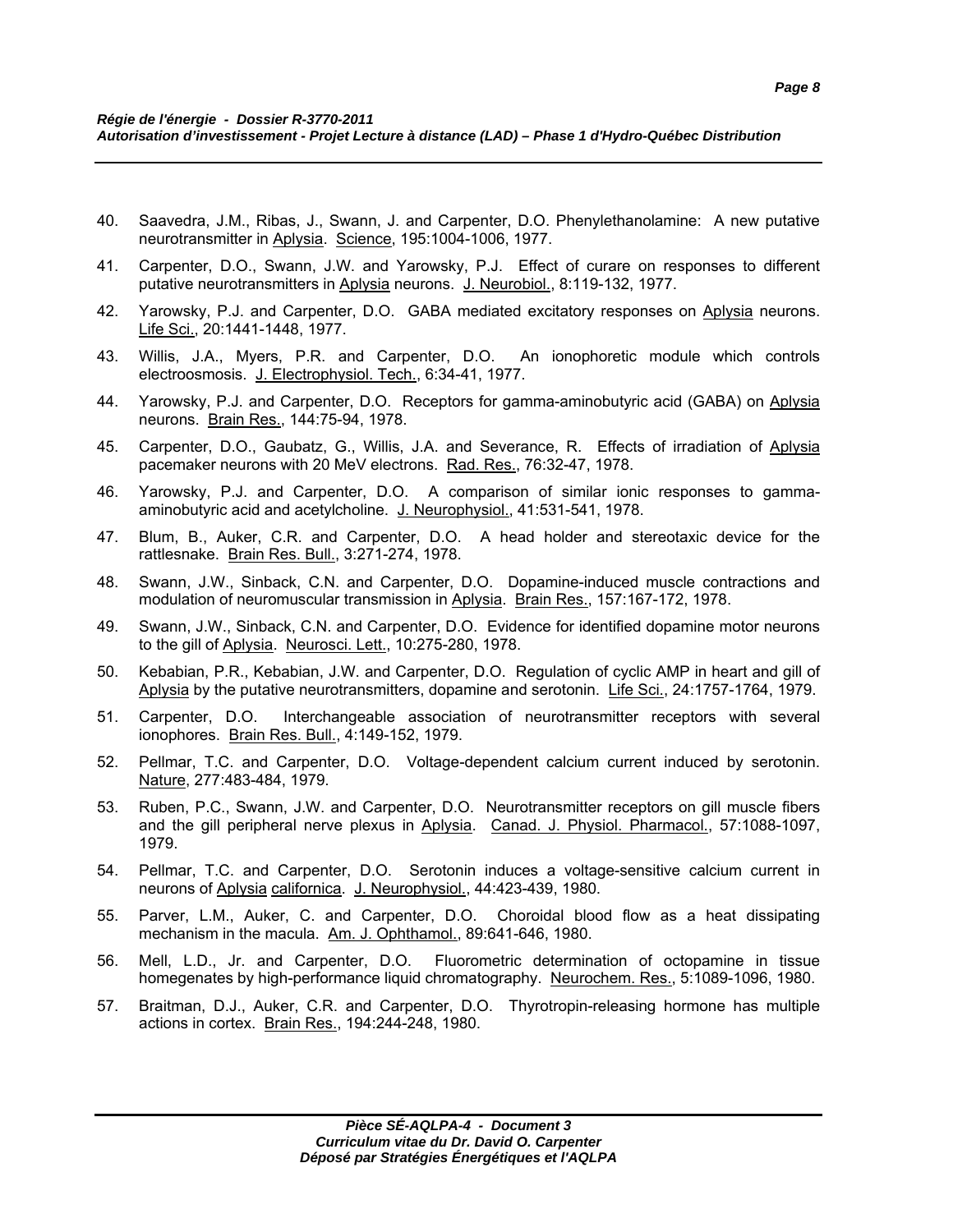- 58. Meszler, R.M., Auker, C.R. and Carpenter, D.O. Fine structure and organization of the infrared receptor relay, the lateral descending nucleus of the trigeminal nerve in pit vipers. J. Comp. Neurol., 196:571-584, 1981.
- 59. Auker, C.R., Parver, L.M., Doyle, T. and Carpenter, D.O. Choroidal blood flow: I. Ocular tissue temperature as a measure of flow. Arch. Opthal., 100:1323-1326, 1982.
- 60. Parver, L.M., Auker, C., Carpenter, D.O. and Doyle, T. Choroidal blood flow: II. Reflexive control in the monkey. Arch. Opthal., 100:1327-1330. 1982.
- 61. Hori, N., Auker, C.R., Braitman, D.J. and Carpenter, D.O. Lateral olfactory tract transmitter: Glutamate, aspartate or neither? Cell. Mol. Neurobiol., 1:115-120, 1981.
- 62. Scappaticci, K.A., Dretchen, K.L., Carpenter, D.O. and Pellmar, T.C. Effects of furosemide on neural mechanisms in Aplysia. J. Neurobiol., 12:329-341, 1981.
- 63. Pellmar, T.C. and Carpenter, D.O. Cyclic AMP induces a voltage-dependent current in neurons of Aplysia californica. Neurosci. Lett., 22:151-157, 1981.
- 64. Parver, L., Auker, C. and Carpenter, D.O. Stabilization of macular temperature: The stabilizing effect of the choroidal circulation on the temperature environment of the macula. Retina, 2:117- 120, 1982.
- 65. Green, R.W. and Carpenter, D.O. Biphasic responses to acetylcholine in mammalian reticulospinal neurons. Cell. Molec. Neurobiol., 1:401-405, 1981.
- 66. Hori, N., Auker, C.R., Braitman, D.J. and Carpenter, D.O. Pharmacologic sensitivity of amino acid responses and synaptic activation of in vitro prepyriform neurons. J. Neurophysiol., 48:1289-1301, 1982.
- 67. Slater, N.T. and Carpenter, D.O. Blockade of acetylcholine-induced inward currents in Aplysia neurons by strychnine and desipramine: effect of membrane potential. Cell. Molec. Neurobiol., 2:53-58, 1982.
- 68. Swann, J.W., Sinback, C.N., Pierson, M.G. and Carpenter, D.O. Dopamine produces muscle contractions and modulates motoneuron-induced contractions in Aplysia gill. Cell. Molec. Neurobiol., 2:291-308, 1982.
- 69. Swann, J.W., Sinback, C.N., Kebabian, P.R. and Carpenter, D.O. Motoneurons which may utilize dopamine as their neurotransmitter. Cell. Molec. Neurobiol., 2:309-324, 1982.
- 70. Auker, C.R., Meszler, R.M. and Carpenter, D.O. Apparent discrepancy between single unit activity and <sup>14</sup>C-deoxyglucose labelling in the optic tectum of the rattlesnake. J. Neurophysiol., 49:1504-1516, 1983.
- 71. Slater, N.T., Carpenter, D.O., Freedman, J.E. and Snyder, S.H. Vipoxin both activates and antagonizes three types of acetylcholine response in *Aplysia* neurons. Brain Res., 278:266-270, 1983.
- 72. ffrench-Mullen, J.M.H., Hori, N., Nakanishi, H., Slater, N.T. and Carpenter, D.O. Assymetric distribution of acetylcholine receptors and M channels on prepyriform neurons. Cell. Molec. Neurobiol., 3:163-182, 1983.
- 73. Carpenter, D.O., Briggs, D.B. and Strominger, N. Responses of neurons of canine area postrema to neurotransmitters and peptides. Cell. Molec. Neurobiol., 3:113-126, 1983.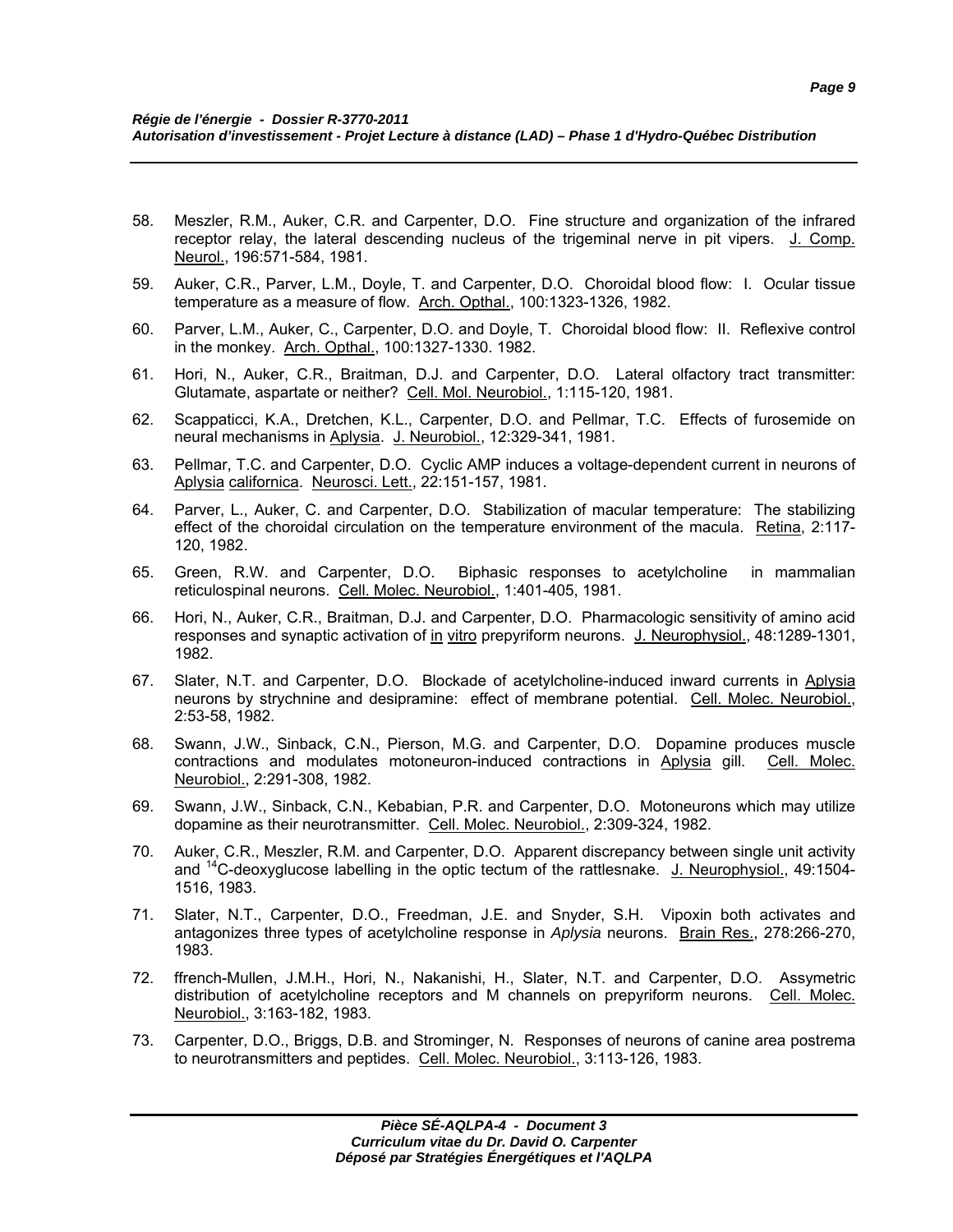- 74. Slater, N.T. and Carpenter, D.O. Blocking kinetics at excitatory acetylcholine responses on *Aplysia* neurons. Biophys. J., 45:24-25, 1984.
- 75. Chesnut, T.J. and Carpenter, D.O. Two-component desensitization of three types of responses to acetylcholine in Aplysia. Neurosci. Lett., 39:285-290, 1983.
- 76. Haas, H.L., Jeffreys, J.G.R., Slater, N.T. and Carpenter, D.O. Modulation of low calcium induced field bursts in the hippocampus by monoamines and cholinomimetics. Pflugers Arch., 400:28-33, 1984.
- 77. Parvar, L.M., Auker, C.R. and Carpenter, D.O. Choroidal blood flow. III. Reflexive control in human eyes. Arch. Ophthamol., 101:1604-1606, 1983.
- 78. Slater, N.T., Haas, H.L. and Carpenter, D.O. Kinetics of acetylcholine-activated cation channel blockade by the calcium antagonist D-600 in Aplysia neurons. Cell. Molec. Neurobiol., 3:329:344, 1983.
- 79. McCreery, M.J. and Carpenter, D.O. Modulation of neuronal responses to L-glutamate in Aplysia. Cell. Molec. Neurobiol., 4:91-95, 1984.
- 80. Carpenter, D.O., Briggs, D.B. and Strominger, N. Peptide-induced emesis in dogs. Behav. Brain Res., 11:277-281, 1984.
- 81. ffrench-Mullen, J.M.H., Hori, N. and Carpenter, D.O. N-methyl-D-aspartate and L-aspartate activate distinct receptors in prepyriform cortex. Cell. Molec. Neurobiol., 4:185-189, 1984.
- 82. Slater, N.T. and Carpenter, D.O. A study of the cholinolytic actions of strychnine using the technique of concentration jump relaxation analysis. Cell Molec Neurobiol 4:263-271,1984.
- 83. Slater, N.T., Hall, A.F. and Carpenter, D.O. Kinetic properties of cholinergic desensitization in *Aplysia* neurons. Proc. Roy. Soc. Lond. B, 223:63-78, 1984.
- 84. Akaike, N., Hattori, K., Oomura, Y. and Carpenter, D.O. Bicuculline and picrotoxin block gammaaminobutyric acid-gated Cl<sup>-</sup> conductance by different mechanisms. Experientia, 41:70-71, 1985.
- 85. Slater, N.T., Carpenter, D.O., Freedman, J.E. and Synder, S.H. Dual effects of the snake venom polypeptide vipoxin on receptors for acetylcholine and biogenic amines in *Aplysia* neurons. Neurosci., 14:723-733, 1985.
- 86. Mizuno, Y., Oomura, Y., Hori, N. and Carpenter, D.O. Action of vasopressin on CA1 pyramidal neurons in rat hippocampal slices. Brain Res., 309:241-246, 1984.
- 87. Slater, N.T., Hall, A.F. and Carpenter, D.O. Trifluoperazine and calcium antagonists accelerate cholinergic desensitization in *Aplysia* neurons. Brain Res., 329:275-279, 1985.
- 88. ffrench-Mullen, J.M.H., Koller, K., Zaczek, R., Coyle, J.T., Hori, N. and Carpenter, D.O. N-acetylaspartylglutamate: Possible role as the neurotransmitter of the lateral olfactory tract. Proc. Nat. Acad. Sci., 82:3897-3900, 1985.
- 89. Greene, R.W. and Carpenter, D.O. Actions of neurotransmitters on pontine medial reticular formation neurons of the cat. J. Neurophysiol., 54:520-531, 1985.
- 90. Hori, N., ffrench-Mullen, J.M.H. and Carpenter, D.O. Kainic acid responses and toxicity show pronounced  $Ca^{2+}$  dependence. Brain Res., 358:380-384, 1985.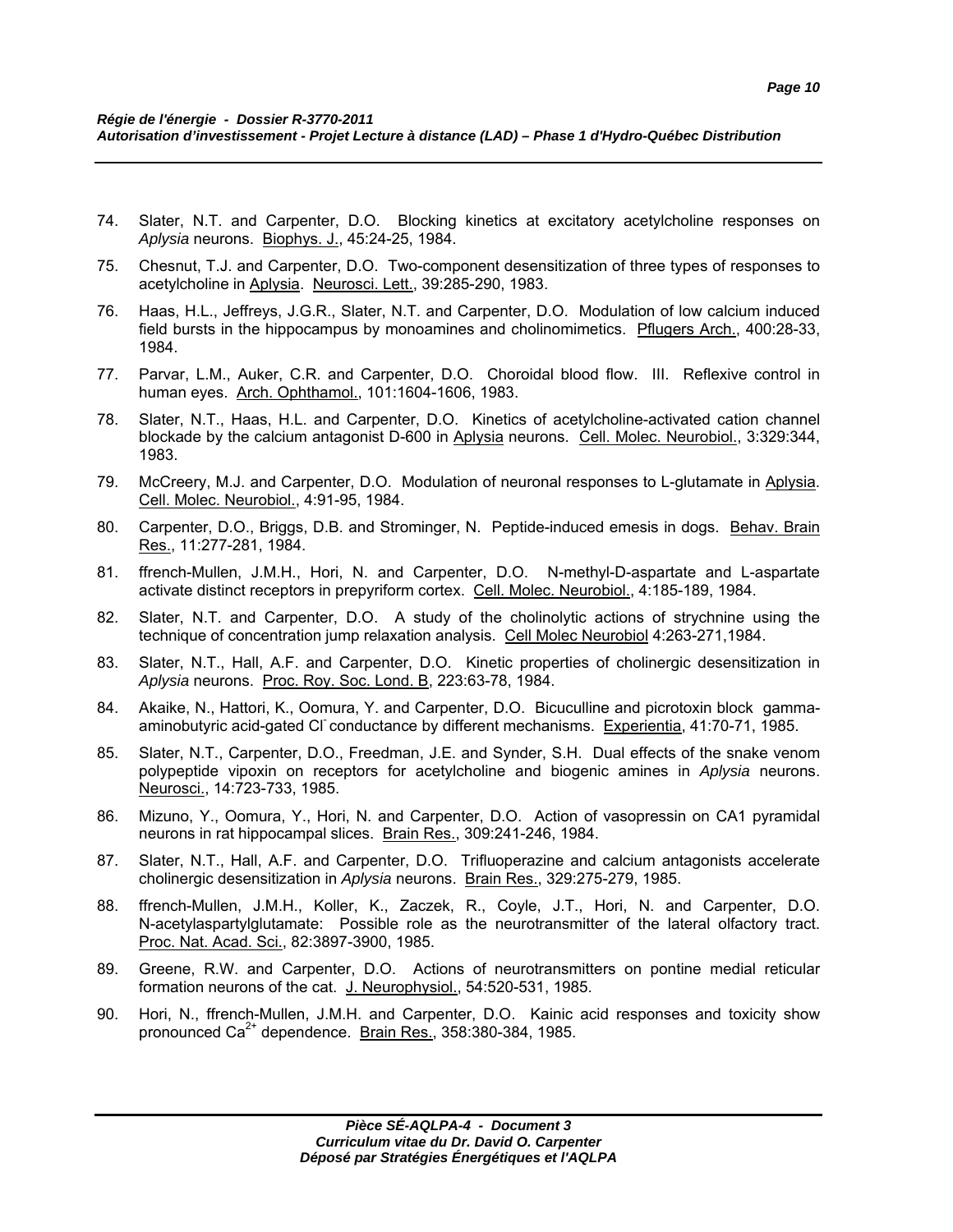- 91. Gaillard, W.D. and Carpenter, D.O. Spectra of neurotransmitter receptors and ionic responses on cerebral A and B neurons in Aplysia californica. Brain Res., 373:303-310, 1986.
- 92. Gaillard, W.D. and Carpenter, D.O. On the transmitter at the A-to-B cell in *Aplysia californica*. Brain Res., 373:311-315, 1986.
- 93. ffrench-Mullen, J.M.H., Hori, N. and Carpenter, D.O. A comparison on the effects of quinolinate and N-methyl-aspartate on neurons in rat piriform cortex. Neurosci. Lett., 63:66-70, 1986.
- 94. ffrench-Mullen, J.M.H., Hori, N. and Carpenter, D.O. Receptors for the excitatory amino acids on neurons in rat pyriform cortex. J. Neurophysiol., 55:1283-1294, 1986.
- 95. Slater, N.T., David, J.A. and Carpenter, D.O. Relaxation studies on the interaction of hexamethonium with acetylcholine-receptor channels in *Aplysia* neurons. Cell. Molec. Neurobiol., 6:191-211, 1986.
- 96. Leung, M.K., S.-Rozsa, K., Hall, A., Kuruvilla, S., Stefano, G.B. and Carpenter, D.O. Enkephalinlike substance in *Aplysia* nervous tissue and actions of leu-enkephalin on single neurons. Life Sci., 38:1529-34, 1986.
- 97. Slater, N.T., Filbert, M. and Carpenter, D.O. Multiple interactions of anticholinesterases with *Aplysia* acetylcholine responses. Brain Res., 375:407-412, 1986.
- 98. Carpenter, D.O. and Briggs, D.B. Insulin excites neurons of the area postrema and causes emesis. Neurosci. Lett., 68:85-89, 1986.
- 99. Carpenter, D.O., Briggs, D.B., Knox, A.P. and Strominger, N.L. Radiation-induced emesis in the dog: Effects of lesions and drugs. Rad. Res., 108:307-316, 1986.
- 100. Briggs, D.B. and Carpenter, D.O. Excitation of neurons in the canine area postrema by prostaglandins. Cell. Molec. Neurobiol., 6:421-426, 1986.
- 101. Chesnut, T.J., Carpenter, D.O. and Strichartz, G.R. Three effects of venom from conus striatus on the delayed rectifier potassium current of molluscan neurons. Toxicon, 25:267-278, 1987.
- 102. Yakushiji, T., Tokutomi, N., Akaike, N. and Carpenter, D.O. Agonists of GABA responses, studied using internally perfused frog dorsal root ganglion neurons. Neuroscience 22:1123-1133, 1987.
- 103. Akaike, N., Yakushiji, T., Tokutomi, N. and Carpenter, D.C. Multiple mechanisms of antagonism of GABA responses. Cell. Molec. Neurobiol., 7:97-103, 1987.
- 104. Hori, N., Galeno, T. and Carpenter, D.O. Responses of pyriform cortex neurons to excitatory amino acids: Voltage dependence, conductance changes and effects of divalent cations. Cell. Molec. Neurobiol., 7:73-90, 1987.
- 105. Oyama, Y., King, W.M. and Carpenter, D.O. Edrophonium-induced membrane current in single neurons physically isolated from Aplysia californica. Brain Res., 438:95-100, 1988.
- 106. Jahan-Parwar, B., S.-Rozsa, K., Salanki, J., Evans, M.L. and Carpenter, D.O. In vivo labeling of serotonin containing neurons by 5,7-dihydroxytryptamine in Aplysia. Brain Res., 426:173-178, 1987.
- 107. King, W.M. and Carpenter, D.O. Distinct GABA and glutamate receptors may share a common channel in Aplysia neurons. Neurosci. Lett., 82:343-348, 1987.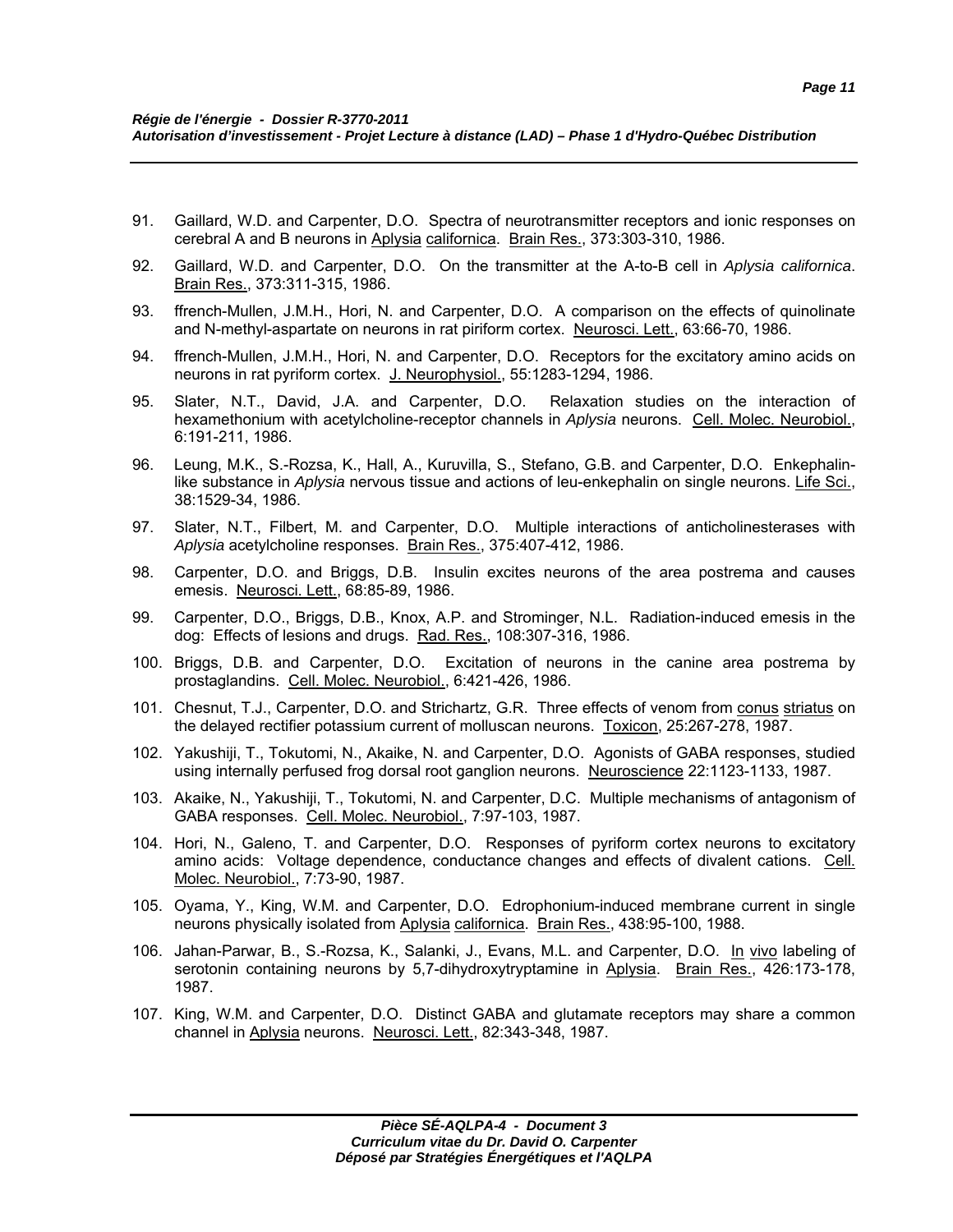- 108. Carpenter, D.O., Briggs, D.B., Knox, A.P. and Strominger, N. Excitation of area postrema neurons by transmitters, peptides and cyclic nucleotides. J. Neurophysiol., 59:358-369, 1988.
- 109. Carpenter, D.O., Hall, A.F. and Rahmann, H. Exogenous gangliosides induce direct voltage and conductance changes on isolated neurons. Cell. Molec. Neurobiol., 8:245-250, 1988.
- 110. Hori, N., Carpenter, D.O. and Katsuda, N. Effect of acetylcholine on the pyramidal cell in the rat piriform cortex in vitro. Neurosciences, 13:172-174, 1987 (in Japanese).
- 111. Hori, N. and Carpenter, D.O. Excitatory amino acid receptors in piriform cortex do not show receptor desensitization. Brain Res., 457:350-354, 1988.
- 112. Allen, C.N., Brady, R., Swann, J., Hori, N. and Carpenter, D.O. N-methyl-D-aspartate (NMDA) receptors are inactivated by trypsin. Brain Res., 458:147-150, 1988.
- 113. Oyama, Y., Akaike, N. and Carpenter, D.O. Strychnine decreases the voltage-dependent  $Ca<sup>2+</sup>$ current of both *Aplysia* and frog ganglion neurons. Cell. Molec. Neurobiol., 8:307-314, 1988.
- 114. Oyama, Y., King, W.M., Allen, C.N., Hori, N. and Carpenter, D.O. Characterization of an inward current elicited by edrophonium in physically isolated and internally perfused *Aplysia* neurons. Brain Res., 463:124-132, 1988.
- 115. Hori, N., Akaike, N. and Carpenter, D.O. Piriform cortex brain slices: Techniques for isolation of synaptic inputs. J. Neurosci. Methods, 25:197-208, 1988.
- 116. Oyama, Y., Evans, M.L., Akaike, N. and Carpenter, D.O. Electrophysiological detection of acetylcholinesterase activity using concentration clamp on physically isolated *Aplysia* neurons. Neuroscience Res., 6:174-180, 1988.
- 117. Tsuda, Y., Oyama, Y., Carpenter, D.O. and Akaike, N. Effects of  $Ca<sup>2+</sup>$  on the transient outward current of single isolated *Helix* central neurones. Brit J. Pharmacol., 95:526-530, 1988.
- 118. Oyama, Y., Hori, N., Evans, M.L., Allen, C.N. and Carpenter, D.O. Electrophysiological estimation of the actions of acetylcholinesterase inhibitors on acetylcholine receptor and cholinesterase in physically isolated *Aplysia* neurones. Brit. J. Pharmacol., 96:573-582,1989.
- 119. King, W.M. and Carpenter, D.O. Voltage-clamp characterization of Cl- conductance gated by GABA and L-glutamate in single neurons of *Aplysia*. J. Neurophysiol., 61:892-899, 1989.
- 120. Evans, M.L. and Carpenter, D.O. Desensitization kinetics of a chloride acetylcholine response in *Aplysia*. Brain Res., 495:309-318, 1989.
- 121. Salanki, J., Evans, M.L. and Carpenter, D.O. Desensitization kinetics of a K+ acetylcholine response in *Aplysia*. Brain Res., 495:298-308, 1989.
- 122. Büsselberg, D., Evans, M.L., Rahmann, H. and Carpenter, D.O. Effects of exogenous ganglioside and cholesterol application on excitability of *Aplysia* neurons. Membrane Biochemistry, 8:19-26, 1989.
- 123. Carpenter, D. Neural mechanisms of emesis. Canad. J. Physiol. Pharmacol., 68:230-236, 1990.
- 124. Oyama, Y., Hori, N., Allen, C.N., and Carpenter, D.O. Influences of trypsin and collagenase on acetylcholine responses of physically-isolated single neurons of *Aplysia californica*. Cell. Molec. Neurobiol., 10:193-205, 1990.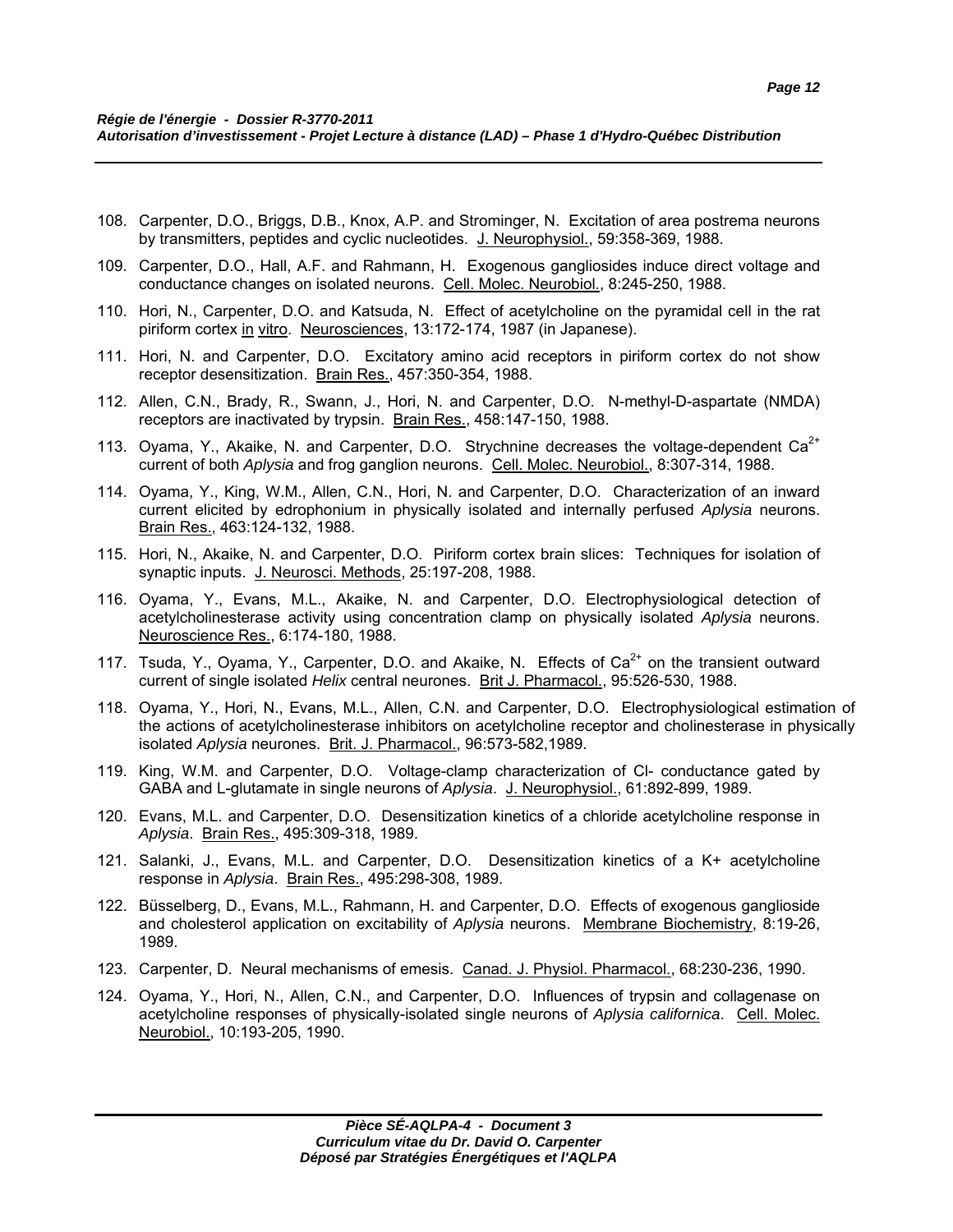- 125. Büsselberg, D., Evans, M.L., Rahmann, H., and Carpenter, D.O. Lead inhibits the voltageactivated calcium current of *Aplysia* neurons. Toxicol. Lett., 51:51-57, 1990.
- 126. Doi, N., Carpenter, D.O. and Hori, N. Differential effects of baclofen and GABA on rat piriform cortex pyramidal neurons *in vitro*. Cell. Molec. Neurobiol., 10: 559-564, 1991.
- 127. Büsselberg, D., Evans, M.L., Rahmann, H. and Carpenter, D.O.  $Zn^{2+}$  blocks the voltage activated calcium current of *Aplysia* neurons. Neurosci. Letts., 117:117-122, 1990.
- 128. Büsselberg, D., Carpenter, D.O., Sugita, M., Araki, S., Satake, M. and Rahmann, H. Effects of exogenous lipid application on excitability of *Aplysia* neurons. Biomed. Res., 11:77-86, 1990.
- 129. Evans, M.L., Kadan, M.J., Hartig, P.R. and Carpenter, D.O. Correlation of <sup>125</sup>I-LSD autoradiographic labelling with serotonin voltage clamp responses in *Aplysia* neurones. Synapse, 8:22-29, 1991.
- 130. S.-Rozsa, K., Stefano, G., Salanki, J. and Carpenter, D.O. Characterization of responses to enkephalins and FMRFamide on B neurons of the cerebral ganglion of *Aplysia*. Comp. Biochem. Physiol., 99C:403-412, 1991.
- 131. Büsselberg, D., Evans, M.L., Rahmann, H. and Carpenter, D.O. Lead and zinc block a voltage activated calcium channel of *Aplysia* neurons. J. Neurophysiol., 65:786-795, 1991.
- 132. Hori, N., Doi, N., Miyahara, S., Shinoda, Y. and Carpenter, D.O. Appearance of NMDA receptors triggered by anoxia independent of voltage *in vivo* and *in vitro*. Exp. Neurol., 112:304-311, 1991.
- 133. Büsselberg, D., Evans, M.L., Rahmann, H. and Carpenter, D.O. Effects of inorganic and triethyl lead and inorganic mercury on the voltage activated calcium channel of *Aplysia* neurons. NeuroToxicology, 12:733-744, 1991.
- 134. Evans, M.L., Büsselberg, D. and Carpenter, D.O.  $Pb^{2+}$  blocks calcium currents of cultured dorsal root ganglion cells. Neurosci. Letts., 129:103-106, 1991.
- 135. Kemenes, G., S.-Rozsa, K., Stefano, G. and Carpenter, D.O. Distinct receptors for leu- and metenkephalin on the metacerebral giant cell of *Aplysia*. Cell. Molec. Neurobiol., 12:107-119, 1992.
- 136. Ayrapetyan, S.N. and Carpenter, D.O. Very low concentrations of acetylcholine and GABA modulate transmitter responses. NeuroReport 2:563-565, 1991.
- 137. Carpenter, D.O. and Hori, N. Neurotransmitter and peptide receptors on medial vestibular nucleus neurons. Ann. NY Acad. Sci., 656:668-686, 1992.
- 138. Hernadi, L., S.-Rozsa, K., Jahan-Parwar, B. and Carpenter, D.O. A topography and ultrastructural characterization of *in vivo* 5,7-dihydroxytryptamine-labelled serotonin-containing neurons in the central nervous system of *Aplysia californica*. Cell. Molec. Neurobiol., 12:317-326, 1992.
- 139. Carpenter, D.O., Fejtl, M., Ayrapetyan, S., Szarowski, D. and Turner, J.N. Dynamic changes in neuronal volume resulting from osmotic and sodium transport manipulations. Acta Biologica Hungarica, 43:39-48, 1992.
- 140. Ayrapetyan, S.N. and Carpenter, D.O. On the modulating effect of ultralow transmitter concentrations on the functional activity of the neuron membrane. J. Evol. Biochem. Physiol., 27:110-116, 1991.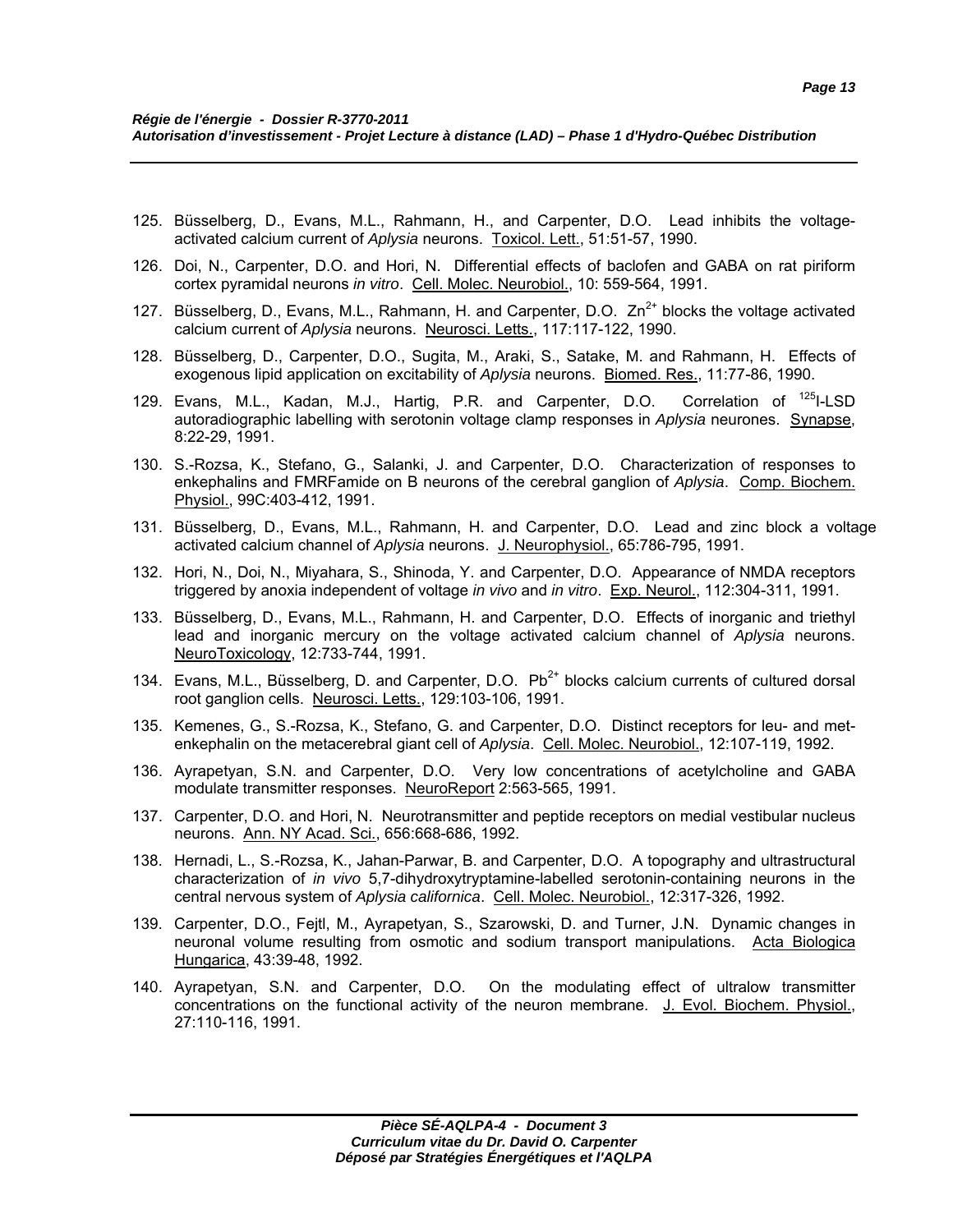- 141. Büsselberg, D., Michael, D., Evans, M.L., Carpenter, D.O. and Haas, H.L. Zinc  $(Zn^{2+})$  blocks voltage gated calcium channels in cultured rat dorsal root ganglion cells. Brain Res., 593:77-81, 1992.
- 142. Matthews, M.R., Parsons, P.J. and Carpenter, D.O. Solubility of lead as lead (II) chloride in HEPES-Ringer and artificial seawater (Ca-ASW) solutions. NeuroToxicology, 14:283-290, 1993.
- 143. Hori, N., Büsselberg, D., Matthews, R., Parsons, P.J. and Carpenter, D.O. Lead blocks LTP by an action not at NMDA receptors. Exp. Neurol., 119: 192-197, 1993.
- 144. Büsselberg, D., Evans, M.L., Haas, H.L. and Carpenter, D.O. Blockade of mammalian and invertebrate calcium channels by lead. NeuroToxicology, 14:249-258, 1993.
- 145. Riepe, M., Hori, N., Ludolph, A.C., Carpenter, D.O., Spencer, P.S. and Allen, C.N. Inhibition of energy metabolism by 3-nitropropionic acid activates ATP-sensitive potassium channels. Brain Res., 586:61-66, 1992.
- 146. Hori, N., Hirotsu, I., Davis, P.J. and Carpenter, D.O. Long-term potentiation is lost in aged rats but preserved by calorie restriction. NeuroReport, 3:1085-1088, 1992.
- 147. Knox, A.P., Strominger, N.L., Battles, A.H. and Carpenter, D.O. Behavioral studies of emetic sensitivity in the ferret. Brain Res. Bull., 31:477-484, 1993.
- 148. Allen, C.N., Spencer, P.S. and Carpenter, D.O. ß-N-methylamino-L-alanine in the presence of bicarbonate is an agonist at non-N-methyl-D-aspartate-type receptors. Neuroscience 54:567-574, 1993.
- 149. Elekes, K., Stefano, G.B. and Carpenter, D.O. Enkephalin-like immunoreactive neurons in the central nervous system of gastropods (*Helix pomatia, Lymnaea stagnalis, Aplysia californica*): A comparative immunocytochemical study. Cell Tiss. Res. 272:329-41, 1993.
- 150. Büsselberg, D., Platt, B., Haas, H.L. and Carpenter, D.O. Voltage gated calcium channel currents of rat dorsal root ganglion (DRG) cells are blocked by  $Al^{3+}$ . Brain Res. 622:163-168, 1993.
- 151. Strominger, N.L., Knox, A.P. and Carpenter, D.O. The connectivity of the area postrema in the ferret. Brain Res. Bull., 33:33-47, 1994.
- 152. Knox, A.P., Strominger, N.L., Battles, A.H. and Carpenter, D.O. The central connections of the vagus nerve in the ferret. Brain Res. Bull., 33:49-63, 1994.
- 153. Lin, Y. and Carpenter, D.O. Medial vestibular neurons are endogenous pacemakers whose discharge is modulated by neurotransmitters. Cell. Molec. Neurobiol., 13:601-613, 1993.
- 154. Kemenes, G., S.-Rózsa, K. and Carpenter, D.O. Cyclic-AMP-mediated excitatory responses to leucine enkephalin in *Aplysia* neurones. J. Exp. Biol. 181: 321-328, 1993.
- 155. Büsselberg, D., Platt, B., Michael, D., Carpenter, D.O. and Haas, H.L. Mammalian voltageactivated calcium channel currents are blocked by  $Pb^{2+}$ ,  $Zn^{2+}$  and  $Al^{3+}$ . J. Neurophysiol., 71:1491-1497, 1994.
- 156. Hori, N. and Carpenter, D.O. Transient ischemia causes a reduction of  $Mg^{2+}$  blockade of NMDA receptors. Neurosci. Letts., 173:75-78, 1994.
- 157. Riepe, M.W., Hori, N., Ludolph, A.C. and Carpenter, D.O. Failure of neuronal ion exchange, not potentiated excitation, causes excitotoxicity after inhibition of oxidative phosphorylation. Neuroscience, 64:91-97, 1995.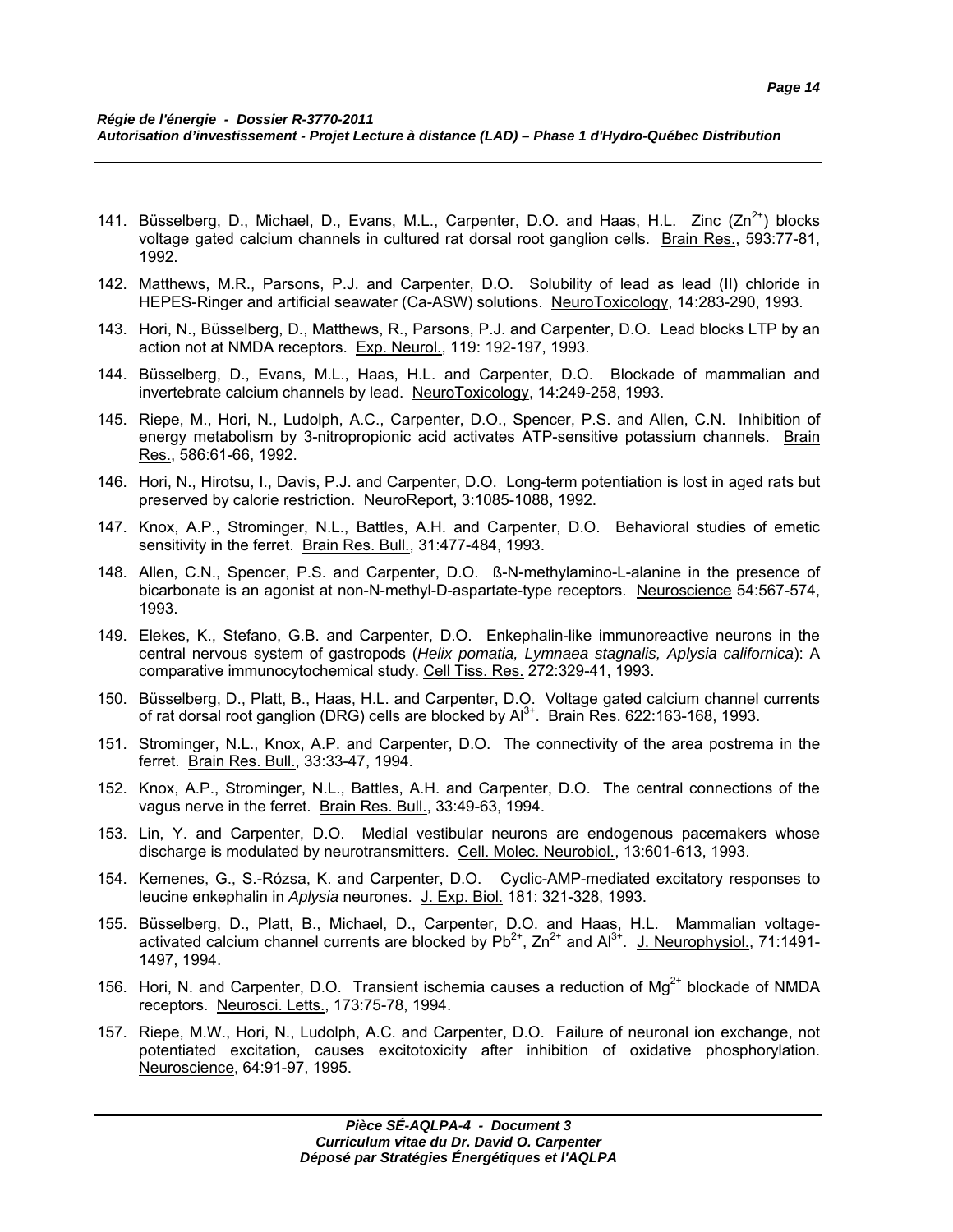- 158. Hori, N. and Carpenter, D.O. Functional and morphological changes induced by transient *in vivo* ischemia. Exp. Neurol., 129:279-289, 1994.
- 159. Lin, Y. and Carpenter, D.O. Direct excitatory opiate effects mediated by non-synaptic actions on rat medial vestibular neurons. Eur. J. Pharmacol., 262:99-106, 1994.
- 160. Carpenter, D.O. Epidemiological evidence for an association between exposure to 50 and 60 Hz magnetic fields and cancer. James Bay Publication Series, Hydro-Electric Development: Environmental Impacts - Paper No. 6, pp. 2-31, 1994.
- 161. Carpenter, D.O. Communicating with the public on issues of science and public health. Environ. Health Perspect. 103:127-130, 1995.
- 162. Fejtl, M., Gyori, J. and Carpenter, D.O.  $Hg^{2+}$  increases the open probability of carbachol-activated Cl- channels in *Aplysia* neurons. NeuroReport, 5:2317-2320, 1994.
- 163. Carpenter, D.O. The public health significance of metal neurotoxicity. Cell. Molec. Neurobiol., 14:591-597, 1994.
- 164. Gyori, J., Fejtl, M. and Carpenter, D.O. Effect of HgCl<sub>2</sub> on acetylcholine, carbachol and glutamate currents of *Aplysia* neurons. Cell. Molec. Neurobiol., 14:653-664, 1994.
- 165. Fejtl, M., Gyori, J. and Carpenter, D.O. Mercuric (II) chloride modulates single channel properties of carbachol activated Cl- channels in cultured neurons of *Aplysia californica.* Cell. Molec. Neurobiol., 14:665-674, 1994.
- 166. Carpenter, D.O., Matthews, M.R., Parsons, P.J. and Hori, N. Long-term potentiation in piriform cortex is blocked by lead. Cell. Molec. Neurobiol., 14:723-733, 1994.
- 167. Salanki, J., Gyori, J. and Carpenter, D.O. Action of lead on glutamate-activated chloride currents in *Helix Pomatia L.* neurons. Cell. Molec. Neurobiol., 14:755-768, 1994.
- 168. Carpenter, D.O. How hazardous wastes affect hu man health. Cent. Eur. J. Publ. Hlth. 2:6-9, 1994.
- 169. Oyama, Y., Carpenter, D.O., Ueno, S., Hayashi, H. and Tomiyoshi, F. Methylmercury induces  $Ca<sup>2+</sup>$ -dependent hyperpolarization of mouse thymocytes: A flow-cytometric study using fluorescent dyes. Eur. J. Pharmacol., 293:101-107, 1995.
- 170. Fejtl, M., Szarowski, D.H., Decker, D., Buttle, K., Carpenter, D.O. and Turner, J.N. Threedimensional imaging and electrophysiology of live *Aplysia* neurons during volume perturbation: confocal light and high-voltage electron microscopy. JMSA 1(2):75-85, 1995.
- 171. Carpenter, D.O., Kemenes, G., Elekes, K., Leung, M., Stefano, G., S.-Rozsa, K. and Salanki, J. Opioid peptides in the nervous system of *Aplysia*: A combined biochemical immunocytochemical, and electrophysiological study. Cell. Molec. Neurobiol. 15:239-256, 1995.
- 172. Riepe, M. and Carpenter, D.O. Delayed increase of cell volume of single pyramidal cells in live hippocampal slices upon kainate application. Neurosci. Letts. 191:35-38, 1995.
- 173. Son, H. And Carpenter, D.O. Protein kinase C activation is necessary but not sufficient for induction of LTP at the synapse of mossy fiber-CA3 in the rat hippocampus. Neuroscience 72:1- 13, 1996.
- 174. Iwase, T., Hori, N., Morioka, T. and Carpenter, D.O. Low power laser irradiation reduces ischemic damage in hippocampal slices in vitro. Lasers Surg. Med., 19:465-450, 1996.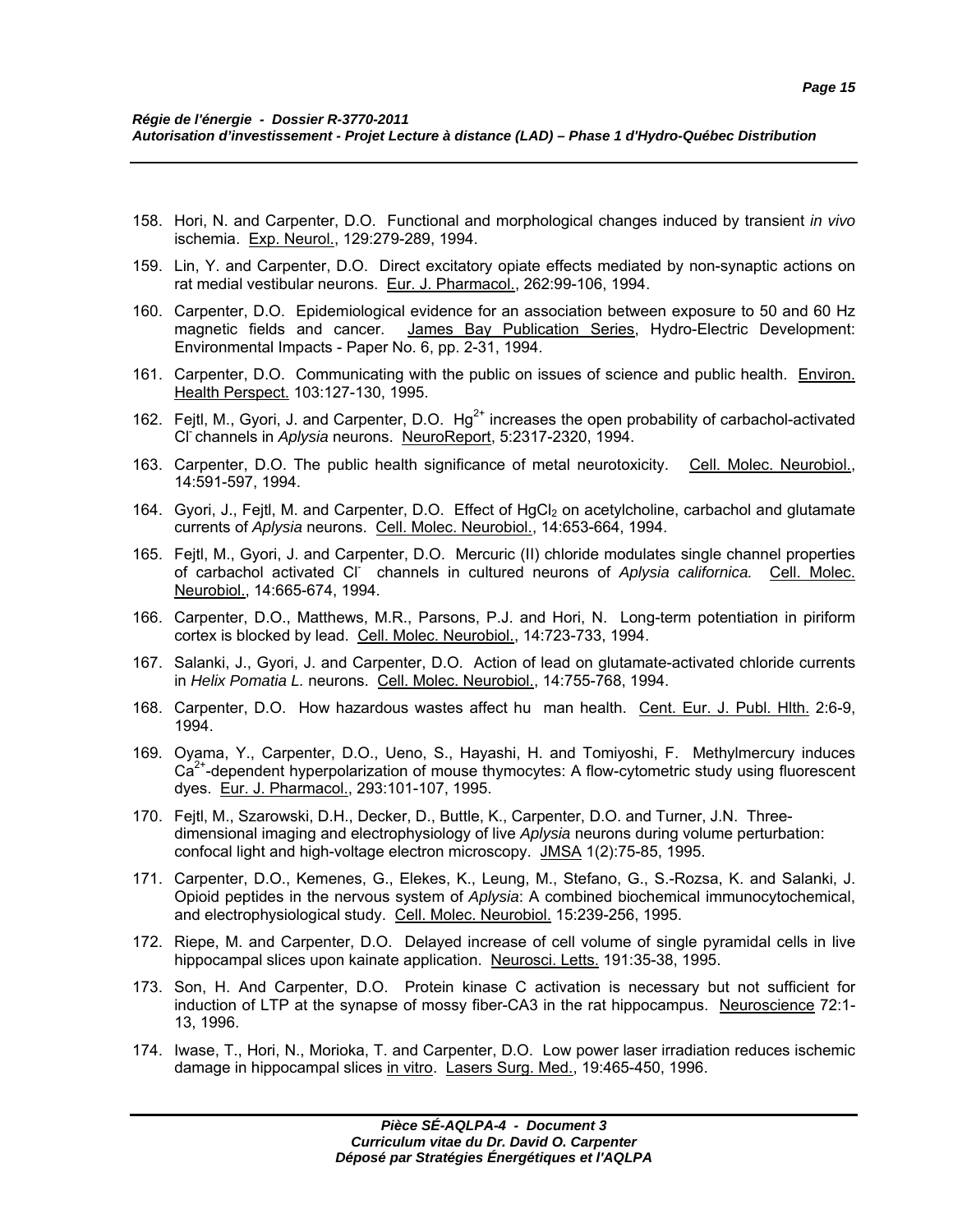- 175. Carpenter, D.O., King, W.M. and McCreery, M.J. The role of glutamate reuptake in regulation of glutamate responses in *Aplysia* neurons. Acta Biologica Hungaria 46:363-373, 1995.
- 176. Saghian, A.A., Ayrapetyan, S.N. and Carpenter, D.O. Low concentrations of ouabain stimulate Na/Ca exchange in neurons. Cell. Molec. Neurobiol., 16:489-498, 1996.
- 177. Platt, B., Carpenter, D.O., Büsselberg, D., Reymann, K.G. and Riedel, G. Aluminum impairs hippocampal long-term potentiation in rats in vitro and in vivo. Exp. Neurol., 134:73-86, 1995.
- 178. Rubakhin, S.S., Gyori, J., Carpenter, D.O. and Salanki, J. HgCl<sub>2</sub> potentiates GABA activated currents in *Lymnaea stagnalis L.* neurons. Acta Biologica Hungaria, 46:431-444, 1995.
- 179. Fejtl, M. and Carpenter, D.O. Neurite outgrowth is enhanced by conditioning factor(s) released from central ganglia of Aplysia californica. Neurosci. Letts., 199:33-36, 1995.
- 180. Riepe, M.W., Niemi, W.N., Megow, D., Ludolph, A.C. and Carpenter, D.O. Mitochondrial oxidation in rat hippocampus can be preconditioned by selective chemical inhibition of SDH. Exp. Neurol., 138:15-21, 1996.
- 181. Son, H. and Carpenter, D.O. Interactions among paired-pulse facilitation and post-tetanic and long-term potentiation in the mossy fiber-CA3 pathway in rat hippocampus. Synapse, 23:302-311, 1996.
- 182. Carpenter, D.O., Suk, W.A., Blaha, K. and Cikrt, M. Hazardous wastes in Eastern and Central Europe. Environ. Health Perspect., 104:244-248, 1996.
- 183. Son, H., Davis, P.J. and Carpenter, D.O. Time course and involvement of protein kinase Cmediated phosphorylation of F1/GAP-43 in area CA3 after the mossy fiber stimulation. Cell. Molec. Neurobiol., 17:171-194, 1997.
- 184. Dyatlov, V.A., Platoshin, A.V., Lawrence, D.A. and Carpenter, D.O. Mercury (Hg2<sup>+</sup>) enhances the depressant effect of kainate on Ca-inactivated potassium current in telencephalic cells derived from chick embryos. Toxicol. Appl. Pharmacol., 138:285-297, 1996.
- 185. Carpenter, D.O. and Conway, J.B. Optimizing professional education in public health. J. Public Health Management Practice, 2:66-72, 1996.
- 186. Carpenter, D.O. Great Lakes contaminants: A shift in human health outcomes. Health and Environment Digest, 10:17-19, 1996.
- 187. Boldyrev, A.A., Stvolinsky, S.L., Tyulina, O.V., Koshelev, V.B., Hori, N. and Carpenter, D.O. Biochemical and physiological evidence that carnosine is an endogenous neuroprotector against free radicals. Cell. Molec. Neurobiol., 17:259-271, 1997.
- 188. Szücs, A., Angiello, C., Salánki, J. and Carpenter, D.O. Effects of inorganic mercury and methylmercury on the ionic currents of cultured rat hippocampal neurons. Cell. Molec. Neurobiol., 17:273-288, 1997.
- 189. Niemi, W.D., Slivinski, K., Audi, J., Rej, R. and Carpenter, D.O. Propylthiouracil treatment reduces long-term potentiation in area CA1 of neonatal rat hippocampus. Neurosci. Letts., 210:127-129, 1996.
- 190. Son, H., Madelian, V. and Carpenter, D.O. The translocation and involvement of protein kinase C in mossy fiber-CA3 long-term potentiation in hippocampus of the rat brain. Brain Res., 739:282- 292, 1997.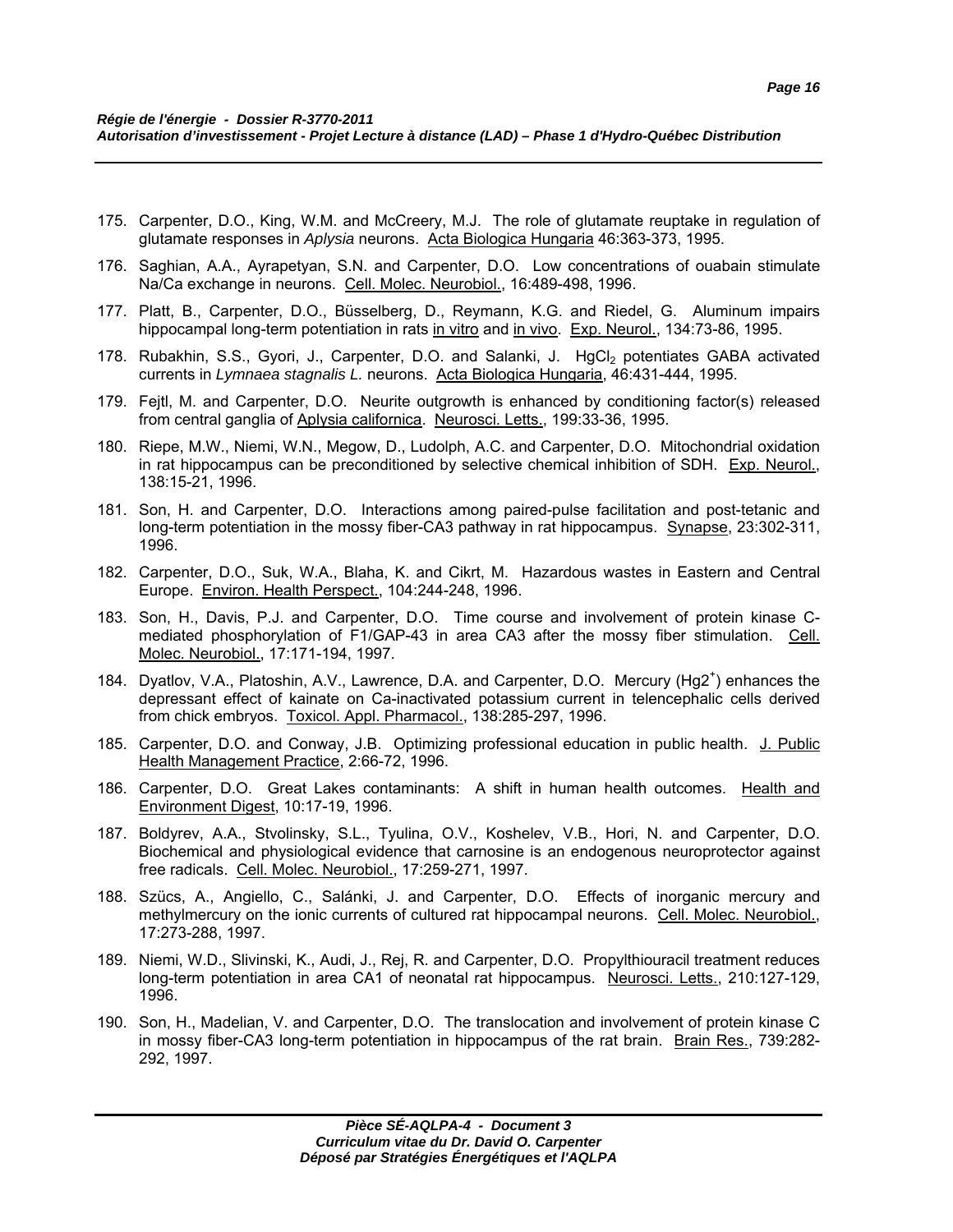- 191. Oyama, Y., Carpenter, D.O., Chikahisa, L. and Okazaki, E. Flow-cytometric estimation on glutamate- and kainate-induced increases in intracellular  $Ca<sup>2+</sup>$  of brain neurons. Brain Research, 728:121-124, 1996.
- 192. Carpenter, D.O., Stoner, C.R.T. and Lawrence, D.A. Flow cytometric measurements of neuronal death triggered by PCBs. NeuroToxicology, 18:507-514, 1997.
- 193. Azatian, K.V., Ayrapetyan, S.N. and Carpenter, D.O. Metabotropic GABA receptors regulate acetylcholine responses on snail neurons. Gen. Pharmacol., 29:67-72, 1997.
- 194. Carpenter, D.O., Stoner, C.T., Lawrence, D.A., Niemi, W.D., Shain, W. and Seegal, R. Multiple mechanisms of PCB neurotoxicity. Proceedings of the 1996 Pacific Basin Conference on Hazardous Waste, Kuala Lumpur, Malaysia, CONF-9611157, pp. 404-918.
- 195. Carpenter, D.O. New Dimensions in our understanding of the human health effects of environmental pollutants. Proceedings of the 1996 Pacific Basin Conference on Hazardous Waste, Kuala Lumpur, Malaysia, CONF-9611157, pp. 37-53.
- 196. Carpenter, D.O. Possible effects of electromagnetic fields on the nervous system and development. Men. Retard. Dev. Dis. Res. Rev. 3:270-274, 1997.
- 197. Chiarenzelli, J., Scrudato, R., Bush, B., Carpenter, D. and Bushart, S. Do large-scale remedial and dredging events have the potential to release significant amounts of semi-volatile compounds to the atmosphere? Environ. Hith. Perspect., 106:47-49, 1998.
- 198. Dyatlov, V.A., Dytlova O.M., Parsons, P.H., Lawrence, D.A. and Carpenter, D.O. Lipopolysaccharide and interleukin-6 enhance lead entry into cerebellar neurons: Application of a new and sensitive flow cytometric technique to measure intracellular lead and calcium concentrations. NeuroToxicology, 19:293-302, 1998.
- 199. Dyatlov, V.A., Platoshin, A.V.,Lawrence, D.A. and Carpenter, D.O. Lead potentiates cytokine- and glutamate-mediated increases in permeability of the blood-brain barrier. NeuroToxicology, 19:283- 292, 1998.
- 200. Niemi, W.D., Audi, J., Bush, B. and Carpenter, D.O. PCBs reduce long-term potentiation in the CA1 region of rat hippocampus. Exper. Neurol., 151:26-34, 1998.
- 201. Carpenter, D.O. Health effects of metals. Cent. Eur. J. Publ. Hlth., 6:160-163, 1998.
- 202. Carpenter, D.O., Bláha, K., Buekens, A., Cikrt, M., Damstra, T., Dellinger, B., Sarofim, A., Suk, W.A., Wyes, H. and Zejda, J. Remediation of hazardous wastes in Central and Eastern Europe: Technology and health effects. Cent. Eur. J. Publ. Hlth., 6:77-78, 1998.
- 203. Carpenter, D.O. Human health effects of environmental pollutants: New Insights. Environ. Monitor. Assess. J., 53:245-258, 1998.
- 204. Dyatlov, V.A., Makovetskaia, V.V., Leonhardt, R., Lawrence, D.A. and Carpenter, D.O. Vitamin E enhances  $Ca<sup>2+</sup>$ -mediated vulnerability of immature cerebellar granule cells to ischemia. Free Rad. Biol. Med., 25: 793-802, 1998.
- 205. Fitzgerald, E.F., Schell, L.M., Marshall, E.G., Carpenter, D.O., Suk, W.A. and Zejda, J.E. Environmental pollution and child health in Central and Eastern Europe. Environ. Health Persp., 106:307-311, 1998.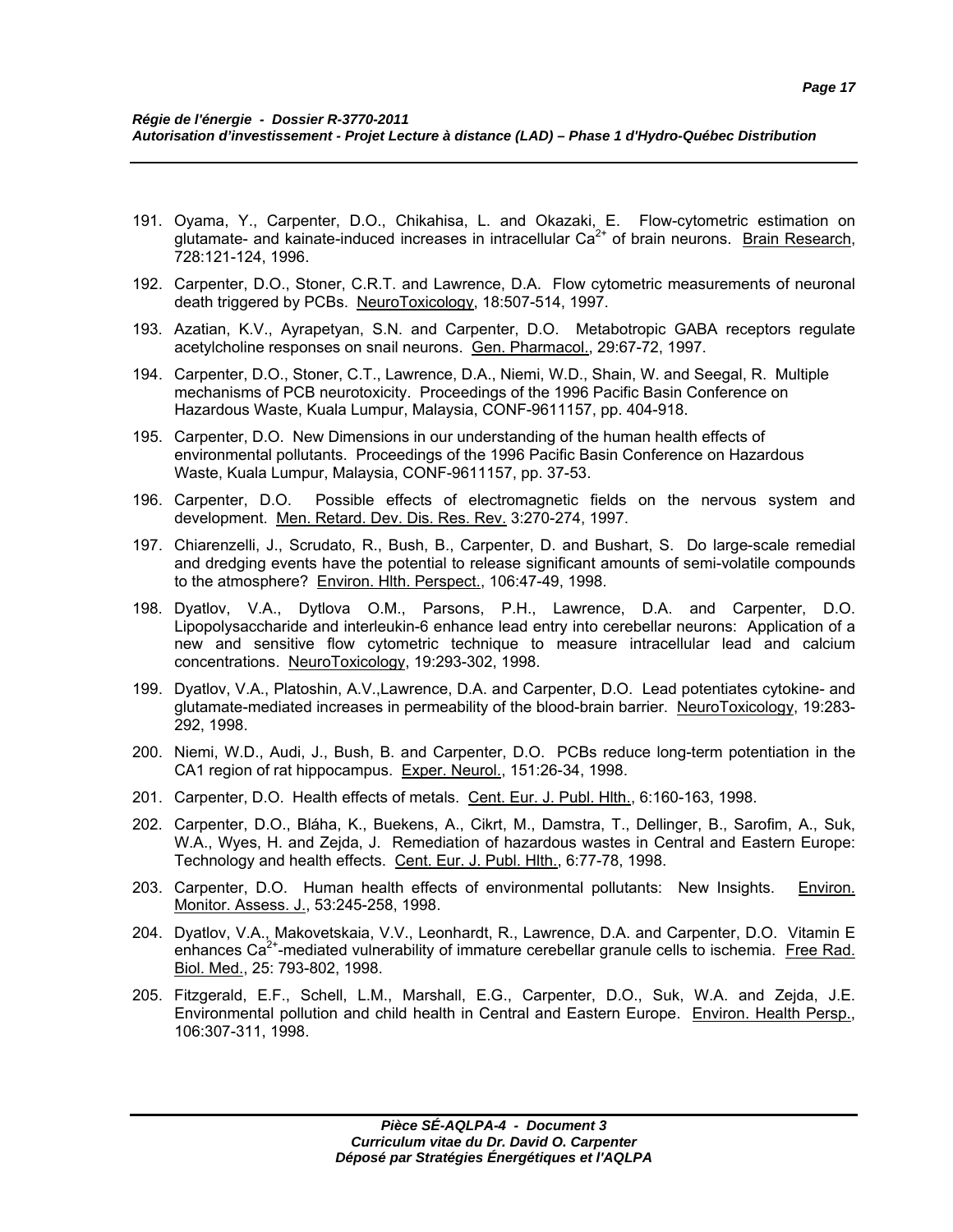- 206. Carpenter, D.O., Arcaro, K.F., Bush, B., Niemi, W.D., Pang, S. and Vakharia, D.D. Human health and chemical mixtures: An overview. Environ. Health Perspect., 106: 1263-1270, 1998.
- 207. Carpenter, D.O., Cikrt, M. and Suk, W.A. Hazardous wastes in Eastern and Central Europe: Technology and health effects. Environ. Health Perspect., 107: 3-4, 1999.
- 208. Carpenter, D.O. Polychlorinated biphenyls and human health. Int. J. Occup. Med. Environ. Hlth. 11: 291-303, 1998.
- 209. Boldyrev, A.A., Johnson, P., Yanzhang, W., Tan, Y. and Carpenter, D.O. Carnosine and taurine protect rat cerebellar granular cells from free radical damage. Neurosci. Letts., 263: 169-172, 1999.
- 210. Boldyrev, A.A., Carpenter, D.O., Huentelman, M.J., Peters, C.M. and Johnson, P. Sources of reactive oxygen species production in excitotoxin-stimulated neurons. Biophys. Biochem. Res. Commun., 256: 320-324, 1999.
- 211. Ayrapetyan, S.N., Ayrapetyan, G. and Carpenter, D.O. The electrogenic sodium pump activity in *Aplysia* neurons is not potential dependent. Acta Biologica Hungarica, 50: 27-34, 1999.
- 212. Boldyrev, A., Song, R., Lawrence, D. and Carpenter, D.O. Carnosine protects against excitotoxic cell death independently of effects on reactive oxygen species. Neuroscience, 94: 571-577, 1999.
- 213. Boldyrev, A., Song, R., Dyatlov, V.A., Lawrence, D.A. and Carpenter, D.O. Neuronal cell death and reactive oxygen species. Cell. Molec. Neurobiol., 20:433-450, 2000.
- 214. Gyori, J., Platoshyn, O., Carpenter, D.O. and Salanki, J. Effect of inorganic- and organic tin compounds on ACh- and voltage-activated Na currents. Cell. Molec. Neurobiol. 20:591-604, 2000.
- 215. Hussain, R.J., Gyori, J., DeCaprio, A.P. and Carpenter, D.O. *In vivo* and *in vitro* exposure to PCB 153 reduces long-term potentiation. Environ. Hlth. Perspect., 108 :827-831, 2000.
- 216. Negoita, S., Swamp, L., Kelley, B. and Carpenter, D.O. Chronic diseases surveillance of St. Regis Mohawk health service patients. J. Public Health Management Practice, 7:84-91, 2001.
- 217. Hussain, R.J., Parsons, P.J., Carpenter, D.O. Effects of lead on long-term potentiation in hippocampal CA3 vary with age. Dev. Brain Res., 121: 243-252, 2000.
- 218. Tanji, M., Katz, B.H., Spink, B.C. and Carpenter, D.O. Growth inhibition of MCF-7 cells by estrogen is dependent upon a serum factor. Anticancer Res., 20: 2779-2784, 2000.
- 219. Tanji, M. and Carpenter, D.O. A steroid-binding protein mediates estrogen-dependent inhibition of growth of MCF-7 breast cancer cells. Anticancer Res., 20:2785-2790, 2000.
- 220. Gyori, J., Hussain, R., Carpenter, D.O. Long-term potentiation in CA1 region of rat brain slices is blocked by PCB 153. Cent. Europ. J. Publ. Hlth., 8: 21-22, 2000.
- 221. Carpenter, D.O. Human health effects of polychlorinated biphenyls. Cent. Eur. J. Public Health, 8: 23-24, 2000.
- 221a. Sukdolova, V., Negoita, S., Hubicki, L., DeCaprio, A., and Carpenter, D.O. The assessment of risk to acquired hypothyroidism from exposure to PCBs: a study among Akwesasne Mohawk women. Cent. Eur. J. Public Health, 8: 167-168, 2000.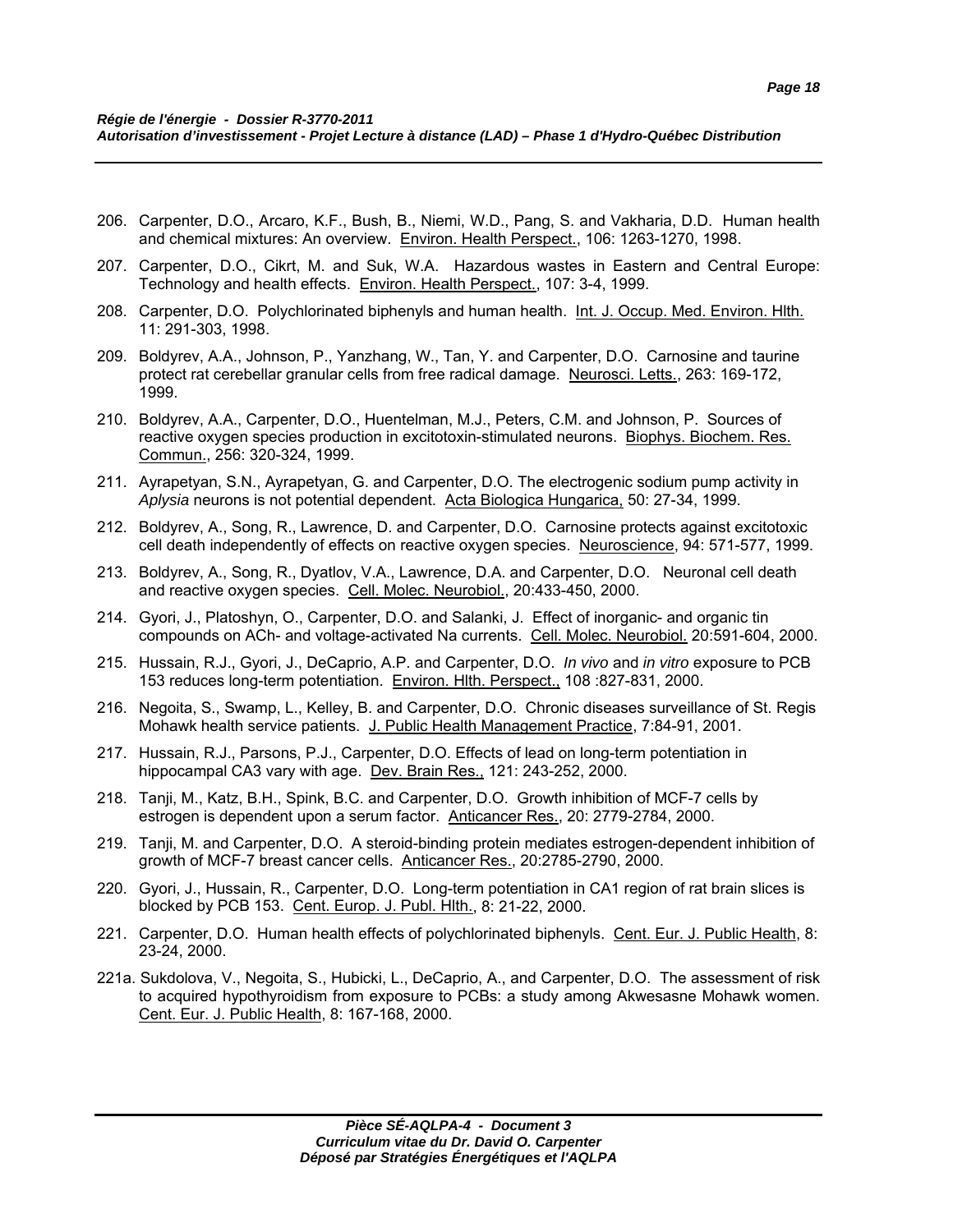- 222. Carpenter, D.O., Chew, F.T., Damstra, T., Lam, L.H., Landrigan, P.J., Makalinao, I., Peralta, G.L. and Suk, W.A. Environmental threats to the health of children: The Asian perspective. Environ. Hlth. Perspect., 108: 989-992, 2000.
- 223. Boldyrev, A.A., Carpenter, D.O. and Johnson, P. Natural mechanisms of protection of neurons against oxidative stress. Recent Res. Devel. Comparative Biochem. & Physiol. 1: 91-103, 2000.
- 224. Strominger, N.L., Hori, N., Carpenter, D.O., Tan, Y. and Folger W.H. Effects of acetylcholine and GABA on neurons in the area postrema of *Suncus murinus* brainstem slices. Neurosci. Letts. 309: 77-80, 2001.
- 225. Strominger, N.L., Brady, R., Gullikson, G. and Carpenter, D.O. Imiquimod-elicited emesis is mediated by the area postrema, but not by direct neuronal activation. Brain Res. Bull. 55: 445- 451, 2001.
- 226. Hori, N., Tan, Y., Strominger, N.L. and Carpenter, D.O. Intracellular activity of rat spinal cord motoneurons in slices. J. Neurosci. Meth. 112: 185-191, 2001.
- 227. Sukocheva, O.A., Abramov, A.Y., Levitskaya, J.O., Gagelgans, A.I. and Carpenter, D.O. Modulation of intracellular Ca concentration by vitamin B12 in rat thymocytes. Blood Cells. Mol. Dis. 27: 812-824, 2001.
- 228. Gilbertson, M., Carpenter, D. and Upshur, R. Methodology for assessing community health in Areas of Concern: Measuring the adverse effects on human health. Environ. Health Perspect. 109 (Suppl 6): 811-812, 2001.
- 229. Carpenter, D.O., Shen, Y., Nguyen, T., Le, L. and Lininger, L.L. Incidence of endocrine disease among residents of New York Areas of Concern. Environ. Health Perspect. 109: (Suppl 6) 845- 851, 2001.
- 230. Suk, W.A., Carpenter, D.O., Cirkt, M. and Smerhovsky, Z. Metals in Eastern and Central Europe: Health effects, sources of contamination and methods of remediation. Internat. J. Occup. Med. Environ. Health 14, 151-156, 2001.
- 231. Carpenter, D.O. Effects of metals on the nervous system of humans and animals. Internat. J Occup. Med. Environ. Health 14: 209-218, 2001.
- 232. Carpenter, D.O., Arcaro, K. and Spink, D.C. Understanding the human health effects of chemical mixtures. Environ. Health Perspect. 110 (Suppl 1), 25-42, 2002.
- 233. Carpenter, D.O., Nguyen, T., Le, L., Kudyakov, R. and Lininger, L. Human disease in relation to residence near hazardous waste sites. Proceedings of The 10<sup>th</sup> Pacific Basin Conference on Hazardous Waste, Okayama, Japan, December 5-7, 2001.
- 234. Carpenter, D.O., Tarbell, A., Fitzgerald, E., Kadlec, M.J., O'Hehir, D.O. and Bush, B. Universitycommunity partnership for the study of environmental contamination at Akwesasne. In: Biomarkers of Environmentally Associated Disease, S.H. Wilson and W.A. Suk, editors, CRC Press/Lewis Publishers, 507-523, 2002.
- 235. Carpenter, D.O., Hussain, R.J., Berger, D.F., Lombardo, J.P., Park, H-Y. Electrophysiological and behavioral effects of perinatal and acute exposure of rats to lead and polychlorinated biphenyls. Environ. Health Perspect., 110: 377-386, 2002.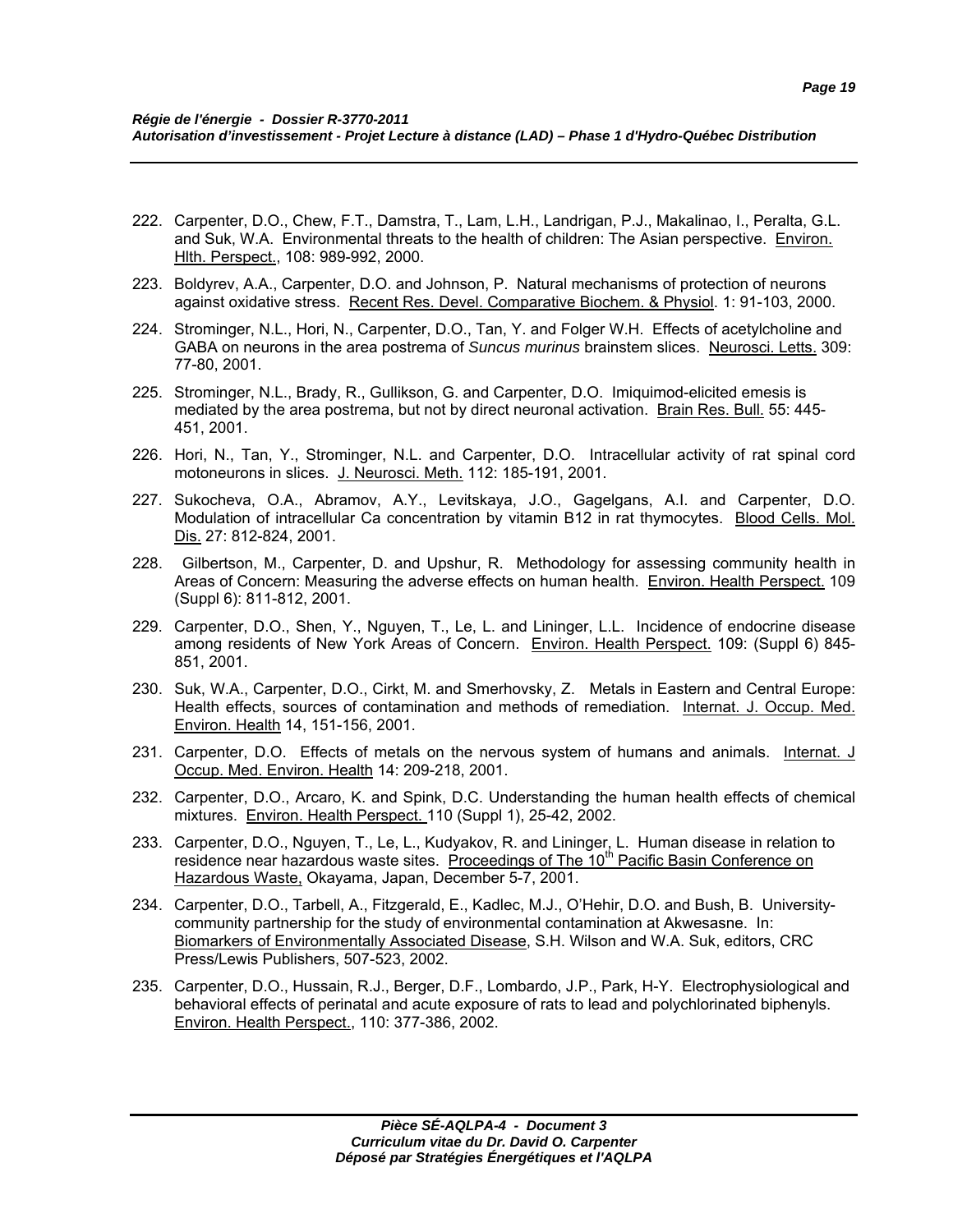- 236. Hori, N., Tan, Y. King, M., Strominger, N.L. and Carpenter, D.O. Differential actions and excitotoxicity of glutamate agonists on motoneurons in adult mouse cervical spinal cord slices. Brain Res., 958: 434-438, 2002.
- 237. Laemle, L.K., Hori, N., Strominger, N.L., Tan, Y. and Carpenter, D.O. Physiological and anatomical properties of the suprachiasmatic nucleus of an anophthalmic mouse. Brain Res., 953: 73-81, 2002.
- 238. Hori, N., Tan, Y., Strominger, N.L. and Carpenter, D.O. Rat motoneuron cell death in development correlates with loss of N-methyl-D-aspartate receptors. Neurosci. Letts., 330:131-134, 2002.
- 239. Carpenter, D.O., Morris, D.L. and Legator, M. Initial attempts to profile health effects with types of exposure in Anniston, Alabama. FEB, 12: 191-195, 2003.
- 240. Carpenter, D.O., Nguyen, T., Le, L., Baibergenova, A. and Kudyakov, R. Profile of health effects related to proximity to PCB-contaminated hazardous waste sites in New York. FEB, 12: 173-180, 2003.
- 241. Hori, N., Carp, J.S., Carpenter, D.O. and Akaike, N. Corticospinal transmission to motoneurons in cervical spinal slices from adult rats. Life Sci., 72: 389-396, 2002.
- 242. Carpenter, D.O. and Hussain, R.J. Cell-to-cell communication of neurons is impaired by metals. Mat.-wiss. U. Werkstofftech. 34: 1-8, 2003.
- 243. Tan, Y., Hori, N. and Carpenter, D.O. The mechanism of presynaptic long-lasting-depression mediated by group 1 metabotropic glutamate receptors. Cell. Molec. Neurobiol., 23: 187-203, 2003.
- 244. Baibergenova, A., Kudyakov, R., Zdeb, M., and Carpenter, D.O. Low birth weight and residential proximity to PCB-contaminated waste sites. Environ. Health Perspect., 111: 1352-1357, 2003.
- 245. Nishizaki, Y., Oyama, Y., Sakai, Y., Hirama, S., Tomita, K., Nakao, H., Umebayashi, C., Ishida, S., Okano, Y. and Carpenter, D.O. PbCl<sub>2</sub>-induced hyperpolarization of rat thymocytes: Involvement of charybdotoxin-sensitive K+ channels. Environ. Toxicol*.*, 18(5): 321-326, 2003.
- 246. Hussain, R.J. and Carpenter, D.O. The effects of protein kinase C activity on synaptic transmission in two areas of rat hippocampus. Brain Res., 990: 28-37, 2003.
- 247. Suk, W.A., Ruchirawat, K., Balakrishnan, K., Berger, M., Carpenter, D., Damstra, T,. Pronczuk de Garbino, J., Koh, D., Landrigan, P.J., Makalinao, I., Sly, P.D., Xu, Y. and Zheng, B.S. Environmental threats to children=s health in Southeast Asia and the Western Pacific. Environ. Health Perspect. 111: 1340, 2003.
- 248. Carpenter, D.O. The need for global environmental health policy. New Solutions, 13(1): 53-59, 2003.
- 249. Tan, Y., Li, D., Song, R., Lawrence, D. and Carpenter, D.O. Ortho-substituted PCBs kill thymocytes. Toxicol. Sci., 76: 328-337, 2003.
- 250. Boldyrev, A., Bulygina, E., Carpenter, D.O. and Schoner, W. Glutamate receptors communicate with Na+/K+-ATPase in rat cerebellum granule cells: Demonstration of differences in the action of several metabotropic and ionotropic glutamate agonists on intracellular reactive oxygen species and the sodium pump. J. Molec. Neurosci., 21:213-222, 2003.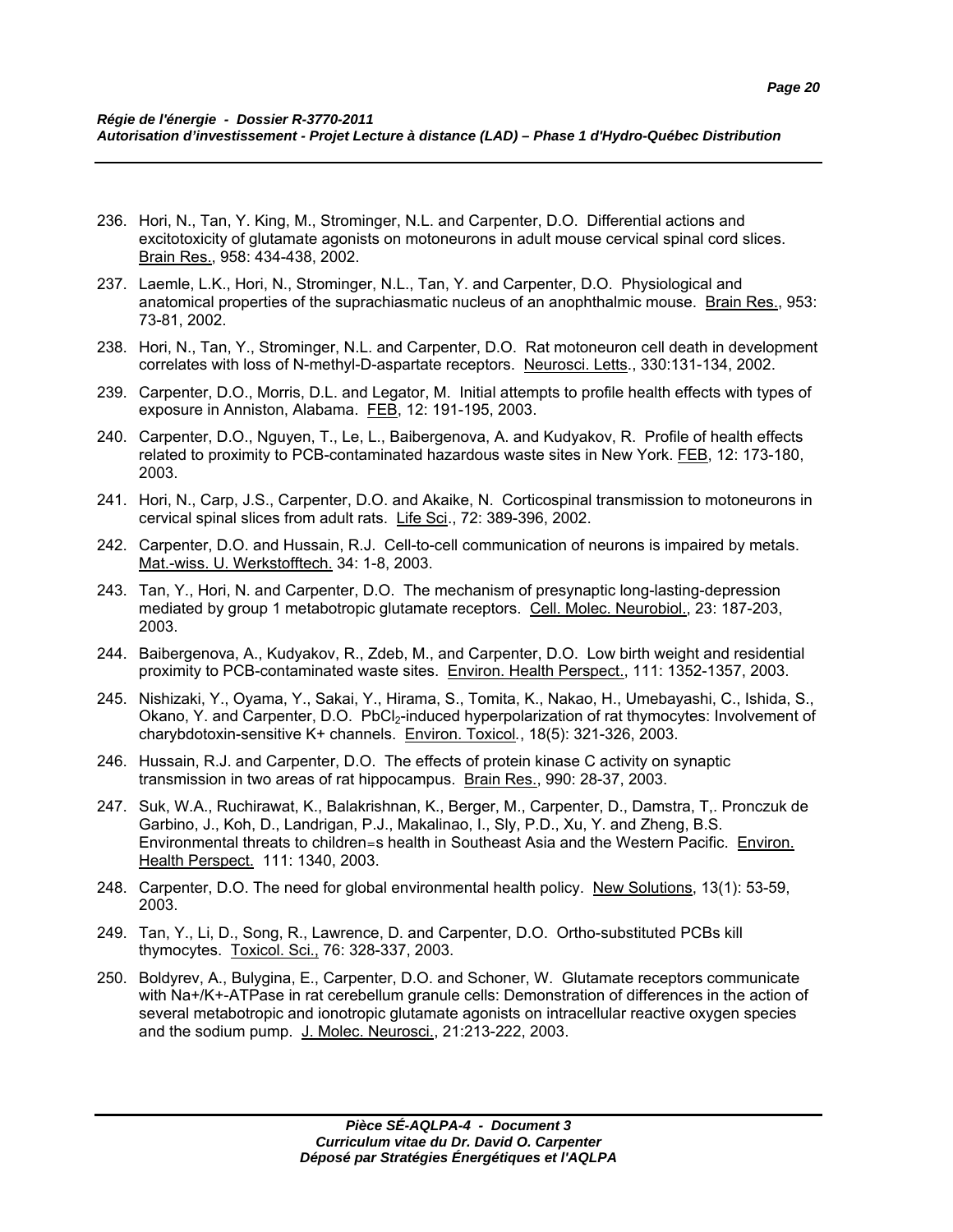- 251. Hites, R.A., Foran, J.A., Carpenter, D.O., Hamilton, M.C., Knuth, B.A. and Schwager, S.J. Global assessment of organic contaminants in farmed salmon. Science 303: 226-229, 2004.
- 252. Sandal, S., Yilmaz, B., Chen, C-H and Carpenter, D.O. Comparative effects of technical toxaphene, 2,5-dichloro-3-biphenylol and octabromodiphenylether on cell viability,  $[Ca^{2+}]$  levels and membrane fluidity in mouse thymocytes. Toxicol. Letts., 151: 417-428, 2004.
- 253. Tan, Y., Chen, C-H., Lawrence, D. and Carpenter, D.O. Ortho-substituted PCBs kill cells by altering membrane structure. Toxicol. Sci., 80: 54-59, 2004.
- 254. Tan, Y., Song, R., Lawrence, D. and Carpenter, D.O. Ortho-substituted but not coplanar PCBs rapidly kill cerebellular granule cells. Toxicol. Sci., 79: 147-156, 2004.
- 255. Ozcan, M., Yilmaz, B., King, W.M. and Carpenter, D.O. Hippocampal long-term potentiation (LTP) is reduced by a coplanar PCB congener. NeuroToxicology, 25: 981-988, 2004.
- 256. Ssempebwa, J.C., Carpenter, D.O., Yilmaz, B., DeCaprio, A.P., O=Hehir, D.J. and Arcaro, K.F. Waste crankcase oil: an environmental contaminant with potential to modulate estrogenic responses. J. Toxicol. Environ. Hlth, Part A, 67: 1081-1094, 2004.
- 257. Foran, J.A., Hites, R.A., Carpenter, D.O., Hamilton, M.C., Mathews-Amos, A. and Schwager, S.J. A survey of metals in tissues of farmed Atlantic and wild Pacific salmon. Environ. Toxicol. Chem., 23: 2108-2110, 2004.
- 258. Oenga, G.N., Spink, D.C. and Carpenter, D.O. TCDD and PCBs inhibit breast cancer cell proliferation in vitro. Toxicol. In Vitro, 18: 811-819, 2004.
- 259. Hussain, R.J. and Carpenter, D.O. A comparison of the roles of protein kinase C in long-term potentiation in rat hippocampal areas CA1 and CA3. Cell. Molec. Neurobiol., 25: 649-661, 2005.
- 260. Hites, R.A., Foran, J.A., Schwager, S.J., Knuth, B.A., Hamilton, M.C. and Carpenter, D.O. Global assessment of polybrominated diphenyl ethers in farmed and wild salmon. Organohalogen Compounds, 66: 3826-3829, 2004.
- 261. Kudyakov, R., Baibergenova, A., Zdeb, M. and Carpenter, D.O. Respiratory disease in relation to patient residence near to hazardous waste sites. Environ. Toxicol. Pharmacol., 18: 249-257, 2004.
- 262. Gilbertson, M. and Carpenter, D.O. An ecosystem approach to the health effects of mercury in the Great Lakes basin ecosystem. Environ. Res. 95: 240-246, 2004.
- 263. Hites, R.A., Foran, J.A., Schwager, S.J., Knuth, B.A., Hamilton, M.C. and Carpenter, D.O. Global assessment of polybrominated diphenyl ethers in farmed and wild salmon. Environ. Sci. Technol., 38: 4945-4949, 2004.
- 264. DeCaprio, A.P., Johnson, G.W., Tarbell, A.M., Carpenter, D.O. Chiarenzelli, J.R., Morse, G.S., Santiago-Rivera, A.L., Schymura, M.J., and the Akwesasne Task Force on the Environment. PCB exposure assessment by multivariate statistical analysis of serum congener profiles in an adult Native American population. Environ. Res., 98: 284-302, 2005.
- 265. Boldyrev, A.A., Kazey, V.I., Leinsoo, T.A., Mashkina, A.P., Tyulina O.V., Tuneva, J.O., Chittur, S. and Carpenter, D.O. Rodent lymphocytes express functionally active glutamate receptors. Biochem. Biophys. Res. Comm., 324: 133-139, 2004.
- 266. Boldyrev, A.A., Koudinov, A., Berezov, T. and Carpenter, D.O. Amyloid-β induced cell death is independent of free radicals. J. Alzheimer=s Dis., 6: 633-638, 2004.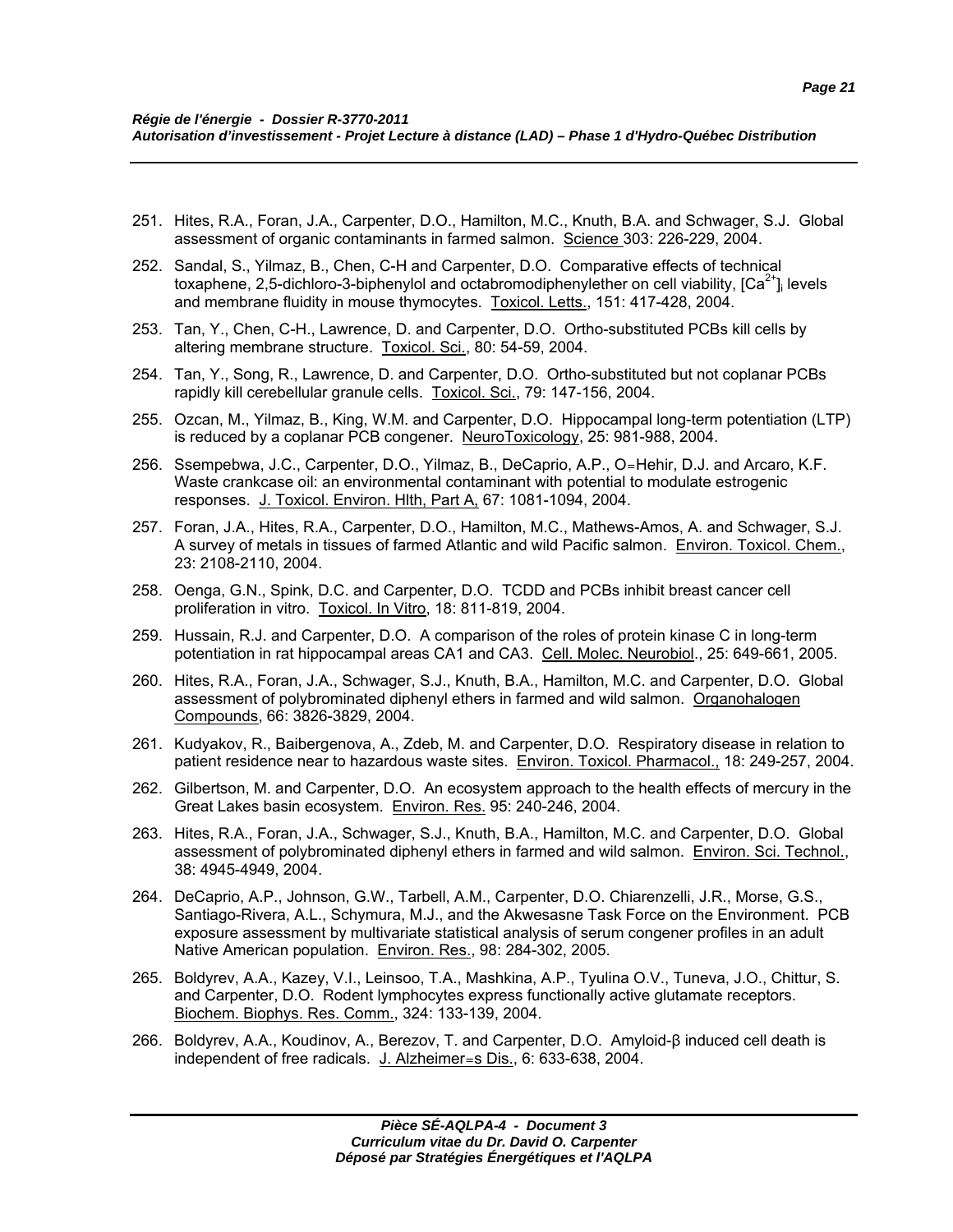- 267. Neagu, B., Strominger, N.L. and Carpenter, D.O. Use of bipolar parallel electrodes for wellcontrolled microstimulation in a mouse hippocampal brain slice. J. Neurosci. Meth., 144: 153-163, 2005.
- 268. Suk, W.A., Avakian, M.D., Carpenter, D., Groopman, J.D., Scammell, M. and Wild, C.P. Human exposure monitoring and evaluation in the Arctic: The importance of understanding exposures to the development of public health policy. Environ. Health Perspect. 112: 113-120, 2004.
- 269. Neagu, B., Neagu, E.R., Strominger, N.L. and Carpenter, D.O. A new fast electro-physiological response measured extracellularly in a mouse hippocampal brain slice. Neurosci. Letts., 381: 179- 184, 2005.
- 270. Sergeev, A.V. and Carpenter, D.O. Hospitalization rates for coronary heart disease in relation to residence near areas contaminated with POPs and other pollutants. Environ. Health Perspect., 113: 756-761, 2005.
- 271. Foran, J.A., Carpenter, D.O., Hamilton, M.C., Knuth, B.A. and Schwager, S.J. Risk-based consumption advice for farmed Atlantic and wild Pacific salmon contaminated with dioxins and dioxin-like compounds. Environ. Health Perspect. 113: 552-556, 2005.
- 272. Shaw, S.D., Bourakovsky, A., Brenner, D., Carpenter, D.O., Tao, L., Kannan, K. and Hong, C-S. Polybrominated diphenyl ethers (PBDEs) in farmed salmon from Maine and Eastern Canada. In: Proceedings of 25<sup>th</sup> International Symposium on Halogenated Environmental Organic Pollutants and POPs (DIOXIN 2005), August 21-26, 2005, Toronto, Canada.
- 273. Carpenter, D.O., DeCaprio, A.P., O=Hehir, D., Akhtar, F., Johnson, G., Scrudato, R.J., Apatiki, L., Kava, J., Gologergen, J., Miller, P.K. and Eckstein, L. Polychlorinated biphenyls in serum of the Siberian Yupik people from St. Lawrence Island, Alaska. Int. J. Circumpolar Health, 64(4): 322- 335, 2005.
- 274. Foran, J.A., Good, D.H., Carpenter, D.O., Hamilton, M.C., Knuth, B.A. and Schwager, S.J. Quantitative analysis of the benefits and risks of consuming farmed and wild salmon. J. Nutr 135: 2639-2643, 2005.
- 275. Huang, X., Hites, R.A., Foran, J.A., Hamilton, C., Knuth, B.A., Schwager, S.J. and Carpenter, D.O. Consumption advisories for salmon based on risk of cancer and non-cancer health effects. Environ. Res., 101: 263-274, 2006.
- 276. Shcherbatykh, I., Huang, X., Lessner, L. and Carpenter, D.O. Hazardous waste sites and stroke in New York State. Environ. Health, 4:18, 2005.
- 277. Hamilton, M.C., Hites, R.A., Schwager, S.J., Foran, J.A., Knuth, B.A. and Carpenter, D.O. Lipid composition and contaminants in farmed and wild salmon. Environ. Sci. Tech., 39: 8622-8629, 2005.
- 278. Yilmaz, B., Sandal, S., Chen, C-H. and Carpenter, D.O. Effects of PCB 52 and PCB 77 on cell viability,  $[Ca^{2+}$ ] levels and membrane fluidity in mouse thymocytes. Toxicology, 217: 184-193, 2006.
- 279. Tan, Y., Hori, N., and Carpenter, D.O. Electrophysiological effects of three groups of glutamate metabotropic receptors in rat piriform cortex. Cell. Molec. Neurobiol., 26: 915-924, 2006.
- 280. Boldyrev, A.A., Carpenter, D.O. and Johnson, P.A., Emerging evidence for a similar role of glutamate receptors in the nervous and immune systems. J. Neurochem., 95: 913-918, 2005.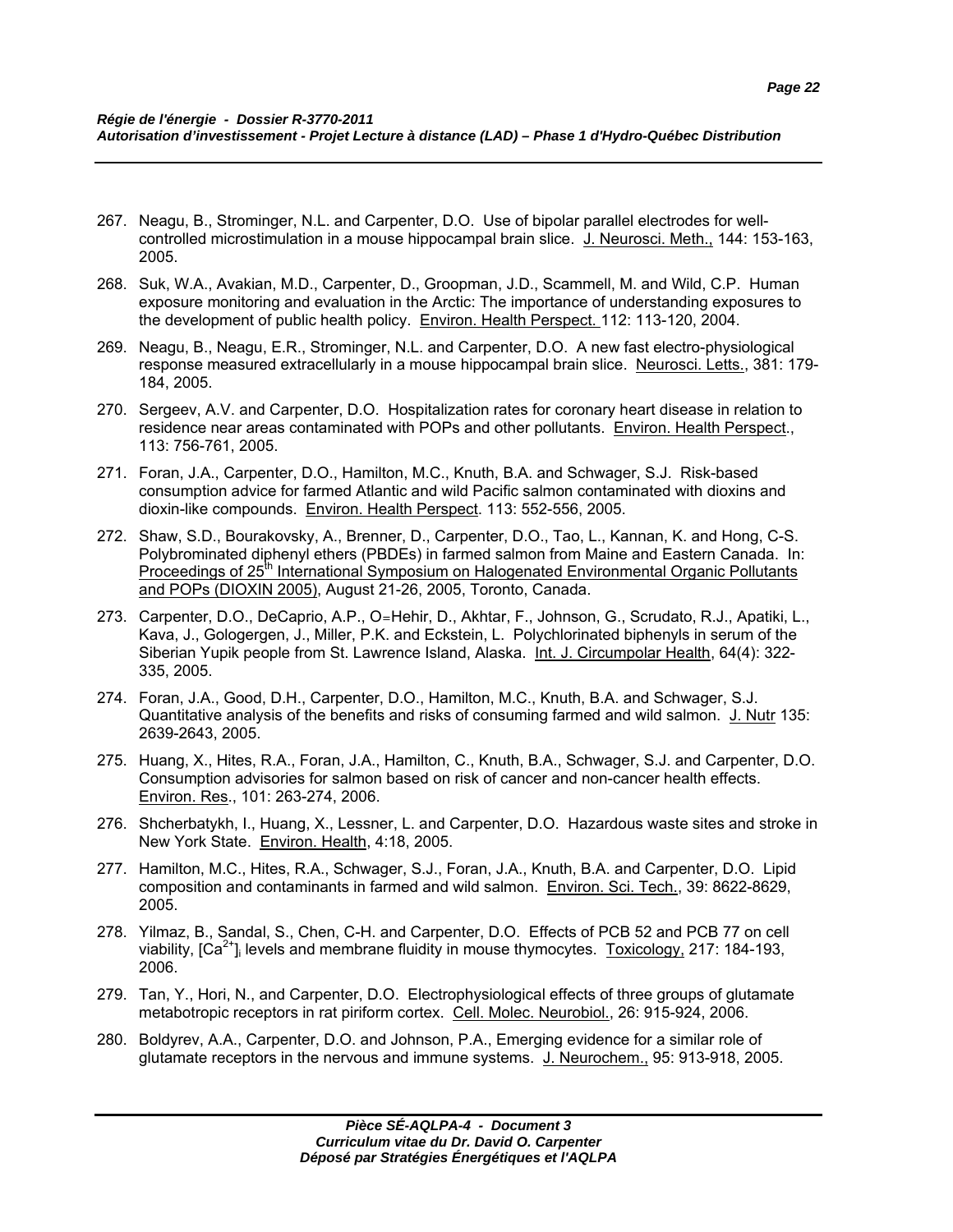- 281. Sandal, S., Yilmaz, B., Godekmerdan, A., Kelestimur, H. and Carpenter, D.O. Effects of PCBs 52 and 77 on Th1/Th2 balance in mouse thymocyte cell cultures. Immunopharmacol. Immununotoxicol. 27: 601-613, 2005.
- 282. Carpenter, D.O. Environmental contaminants and learning and memory. International Congress Series, 1287: 185-189, 2006.
- 283. Carpenter, D.O. Polychlorinated biphenyls (PCBs): Routes of exposure and effects on human health. Rev. Environ. Health, 21: 1-23, 2006.
- 284. Huang, X., Lessner, L. and Carpenter, D.O. Exposure to persistent organic pollutants and hypertensive disease. Environ. Res., 102: 101-106, 2006.
- 285. Carpenter, D.O., El-Qaderi, S., Fayzieva, D., Gilani, A., Hambartsumyan, A., Herz, K., Isobaev, M., Kasymov, O., Kudyakov, R., Majitova, Z., Mamadov, E., Nemer, L., Revich, B., Stege, P., Suk, W., Upshur, R., Yilmaz, B. and Zaineh K. Children's environmental health in Central Asia and the Middle East. Int. J. Occup. Environ. Health, 12: 362-368, 2006.
- 286. King, W.M., Sarup, V., Sauve, Y., Moreland, C.M., Carpenter, D.O. and Sharma. S.C. Expansion of visual receptive fields in experimental glaucoma. Visual Neurosci. 23: 137-142, 2006.
- 287. Tuneva, J., Chittur, S., Boldyrev, A.A., Birman, I. and Carpenter, D.O. Cerebellar granule cell death induced by aluminum. Neurotox. Res., 9: 297-304, 2006.
- 288. Trasande, L., Boscarino, J., Graber, N., Falk, R., Schechter, C., Dunkel, G., Geslani, J., Moline, J., Kaplan-Liss, E., Miller, R.K., Korfmacher, K., Carpenter, D., Balk, S.J., Laraque, D., Frumkin, H. and Landrigan, P.J. The environment in pediatric practice: A study of New York pediatricians' attitudes, beliefs, and practices towards children's environmental health. J. Urban Health, 2006, DOI: 10.1007/s11524-006-9071-4.
- 289. Surdu, S., Montoya, L.D., Tarbell, A. and Carpenter, D.O. Childhood asthma and indoor allergens in Native Americans in New York. Environ. Health: A Global Access Science Source, 5:22, 2006. DOI: 10.1186/1476-069X-5-22.
- 290. Ozcan M., Yilmaz, B. and Carpenter, D.O. Effects of melatonin on synaptic transmission and long term potentiation in two areas of mouse hippocampus. Brain Res., 1111: 90-94, 2006.
- 291. Shaw, S.D., Brenner, D., Berger, M.L., Pulser, E.L., Carpenter, D.O., Hong, C-W and Kannan K. PCBs, dioxin-like PCBs, dioxins, and organochlorine pesticides in farmed salmon (Salmo salar) from Maine and Eastern Canada. Environ. Sci. Technol. 40: 5347-5354, 2006.
- 292. Yilmaz, B., Ssempebwa J., Mackerer, C.R., Arcaro, K.F. and Carpenter, D.O. Effects of polycyclic aromatic hydrocarbon-containing oil mixtures on generation of reactive oxygen species and cell viability in MCF-7 breast cancer cells. J. Toxicol. Environ. Health, Part A: 70: 1-8, 2007.
- 293. Kouznetsova, M., Huang, X., Ma, J., Lessner, L. and Carpenter, D.O. Increased rate of hospitalization for diabetes and residential proximity of hazardous waste sites. Environ. Health Perspect., 115:75-79, 2007.
- 294. Yilmaz, Y., Seyran, A.D., Sandal, S., Aydin, M., Colakoglu, N., Kocer, M. and Carpenter, D.O. Modulatory effects of Aroclors 1221 and 1254 on bone turnover and vertebral histology in intact and ovariectomized rats. Toxicology Letts., 166: 276-294, 2006.
- 295. Shcherbatykh, I. and Carpenter, D.O. The role of metals in the etiology of Alzheimer's disease. J. Alzheimer's Dis., 11: 191-205, 2007.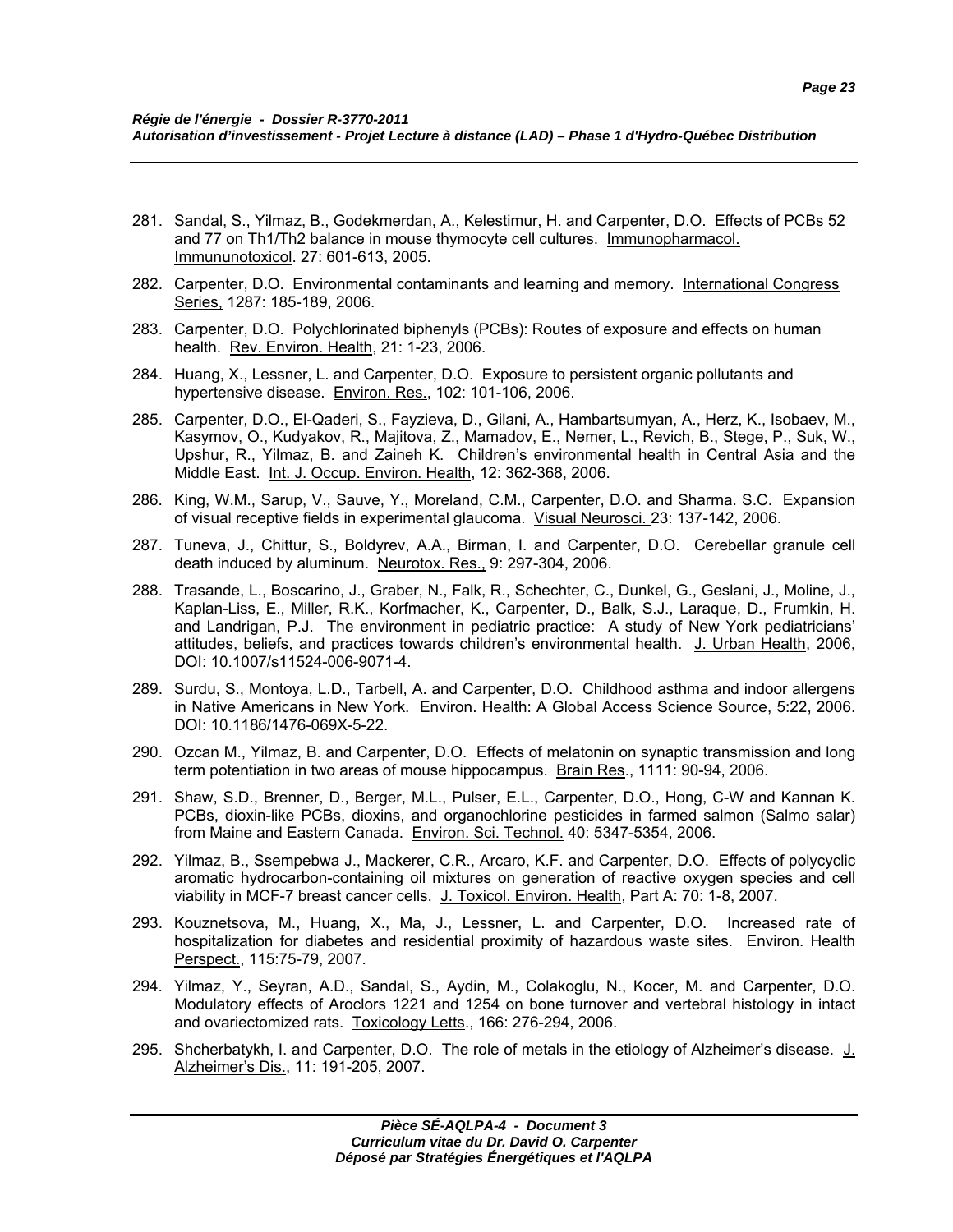- 296. Surdu S, Neamtiu I, Gurzau E, Kasler I and Carpenter D. Blood lead levels and hand lead contamination in children ages 4-6 in Copsa Mica, Romania. In: *Environmental Health in Central and Eastern Europe*. KC Donnelly and LH Cizmas, Eds. Springer Netherlands. pp. 123-134, 2007.
- 297. Carpenter D.O. The importance of the Great Lakes Water Quality Agreement. J Public Health Policy 28: 216-220, 2007.
- 298. Codru N, Schymura MJ, Negoita S, the Akwesasne Task Force on the Environment, Rej R and Carpenter DO. Diabetes in relation to serum levels of polychlorinated biphenyls (PCBs) and chlorinated pesticides in adult Native Americans. Environ Health Perspect. 115: 1442-1447, 2007.
- 299. Carpenter DO. Biomarcadores de efectos neuroconductuales. Acta Toxicol Argent 14 (Suplemento): 11-12, 2006.
- 300. Hennig B, Ormsbee L, Bachas L, Silverstone A, Milner J, Carpenter D, Thompson C and Suk WA . Introductory comments: nutrition, environmental toxins and implications in prevention and intervention of human diseases. J Nutrit Biochem 189: 161-163, 2007.
- 301. Arnold R, Armour MA, Barich J, Cebrian M, Cifuentes L, Kirk D, Koh D, Lewis ND, Ling B, Makalinao I, Maiden T, Paz-y-Mino C, Peralta G, Singh K, Sly P, Suk W, Woodward A, Zheng B and Carpenter DO. Threats to human health and environmental sustainability in the Pacific Basin: The 11<sup>th</sup> International Conference of the Pacific Basin Consortium. Environ Health Perspect, 115: 1770-1775, 2007.
- 302. Parrish RR, Horstwood M, Arnason JG, Chenery S, Brewer T, Lloyd NS and Carpenter DO (2008) Depleted uranium contamination by inhalation exposure and its detection after approximately 25 years: Implications for health assessment. Sci Total Environ 390: 58-68.
- 303. Goncharov A, Haase RF, Santiago-Rivera A, Morse G, Akwesasne Task Force on the Environment, McCaffrey RJ, Rej R and Carpenter DO. (2008) High serum PCBs are associated with elevation of serum lipids and cardiovascular disease in a Native American population. Environ Res. 106: 226-239.
- 304. Ma J, Kouznetsova M, Lessner L and Carpenter DO. Asthma and infectious respiratory disease in children – correlation to residence near hazardous waste sites. Paediatr Respir Rev 8: 292-298, 2007.
- 305 Schell LM, Gallo MV, Denham M, Ravenscroft J, DeCaprio AP and Carpenter DO (2008) Relationship of thyroid hormone levels of polychlorinated biphenyls, lead, p,p'-DDE and other toxicants in Akwesasne Mohawk youth. Environ Health Perspect. 116: 806-813.
- 306. Ssempebwa J and Carpenter DO (2009) The generation, use and disposal of waste crankcase oil in developing countries: A case for Kampala District, Uganda. J Hazard Materials 161: 835-841.
- 307. Carpenter DO (2008) Environmental contaminants as risk factors for developing diabetes. Rev Environ Health 23: 59-74.
- 308. Shaw SD, Berger ML, Brenner D, Carpenter DO, Lao L, Hong CS and Kannan K (2008) Polybrominated diphenyl ethers (PBDEs) in farmed and wild salmon marketed in the Northeastern United States. Chemosphere 71: 1422-1431.
- 309. Sandel S, Yilmaz B and Carpenter DO (2008) Genotoxic effects of PCB 52 and PCB 77 on cultured human peripheral lymphocytes. Mutation Res. 654: 88-92.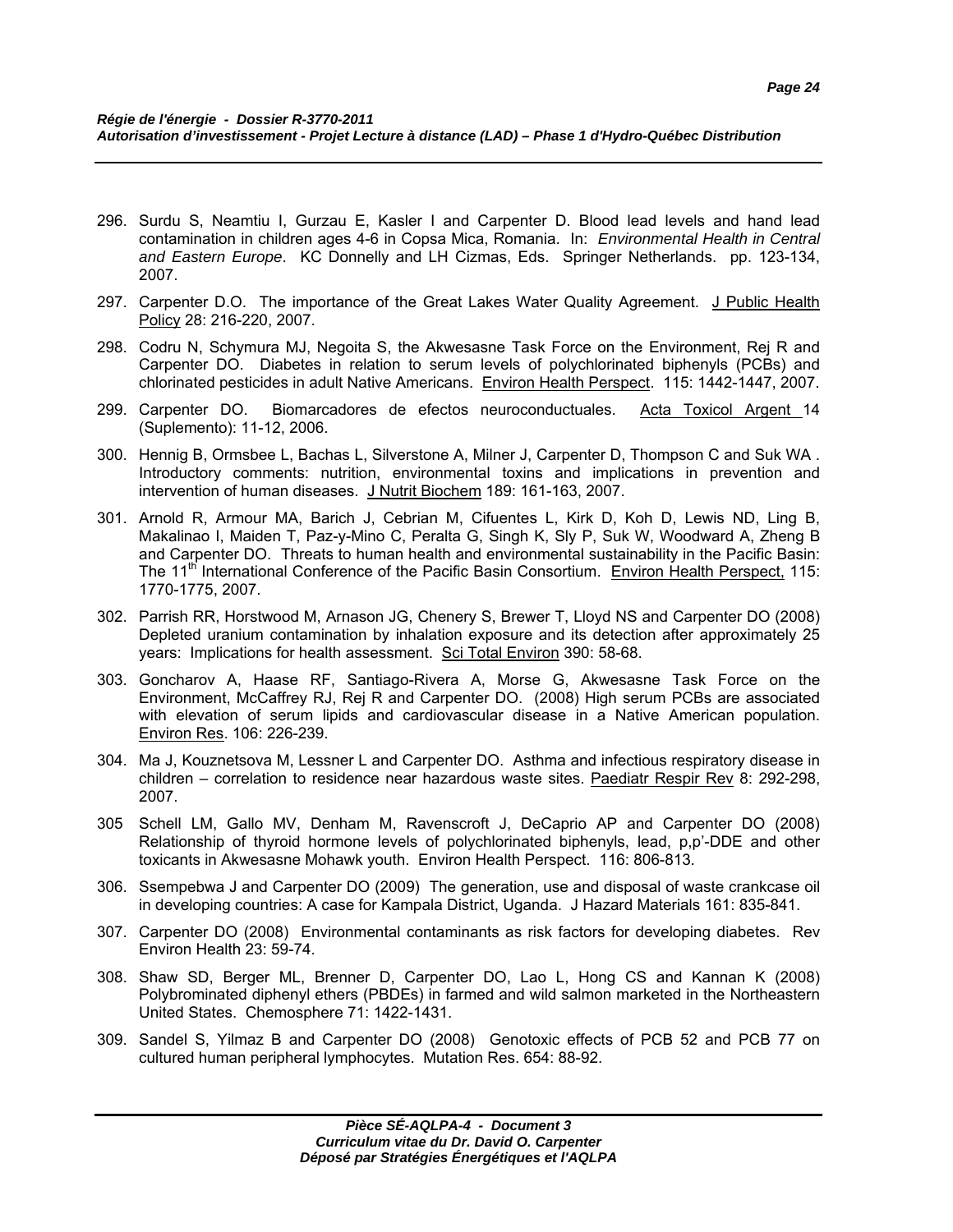- 310. Carpenter DO and Sage C (2008) Setting prudent public health policy for electromagnetic field exposures. Rev Environ Health 23: 91-117.
- 311. Neagu B, Strominger NL and Carpenter DO (2008) Contribution of NMDA receptor-mediated component to the EPSP in mouse Schaffer collateral synapses under single pulse stimulation protocol. Brain Res. 1240: 54-61.
- 312. Holdren J, Tao S and Carpenter DO  $(2008)$  Environment and health in the  $21<sup>st</sup>$  Century: Challenges and solutions. Ann NY Acad Sci. 1140:1-21.
- 313. Carpenter DO, Ma J and Lessner L (2008) Asthma and infectious respiratory disease in relation to residence near hazardous waste sites. Ann NY Acad Sci. 1140: 201-208.
- 314. Sandal S, Tuneva J, Yilmaz B and Carpenter DO (2009) Effects of cholesterol and docosahexaenoic acid on cell viability and  $(Ca^{2+})$  levels in acutely isolated mouse thymocytes. Cell Biochem Funct 27: 155-161.
- 315. Steele RE, de Leeuw, E and Carpenter DO (2009) A novel and effective treatment modality for medically unexplained symptoms. J Pain Management 1: 402-412
- 316. Sage C and Carpenter DO (2009) Public health implications of wireless technologies. Pathophysiology 16: 233-246.
- 317. Sly PD, Eskenazi B, Pronczuk J, Sram R, Diaz-Barriga F, Machin DG, Carpenter DO, Surdu S and Meslin EM (2009) Ethical issues in measuring biomarkers in children's environmental health. Environ Health Perspect. 117: 1185-1190.
- 318. Goncharov A, Rej R, Negoita S, Schymura M, Santiago-Rivera A, Morse G, Akwesasne Task Force on the Environment and Carpenter DO (2009) Lower serum testosterone associated with elevated polychlorinated biphenyl concentrations in Native American men. Environ Health Perspect. 117:1454-1460.
- 319. Tuneva JO, Karpova LV, Shittur SV, Carpenter DO, Johnson P and Boldyrev AA (2009) Amyloid-β and aluminum ions enhance neuronal damage mediated by NMDA-activated glutamate receptors. Biochemistry (Moscow) Supplement Series A: Membrane and Cell Biology 4: 466-471.
- 320 Carpenter DO and Nevin R (2009) Environmental causes of violence. Physiol Behavior 99: 260- 268.
- 321. Goncharov A, Bloom MS, Pavuk M, Carpenter DO for the Anniston Environmental Health Research Consortium. (2009) Exposure to PCBs and hypertension in the Anniston Community Health Survey. Organohal Comp 71: 0-136.
- 322. Sergeev AV and Carpenter DO (2010) Residential proximity to environmental sources of persistent organic pollutants and first-time hospitalizations for myocardial infarction with comorbid diabetes mellitus: A 12-year population-based study. Int J Occup Med Environ Health 23: 5-13.
- 323. Carpenter DO (2010) Electromagnetic fields and cancer: The cost of doing nothing. Rev Environ Health 25: 75-80.
- 324. Sergeev AV and Carpenter DO (2010) Exposure to persistent organic pollutants increases hospitalization rates for myocardial infarction with comorbid hypertension. Primary Prevention Insights. 2: 1-9.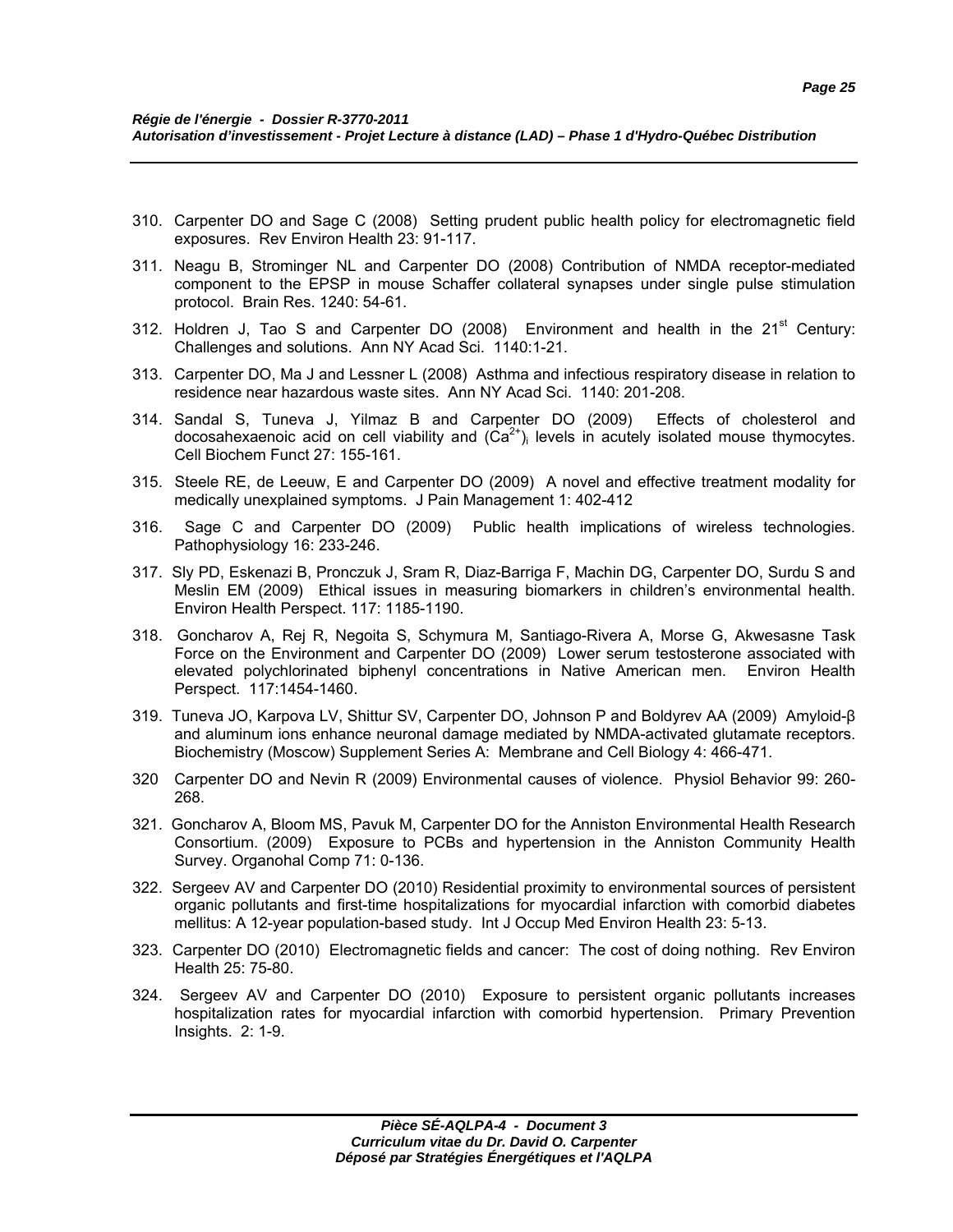- 325. Hori N, Kadota MT, Watanabe M, Ito Y, Akaike N and Carpenter DO (2010) Neurotoxic effects of methamphetamine on rat hippocampus pyramidal neurons. Cell Mol Neurobiol.30: 849-856.
- 326. Hardell, S, Tilander H, Welfinger-Smith G and Carpenter DO (2010) Levels of polycholorinated biphenyls (PCBs) and three organochlorine pesticides in fishes from the Aleutian Islands of Alaska. PLoS ONE, 5:e12396.
- 327. Carpenter, DO. (2010) Human health effects of EMFs: The cost of doing nothing. IOP Conf. Series: Earth and Environmental Science 10: 012004. doi:10:1088/1755-1315/10/1/10/012004.
- 328. Goncharov A, Bloom M, Pavuk M, Birman I and Carpenter DO for the Anniston Environmental Health Research Consortium. Blood pressure and hypertension in relation to levels of serum polychlorinated biphenyls in residents of Anniston, Alabama. J Hypertension. 28: 2053-2060..
- 329. Prasad A, Ahs M, Goncharov A and Carpenter DO (2010) Omega-3 and omega-6 fatty acids kill thymocytes and increase membrane fluidity. The Open Cell Development & Biology Journal 3: 1-8
- 330. Sergeev AV and Carpenter DO (2010) Increased hospitalizations for ischemic stroke with comorbid diabetes and residential proximity to source of organic pollutants: A 12-year populationbased study. Neuroepidemiology 35:196-201.
- 331. Prasad A, Bloom M and Carpenter DO (2010) Role of calcium and ROS in cell death induced by polyunsaturated fatty acids in murine thymocytes. J Cell Physiol. 225: 829-836.
- 332. Sergeev AV and Carpenter DO (2010) Geospatial patterns of hospitalization rates for stroke with comorbid hypertension in relation to environmental sources of persistent organic pollutants: Results from a 12-year population-based study. Environ Sci Pollut Res Int 18: 576-585.
- 333. Brown D, Goncharov A, Paul E, Simonin H and Carpenter DO. (2010) The relationships between Adirondack lake pH and levels of mercury in yellow perch. J Aquat Animal Health. 22:280-290.
- 334. Gavidia T, Brune M-N, McCarty KM, Pronczuk J, Etzel R, Neira M, Carpenter DO, Suk WA, Arnold RG, Ha EH, and Sly PD (2010) Children's environmental health – from knowledge to action. Lancet 377:1134-1136.
- 335. Bushkin-Bedient S and Carpenter DO (2010) Benefits versus risks associated with consumption of fish and other seafood. Rev Environ Health 25: 161-191.
- 336. Goncharov A, Pavuk M, Foushee HR and Carpenter DO for the Anniston Environmental Health Consortium (2010) Blood pressure in relation to concentrations of PCB congeners and chlorinated pesticides. Environ Health Perspect. 119:319-325.
- 337. Yilmaz B, Sandal S and Carpenter DO (2010) PCB 9 exposure induces endothelial cell death while increasing intracellular calcium and ROS levels. Environ Toxicol. In press. doi: 10.1002/tox.20676.
- 338. Sly PD, Arnold RG and Carpenter DO (2011) Environmental exposures in the era of climate change. Rev Environ Health 26: 1-4.
- 339. Carpenter DO (2011) Health effects of persistent organic pollutants: The challenge for the Pacific Basin and for the World. Rev Environ Health 26: 61-69.
- 340. Sergeev AV and Carpenter DO (2011) Increase in metabolic syndrome-related hospitalizations in relation to environmental sources of persistent organic pollutants. Int J Environ Res Public Health 8:762-776.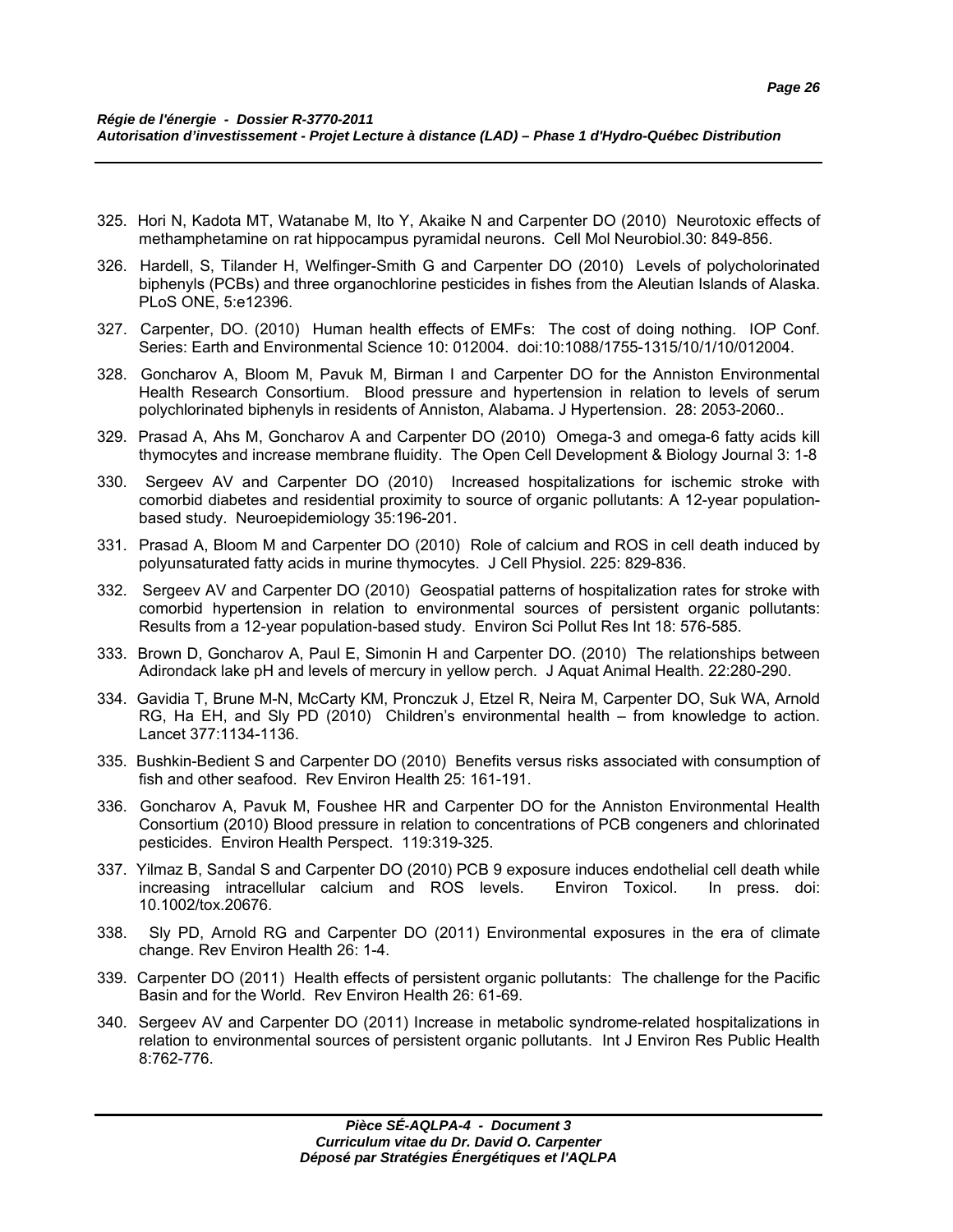- 341. Carpenter DO, Miller PK, Waghiyi, Welfinger-Smith G (2011) Environmental contamination of the Yupik people of St. Lawrence Island, Alaska. J Indigenous Res In Press.
- 342. Carpenter DO (2010) Human health effects of EMFs: The cost of doing nothing. IOP C Ser Earth Env 10:1-6.
- 343. Kamalov J, Carpenter DO, Birman I (2011) Cytotoxicity of environmentally relevant concentrations of aluminum in murine thymocytes and lymphocytes. J Toxicol. Doi:10.1155/2011/796719.
- 344. Silbernagel S, Carpenter DO, Gilbert SG, Gochfeld M, Groth E, Hightower JM, Schiavone FM. (2011) Recognizing and preventing over exposure to methylmercury from fish and seafood consumption: Information for physicians. J Toxicol, 2011; doi:10.1155/2011/983072
- 345. Welfinger-Smith G, Minholz JL, Byrne S, Waghiyi V, Gologergen J, Kava J, Apatiki M, Ungott E, Miller PK, Arnason J and Carpenter DO. (2011) Organochlorine and metal contaminants in traditional foods from St. Lawrence Island, Alaska. J Toxicol Environ Health A. 74: 1-20.
- 346. Åhs M, Prasad A, Aminov Z and Carpenter DO (2011) Mechanisms of cell death of thymocytes induced by polyunsaturated, monounsaturated and trans-fatty acids. J Cell. Biochem. In press.
- 347. Boberg E, Lessner L and Carpenter DO. The role of residence near hazardous waste sites containing benzene in the development of hematologic cancers in upstate New York. Int J Occup Med Environ Health. In press.
- 348. Turyk ME, Bhazsar SP, Bowerman W, Boysen E, Clark M, Diamond M, Mergler D, Pantazopoulos P, Schantz S and Carpenter DO (2012) Risks and benefits of consumption of Great Lakes fish. Environ Health Perspect. 120: 11-18.
- 349. Ma J, Lessner L, Schreiber J and Carpenter DO (2009) Association between residential proximity to PERC dry cleaning establishments and kidney cancer in New York city. J Environ Public Health doi:10.1155/2009/183920.
- 350. Morse GS, Duncan G, Noonan C, Carroutte E, Santiago-Rivera A, Carpenter DO and Tarbell A (2011) J Indigen Res 1: (1) Article 6.
- 351. Liu X, Lessner L and Carpenter DO (2011) Association between residential proximity to fuel-fired power plants and hospitalization rate fore respiratory diseases. Environ Health Perspect. In press.
- 352. Ruzzin J, Lee D-H, Carpenter DO and Jacobs D Jr. (2012) Reconsidering metabolic disease: The impact of persistent organic pollutants. Atherosclerosis. In press
- 353. Florea A-M, Busselberg D and Carpenter D (2012) Metals and disease. J Toxicol 2012. Doi:10.1155/2012/825354.

### **Books:**

- 1. Cellular Pacemakers I: Mechanisms of Pacemaker Generation, David O. Carpenter, editor; John Wiley & Sons, New York, 1982.
- 2. Cellular Pacemakers II: Function in Normal and Disease States, David O. Carpenter, editor; John Wiley & Sons, New York 1982.
- 3. Biologic Effects of Electric and Magnetic Fields, Volume I: Sources and Mechanisms of Biologic Effects, David O. Carpenter and Sinerik Ayrapetyan, editors; Academic Press, California, 1994.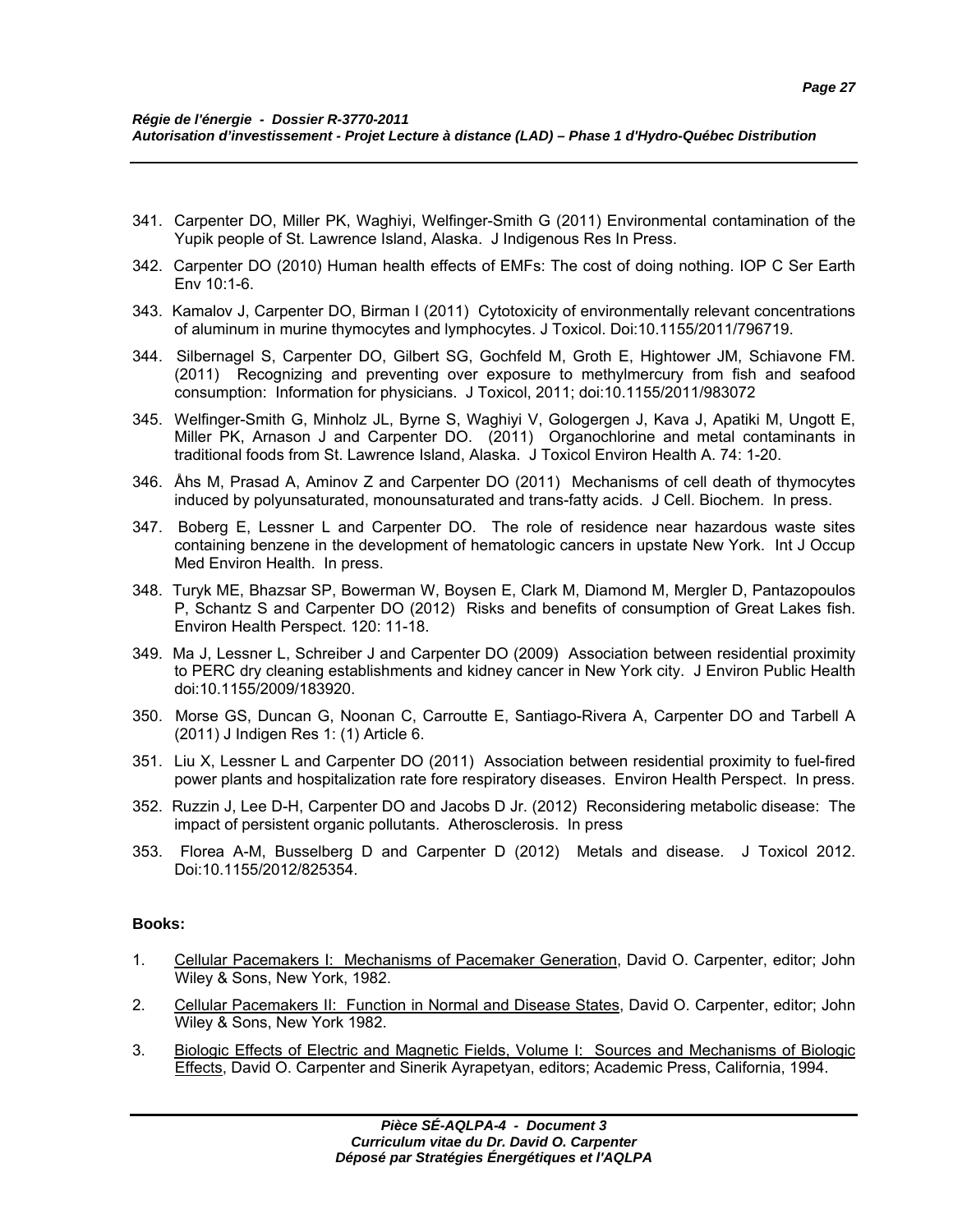- 4. Biologic Effects of Electric and Magnetic Fields, Volume II: Beneficial and Harmful Effects, David O. Carpenter and Sinerik Ayrapetyan, editors; Academic Press, California, 1994.
- 5. Environmental Challenges in the Pacific Basin, David O. Carpenter, ed. New York Academy of Sciences, Vol 1140, 457 pp, 2008.

### **Reviews and Book Chapters:**

- 1. Carpenter, D.O. Ionic mechanisms and models of endogenous discharge of Aplysia neurons. Proceedings of the Symposium on Neurobiology of Invertebrates: Mechanisms of Rhythm Regulation. Tihany, Hungary, August 2-5, 1971, Hungarian Academy of Sciences, pp. 35-58, 1973.
- 2. Carpenter, D.O., Hovey, M.M. and Bak, A.F. Measurements of intracellular conductivity in Aplysia neurons: Evidence for organization of water and ions. Ann. NY Acad. Sci., 204:502-533, 1973.
- 3. Carpenter, D.O., Hubbard, J.H., Humphrey, D.R., Thompson, H.K. and Marshall, W.H. CO<sub>2</sub> effects on nerve cell function. In: Topics in Environmental Physiology and Medicine: Carbon Dioxide and Metabolic Regulation. (Eds.: G. Nahas and K.A. Schaefer), Springer-Verlag, New York, pp. 49-62, 1974.
- 4. Parmentier, J. and Carpenter, D.O. Blocking action of snake venom neurotoxins at receptor sites to putative central nervous system transmitters. In: Animal, Plant and Microbial Toxins (Eds.: A. Ohaska, K. Hayashi, and Y. Sawai), Plenum Press, London, Vol. 2, pp. 179-191, 1976.
- 5. Pierau, Fr.-K. and Carpenter, D.O. Metabolic control of peripheral temperature receptors in the scrotal skin of the rat. Israel J. Med. Sci., 12:1044-1046, 1976.
- 6. Carpenter, D.O. Membrane Excitability: In: Mammalian Cell Membranes Vol. 4, Membranes and Cellular Functions, (Eds.: G.A. Jamieson and D.M. Robinson), Butterworth & Co., London, pp. 184-206, 1977.
- 7. Carpenter. D.O., Myers, P.R., Shain, W., Sinback, C.N. and Swann, J.W. Interchangeable association of neurotransmitter receptors and ionophores in vertebrate and invertebrate cells. Proc. Symposium: "Iontophoresis and Transmitter Mechanisms in the Mammalian Central Nervous System", Cambridge, England, Raven Press, pp. 203-205, 1978.
- 8. Carpenter, D.O., McCreery, M.J., Woodbury, C.M. and Yarowsky, P.J. Modulation of endogenous discharge in neuron R-15 through specific receptors for several neurotransmitters. In: Abnormal Neuronal Discharges, (Eds: N. Chalazonitis and M. Boisson), Raven Press, New York, pp. 189- 203, 1978.
- 9. Tsien, R.W. and Carpenter, D.O. Ionic mechanisms of pacemaker activity in cardiac purkinje fibers. Fed. Proc., 37:2127-2131, 1978.
- 10. Kebabian, P.R., Kebabian, J.W. and Carpenter, D.O. Serotonin causes accumulation of cyclic AMP in Aplysia hear. The Proceedings of the Fourth International Catecholamine Symposium, (Eds: E. Usdin and I. Kopin), Pergamon Press, New York, pp. 1167-1169.
- 11. Braitman, D.J., Auker, C.R. and Carpenter, D.O. Direct and modulatory actions of thyrotropinreleasing hormone (TRH) in sensorimotor cortex. Proc. EMBO Workshop on Drug Receptors in the Central Nervous System, Weizman Institute of Science, Rehovot, Israel, February 10-14, 1980.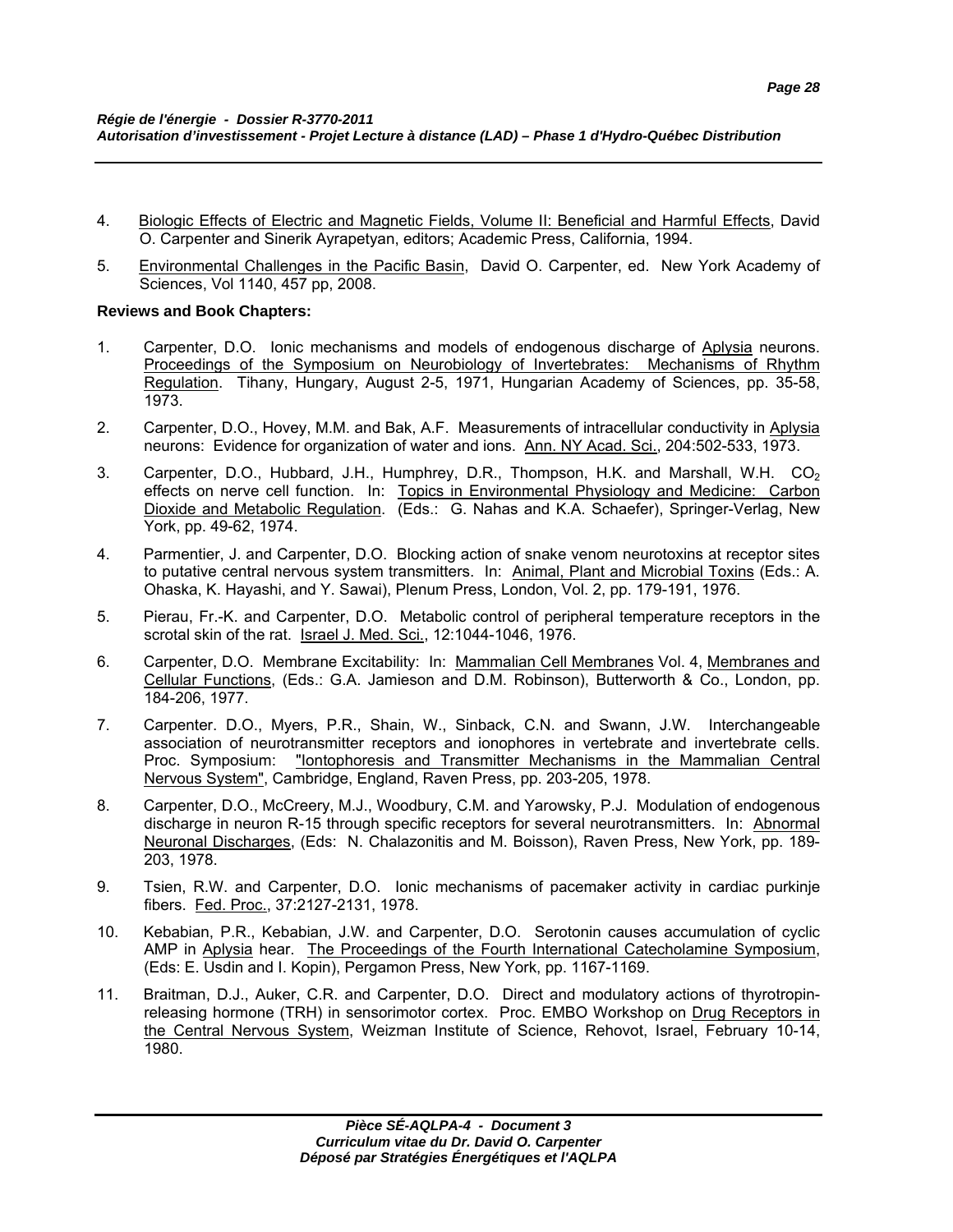- 12. Carpenter, D.O. Ionic and metabolic bases of neuronal thermosensitivity. Fed. Proc., 40:2808- 2813, 1981.
- 13. Carpenter, D.O. and Reese, T.S. Chemistry and Physiology of Synaptic Transmissions. In: Basic Neurochemistry, 3rd Edition, (Eds.: Siegel, Albers, Agranoff and Katzman), Little, Brown and Company, pp. 161-168, 1981.
- 14. Shain, W. and Carpenter, D.O. Mechanisms of synaptic modulation. Intl. Rev. Neurobiol., 22:205-247, 1981.
- 15. Wiederhold, M.L. and Carpenter, D.O. Possible Role of Pacemaker Mechanisms in Sensory Systems. In: Cellular Pacemakers II: Function in Normal and Disease States, (Ed.: D.O. Carpenter), John Wiley & Sons, New York, pp. 27-58, 1982.
- 16. Carpenter, D.O. The generator potential mechanism in cold afferents may be an electrogenic sodium pump. Workshop on Mechanisms of Thermal Regulations. J. Therm. Biol., 387-390, 1983.
- 17. Carpenter, D.O. and Gregg, R.A. Functional significance of electrogenic pumps in neurons. In: Electrogenic transport: Fundamental Principles and Physiological Implications, (Eds.: M. Blaustein and M. Liebermann), Raven Press, pp. 253-270, 1984.
- 18. Carpenter, D.O., Briggs, D.B. and Strominger, N. Behavioral and electrophysiological studies of peptide-induced emesis in dogs. Fed. Proc., 43:16-18, 1984.
- 19. Coyle, J.T., Blakeley, R.D., Zaczeck, R., Ory-Lavollee, L., Koller, K., ffrench-Mullen, J.M.H. and Carpenter, D.O. Acidic peptides in brain: Do they act at putative glutamatergic synapses. In: Excitatory Amino Acids and Epilepsy, (Eds.: Y. Ben-Ari and R. Schwarcz), Plenum Press, New York, pp. 375-384.
- 20. Carpenter, D.O., ffrench-Mullen, J.M.H., Hori, N., Sinback, C.N. and Shain, W. Segregation of synaptic function on excitable cells. In: Neural Mechanisms of Conditioning, (Eds.: D. Alkon and C.D. Woody), Plenum Press, NY, pp. 355-369, 1985.
- 21. Carpenter, D.O. and Hall, A.F. Responses of Aplysia cerebral ganglion neurons to leucine enkephalin. In: Comparative Aspects of Opioid and Related Neuropeptide Mechanisms, (Eds.: M. Leung and G. Stefano), CRC Press, pp. 49-57.
- 22. Zaczeck, R., Koller, K., Carpenter, D.O., Fisher, R., ffrench-Mullen, J.M.H. and Coyle, J.T. Interactions of acidic peptides: Excitatory amino acid receptors. In: Excitatory Amino Acids, (Ed.: P.J. Roberts), Macmillan, London, 1987.
- 23. Carpenter, D.O. Central nervous system mechanisms in deglutition and emesis. In: Handbook of Physiology, Section 6: The Gastrointestinal System. Vol. I, Motility and Circulation, (Ed.: J.D. Wood), American Physiological Society, Chapter 18, pp. 685-714, 1989.
- 24. Carpenter, D.O., Briggs, D.B. and Strominger, N. Mechanisms of radiation-induced emesis in the dog. Pharmacol. Ther., 39:367-371, 1988.
- 25. Carpenter, D.O. Comparative biology of neurotransmitter functions. Biology International, 15:2-9, 1987.
- 26. Carpenter, D.O. Electromagnetic Fields: Do We Know Enough to Act? In: Health and Environmental Digest, Vol. 2, pp. 3-4, 1988.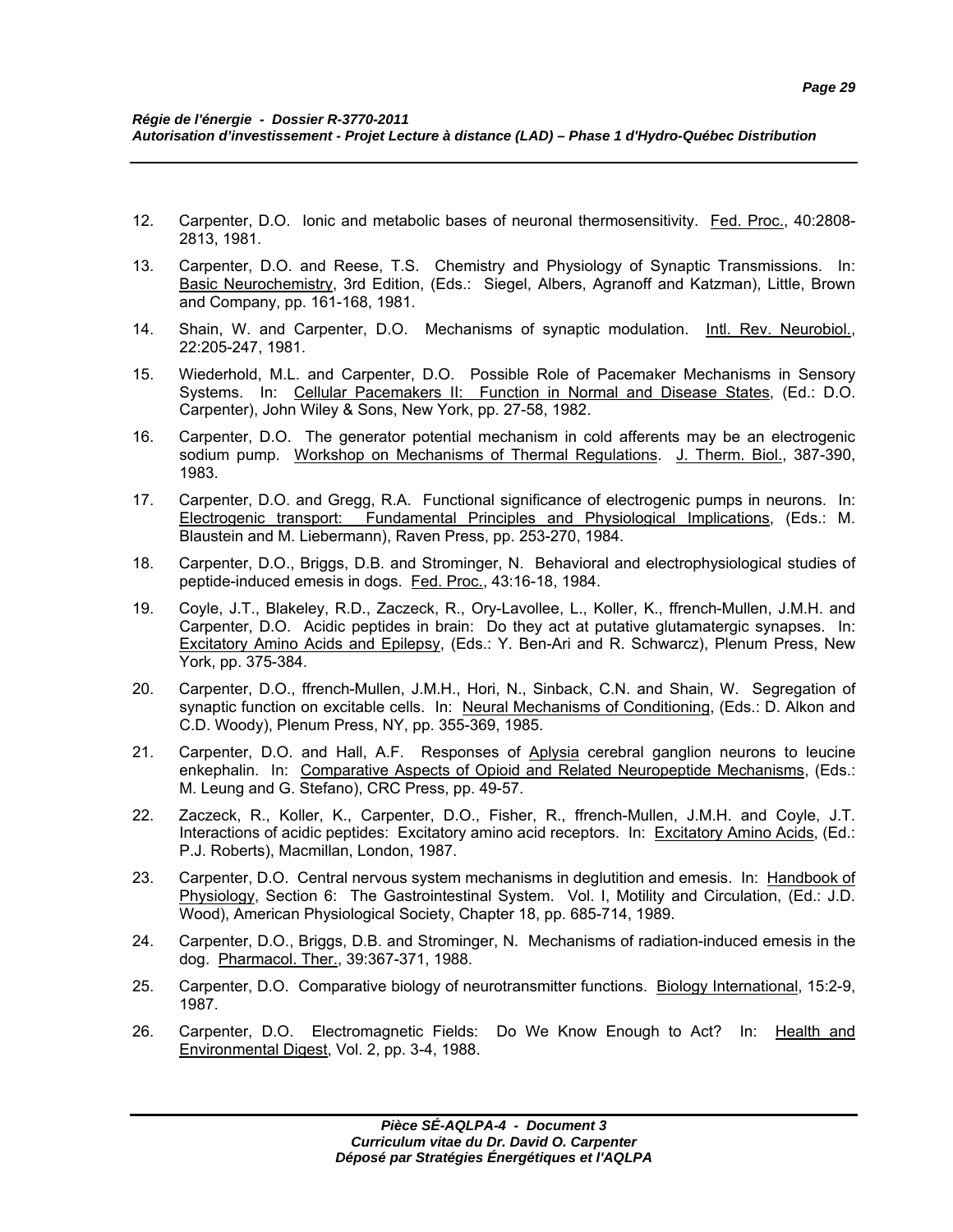- 27. Carpenter, D.O. The New York State Power Lines Project: Summary and Conclusions. In: 20th Annual National Conference on Radiation Control, CRCPD Publication 88-6, Nashville, Tennessee, May 15-19, 1988, pp. 399-409.
- 28. S.-Rozsa, K., Carpenter, D.O., Stefano, G.B. and Salanki, J. Distinct responses to opiate peptides and FMRFamide on B-neurons of the Aplysia cerebral ganglia. In: Comparative Aspects of Neuropeptide Function, (Eds. E. Florey and G.B. Stefano), Manchester University Press, Chapter 6, pp. 73-86, 1991.
- 29. Carpenter, D.O. A common mechanism of excitation of area postrema neurons by several neuropeptides, hormones and monoamines. In: Comparative Aspects of Neuropeptide Function, (Eds. E. Florey and G.B. Stefano) Manchester University Press, Chapter 21, pp. 260-270, 1991.
- 30. Carpenter, D. O., Hirotsu, I., Katsuda, N. and Hori, N. The effects of acetylcholine and aging on electrical excitability of the central nervous system. In: Neuroregulatory Mechanisms in Aging, Pergamon Press LTD, pp. 5-23, 1993.
- 31. Turner, J.N., Swann, J.W., Szarowski, D.H., Smith, K.L., Shain, W., Carpenter, D.O. and Fejtl, M. Three-dimensional confocal light and electron microscopy of neurons: fluorescent and reflection stains. Methods in Cell Biology, 38:345-366, 1993.
- 32. Deno, D. and Carpenter, D.O. Sources and characteristics of electric and magnetic fields in the environment. In: Biologic Effects of Electric and Magnetic Fields, Volume I: Sources and Mechanisms of Biologic Effects, David O. Carpenter and Sinerik Ayrapetyan, editors, Academic Press, California, pp. 3-59, 1994.
- 33. Carpenter, D.O. The public health implications of magnetic field effects on biological systems. In: Biologic Effects of Electric and Magnetic Fields, Volume II: Beneficial and Harmful Effects, David O. Carpenter and Sinerik Ayrapetyan, editors, Academic Press, California, pp. 321-329, 1994.
- 34. Carpenter, D.O. Multidisciplinary study of hazardous wastes at a Great Lakes Superfund Site. Great Lakes Research Review, 1: 37-39, 1994.
- 35. Fejtl, M. and Carpenter, D.O. Single-channel studies in molluscan neurons. In: Ion Channels, Vol. 4, Toshio Narahashi, ed., Plenum Press, New York, pp. 333-376, 1996.
- 36. Turner, J.N., Swann, J.W., Szarowski, D.H., Smith, K.L., Shain, W., Carpenter, D.O. and Fejtl, M. Three-dimensional confocal light and electron microscopy of central nervous system tissue, and neurons and glia in culture. In: International Review of Experimental Pathology, V.J. Savin and T.B. Wiegmann, editors, Volume 36, Academic Press, pp. 53-72, 1996.
- 37. Boldyrev, A., Lawrence, D. and Carpenter, D. Effect of carnosine and its natural derivatives on apoptosis of neurons induced by excitotoxic compounds. In: Peptide Science-Present and Future, Y. Shimonishi, editor, Kluwer Academic Publishers, Great Britain, pp. 424-426, 1998.
- 38. Carpenter, D.O., Hussain, R., Tan, Y., Niemi, W. and Hori, N. Long-term potentiation and longterm depression: Relevance to learning and memory. In: Modern Problems of Cellular and Molecular Biophysics. S.N. Ayrapetyan and A.C.T. North, editors, Nayan Tapan, pp. 83-94, 2001.
- 171. Carpenter, D.O. NMDA receptors and molecular mechanisms of excitotoxicity. In: Oxidative Stress at Molecular, Cellular and Organ Levels, A. Boldyrev and P. Johnson, editors, Research Signpost, pp. 77-88, 2002.
- 172. Carpenter, D.O. Clearing the air: Asthma an indoor exposure. JNMA 96: 1-2, 2004.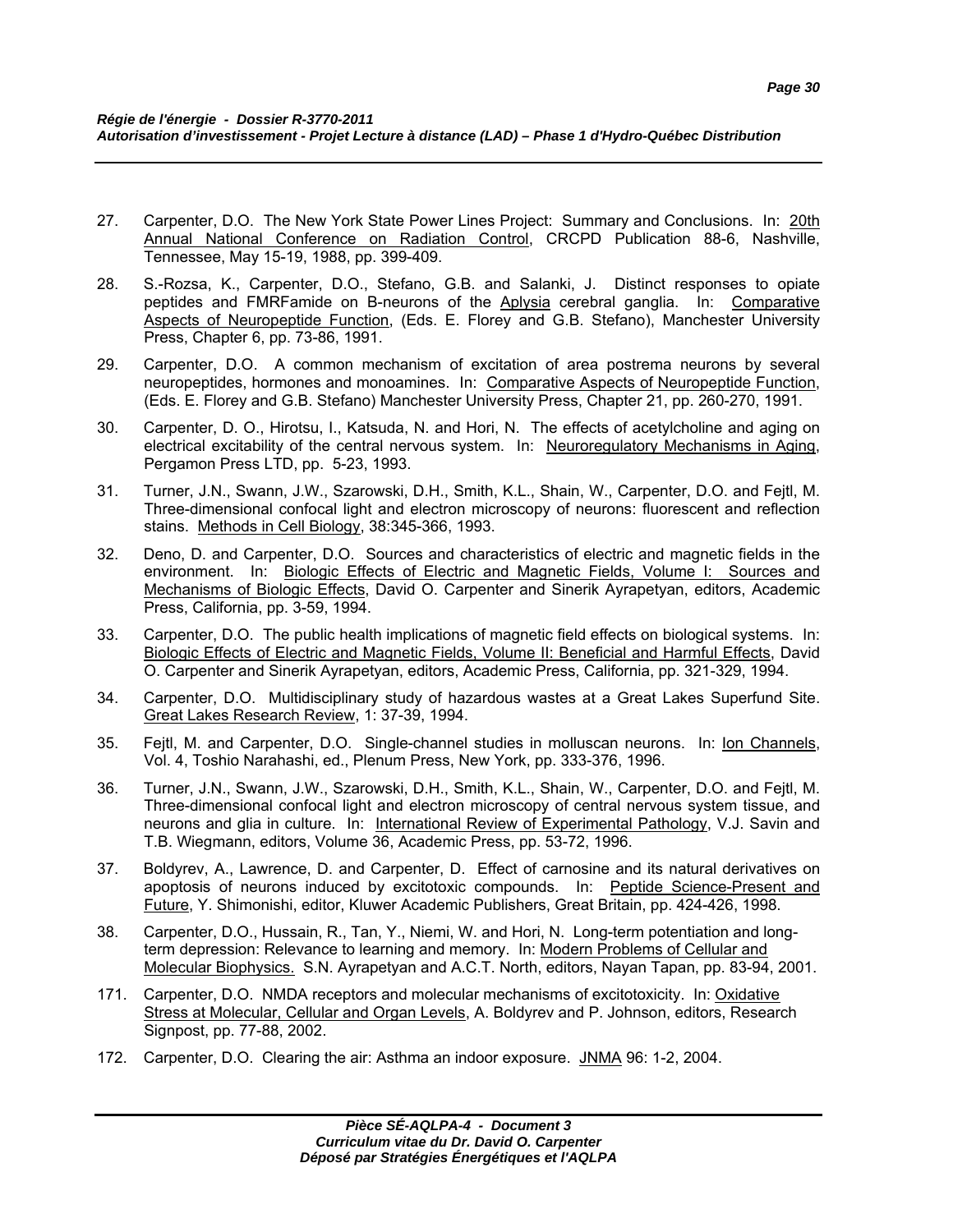- 41. Carpenter DO. Environmental contaminants and human health: The health effects of persistent toxic substances. Firat Tip Dergisi 10: \_\_\_\_: 2005.
- 42. Hermanson MH, Johnson GW and Carpenter DO. Routes of human exposure to PCBs in Anniston, Alabama. ACS Division of Environmental Chemistry, 232rd National Meeting, 46: 1117- 1122, 2006
- 43. Carpenter DO and Welfinger-Smith G. The Hudson River: A case study of PCB contamination. In: Water and Sanitation-Related diseases and the Environment: Challenges, Interventions, and Preventative Measures. Janine M.H. Selendy, Ed., Wiley & Sons, Inc. 2011, pp 303-327.
- 44. Welfinger-Smith G and Carpenter DO. Addressing sources of PCBs and other chemical pollutants in water. In: Water and Sanitation-Related diseases and the Environment: Challenges, Interventions, and Preventative Measures. Janine M.H. Selendy, Ed., Wiley & Sons, Inc. 2011, pp 359-384.

### **Other Publications:**

- 1. Barker, J.L. and Carpenter, D.O. Neuronal thermosensitivity. Science, 172:1361-1362, 1971.
- 2. Carpenter, D.O. Cellular Pacemakers. Fed. Proc., 37:2125-2126, 1978.
- 3. Carpenter, D.O. Membrane biophysics and general neurobiology in Japan. ONR Tokyo Scientific Bulletin, 3:23-27, 1978.
- 4. Carpenter, D.O. Research on the primate nervous system in Japan. ONR Tokyo Scientific Bulletin, 3:28-32, 1978.
- 5. Carpenter, D.O. Report on the Sixth International Biophysics Congress, Kyoto, Japan. ONR Tokyo Scientific Bulletin, 3:38-40, 1978.
- 6. Carpenter, D.O. Interchangeable association of neurotransmitter receptors with several ionophores. Brain Research Bulletin, 4:149-152, 1978.
- 7. Carpenter, D.O. and Ahlbom, A. Power lines and cancer: Public health and policy implications. Forum, 3:96-101, 1988.
- 8. Carpenter, D.O. Setting Health Policy When the Science and the Risk are Uncertain. In: The Scientific Basis of Health Policy in the 1990s, Proceedings of the School of Public Health's Fifth Anniversary Symposium, 54-63, 1990.
- 9. Carpenter, D.O. Integrating public health in professional education. Optometry and Vision Science, 70: 699-702, 1993.
- 10. Bowerman, W.W., Carey, J., Carpenter, D.O., Colborn, T., DeRosa, C., Fournier, M., Fox, G.A., Gibson, B.L., Gilbertson, M., Henshel, D., McMaster, S. and Upshur, R. Is it time for a Great Lakes Ecosystem Agreement separate from the Great Lakes Water Quality Agreement? J. Great Lakes Res. 25:237-238, 1999.
- 11. Carpenter, D.O. Editorial Comment of APrimary hypoxic tolerance and chemical preconditioning during estrus cycle@. Stroke, 30:1262, 1999.
- 12. Carpenter, D.O. Bring environmental health back into public Health. J. Pub. Health Mgmt. Pract., 5:vii-viii, 1999.